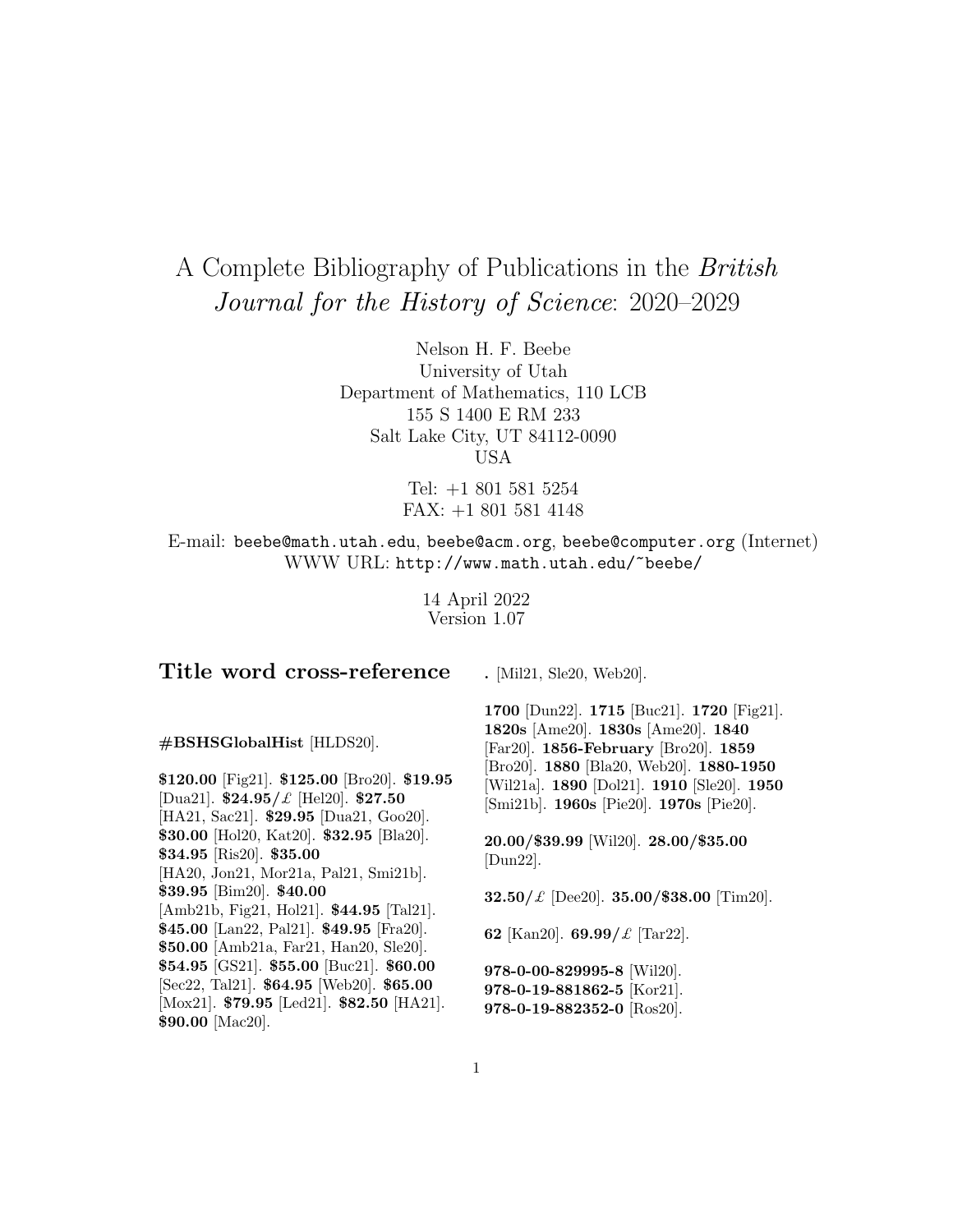**978-0-226-35542-9** [Dee20]. **978-0-226-50929-7** [Buc21]. **978-0-226-54608-7** [Hol20]. **978-0-226-55323-8** [Pal21]. **978-0-226-59226-8** [Mox21]. **978-0-226-60201-1** [HA20]. **978-0-226-62210-1** [Tal21]. **978-0-226-65088-3** [Hol21]. **978-0-226-68072-9** [Fig21]. **978-0-226-68086-6** [Fig21]. **978-0-226-69304-0** [Smi21b]. **978-0-226-70615-3** [HA21]. **978-0-226-70629-0** [HA21]. **978-0-226-70680-1** [Far21]. **978-0-226-71070-9** [Dun22]. **978-0-226-73188-9** [Sac21]. **978-0-226-75250-1** [Pal21]. **978-0-226-76138-1** [Lan22]. **978-0-262-04514-8** [Law21a]. **978-0-262-53905-0** [Amb21a]. **978-0-262-53914-2** [Jon21]. **978-0-300-22383-5** [Mor21a]. **978-0-300-22741-3** [Amb21b]. **978-0-300-23006-2** [Mid21]. **978-0-300-23046-8** [Kat20]. **978-0-300-24373-4** [Mil21]. **978-0-300-24677-3** [Jam21]. **978-0-367-22842-2** [Jac21]. **978-0-511-98014-5** [Sia21]. **978-0-674-97201-8** [Har21]. **978-0-691-17507-2** [Des20]. **978-0-691-18188-2** [Goo20]. **978-0-8173-1985-4** [Tal21]. **978-0-8229-4511-6** [Bim20]. **978-0-8229-4533-8** [Bro20]. **978-0-8229-4551-2** [Han20]. **978-0-8229-4552-9** [Sle20]. **978-0-8229-4681-6** [Sec22]. **978-0-8229-6563-3** [Ris20]. **978-0-9955462-9-5** [Ree21]. **978-1-108-34823-2** [Tar22]. **978-1-108-41828-7** [Far20]. **978-1-108-47819-9** [Tur21]. **978-1-108-68845-1** [LD21].

**978-1-108-72884-3** [Coz20]. **978-1-108-74709-7** [Tur21]. **978-1-108-78126-8** [Dol21]. **978-1-4214-2531-3** [Led21]. **978-1-4214-2552-8** [Fra20]. **978-1-4214-2673-0** [Dua21]. **978-1-4214-2889-5** [Web20]. **978-1-4214-3908-2** [Dua21]. **978-1-4426-3017-8** [Mac20]. **978-1-4696-4844-6** [Bla20]. **978-1-5261-3138-6** [Kan20]. **978-1-78023-997-2** [Mey20]. **978-1-78735-393-0** [Bee21]. **978-1-78735-394-7** [Bee21]. **978-1-78735-395-4** [Bee21]. **978-1-78914-008-8** [Hel20]. **978-1-78914-214-3** [Tur21]. **978-1-78914-299-0** [Des21]. **978-1-78914-314-0** [Eic21]. **978-1-78914-342-3** [Smi20]. **978-1-78962-081-8** [Guf21]. **978-1-78962-082-5** [Guf21]. **978-1-85124-553-6** [Mar20]. **978-1-935408-36-9** [Hay21b]. **978-981-322-868-9** [McM20]. **978-981-327-903-2** [Tim20]. **987-1-1088-3708-8** [GS22]. **987-1-4214-3874-0** [GS21].

**access** [Bee21]. **Adaptation** [Law21b]. **Addiction** [Sac21]. **Adjusting** [Low21]. **Adler** [Har21]. **aerodynamic** [Spi20]. **Aesthetic** [Fig21]. **afford** [Hua21]. **Africa** [GS22]. **African** [dB20]. **Age** [Des20, Des21, Hay21a, Sec22, Ker20]. **airliner** [Spi20]. **Airy** [Ish20]. **Alabama** [Tal21]. **Alchemy** [Dun22]. **alcohol** [ASW21]. **Alex** [Pal21]. **Alexander** [Fig21, Sia21]. **Alfred** [Tal21]. **allowances** [Ayl21]. **alternatives** [BS20]. **Amanda** [Tur21]. **Ambition** [Wyn21]. **Amelia** [Han20]. **America** [Goo20, Sac21, Sec22]. **American** [Bim20, Fra20, Jon21, Led21, Bei21].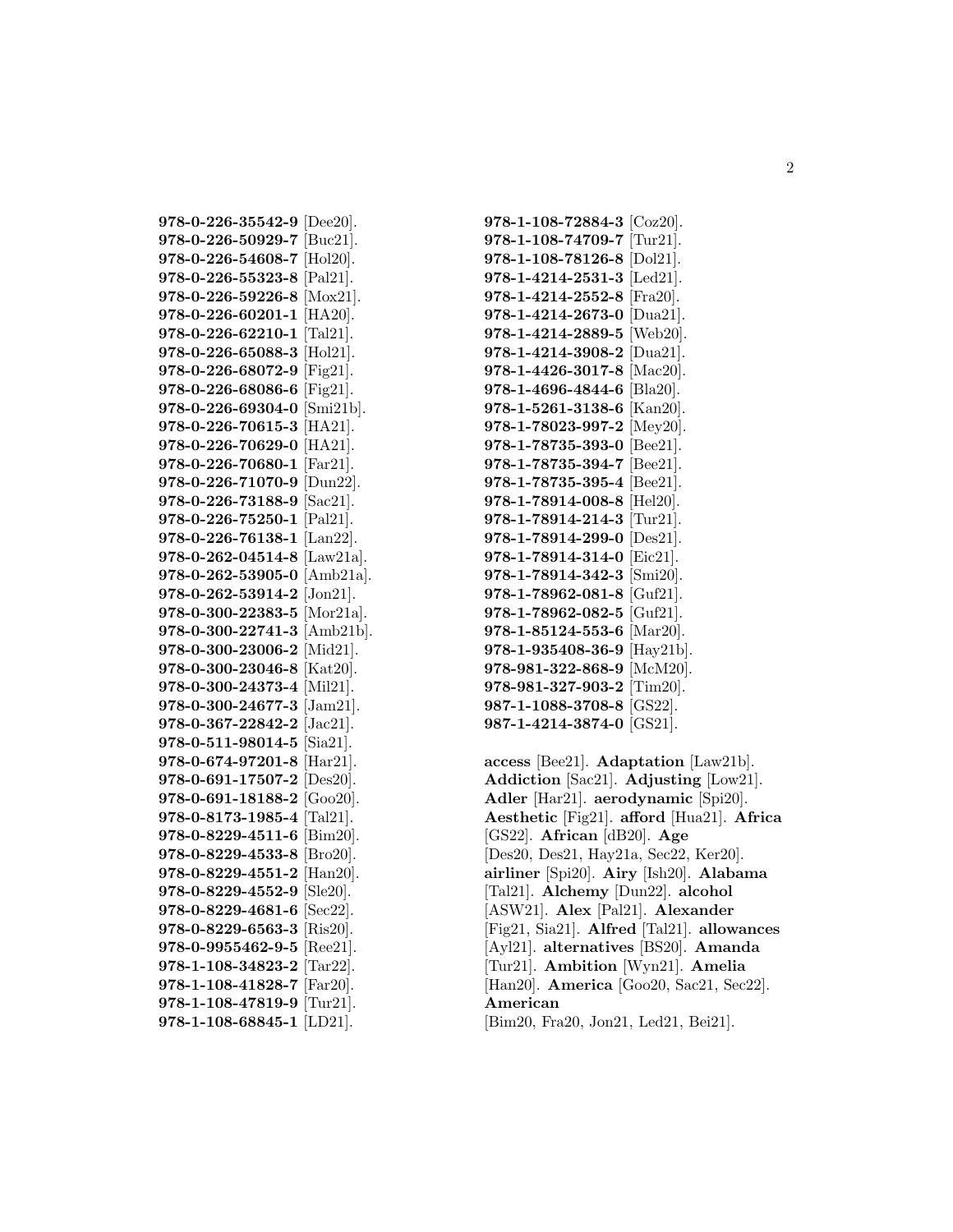**analogy** [Sch22]. **Ancient** [Sia21, KW21]. **Andrei** [Hay21b]. **Andrew** [Kor21, Mil21]. **Andrews** [Smi20]. **Animal** [Dee20, Hol20]. **Anning** [Ree21]. **Anthropocene** [Hay21a]. **Anticipating** [Car21]. **Antiquity** [GS21]. **Antony** [Har21]. **Anxious** [Han20]. **Appetite** [Smi21b]. **appliances** [KW21]. **appreciation** [Smi21a]. **Archaeology** [Ker20]. **Archer** [Guf21]. **archives** [MS21]. **Argentina** [dA20]. **Arias** [Mox21]. **Aronova** [Lan22]. **Art** [Hay21b]. **Artisanal** [Amb21b]. **Arts** [Amb21b]. **Asia** [Car21]. **Asian** [Ano21h, Wil21a]. **Assessment** [HA20]. **Astrologers** [Pfe21]. **astrology** [Pfe21]. **astronomical** [Gil20]. **Astronomy** [Sle20]. **Astrostereon** [Bie20]. **Athenæum** [Jam21]. **Atlantic** [Far20]. **atmosphere** [Fra21]. **atmospheres** [Ano21h, Wil21a]. **atmospheric** [Ame20]. **atomic** [Ker20]. **attempt** [Ame20]. **Audra** [Dua21]. **authority** [Kir20]. **Authorship** [Pal21]. **automatic** [Ish20]. **aviation** [Spi20].

Ano20e, Ano21b, Ano21d, Ano21f, Ano22a]. **Baltimore** [Dua21, Fra20, GS21, Led21, Web20]. **Banks** [Mor21a]. **Barton** [Bro20]. **Battles** [Amb21a]. **Bay** [Mor21a]. **Beech** [Tim20]. **Before** [Buc21]. **Behavior** [Hol20]. **Beijing** [Tim20]. **Beinart** [GS22]. **Being** [Bee21]. **Belyakov** [McM20]. **Ben** [Far20]. **Benito** [Mox21]. **Benjamin** [Wil20]. **Bennet** [Jac21]. **Benson** [HA21]. **Bernard** [Jac21]. **Bertucci** [Amb21b]. **Bible** [Bie20]. **Biblical** [Mox21]. **Biddell** [Ish20]. **Big** [Sac21]. **biologists** [Lon20]. **biology** [Hop22]. **biomedicine** [McG21]. **Birmingham** [Wyn21]. **birth** [Hop22, Wes21]. **BJH** [Ano20b, Ano20a, Ano20d, Ano20c, Ano20f, Ano20e, Ano21a, Ano21c, Ano21b, Ano21e, Ano21d, Ano21g, Ano21f, Ano22b, Ano22a]. **Blankaart** [Kle20]. **bodies** [ASW21]. **Bodleian** [Mar20]. **Bolshevik** [Lan22].

**B** [Mil21, Ris20]. **Back** [Ano20a, Ano20c,

**Bonea** [Han20]. **Book** [Amb21a, Amb21b, Bee21, Bim20, Bla20, Bro20, Buc21, Coz20, Dee20, Des20, Des21, Dol21, Dua21, Dun22, Eic21, Far20, Far21, Fig21, Fra20, GS21, GS22, Goo20, Guf21, Han20, Har21, Hay21b, Hel20, Hol20, Hol21, HA20, HA21, Jac21, Jam21, Jon21, Kan20, Kat20, Kor21, Lan22, Law21a, Led21, LD21, Mac20, Mar20, McM20, Mey20, Mid21, Mil21, Mor21a, Mox21, Pal21, Ree21, Ris20, Ros20, Sac21, Sec22, Sia21, Sle20, Smi20, Smi21b, Tal21, Tar22, Tim20, Tur21, Web20, Wil20]. **Books** [Des21, Eic21, Hay21b, Hel20, Mey20, Smi20, Tur21]. **Boris** [Wor22]. **Botany** [Mar20, Mor21a]. **Boy** [Wil20]. **Brain** [Law21b]. **Bravo** [Hel20]. **Bread** [Mid21]. **Breyfogle** [Ris20]. **brig** [Bek20]. **Britain** [Far21, Ayl21, Han20, Lon20, McA22]. **British** [Kan20, Sec22, Dav21, Hua21, Spi20, Wyn21]. **broadcasting** [Pie20]. **Broughton** [Mac20]. **Brown** [Coz20]. **Browne** [Bro20]. **Bruce**

[Led21]. **Brysse** [HA20]. **BSHS** [BS20].

**Bud** [Bee21].

**C** [Hol20, Ano21h, Bec20, Dol21, Ish20, Pfe21, Wil21a, Wil21b, Wor22]. **C.** [Led21]. **Cain** [Goo20]. **Cambridge** [Amb21a, Coz20, Dol21, Far20, GS22, LD21, Sia21, Tar22, Tur21, Har21, Jon21, Pal21]. **campaign** [Ayl21]. **can** [Hua21]. **Capitalism** [Mil21]. **capitalist** [Gil20]. **Caribbean** [Kan20]. **Carolina** [Bla20]. **Caroline** [Guf21]. **case** [Kir20]. **Catholicism** [dA20]. **causes** [Ame20]. **cave** [Mat22]. **centre** [Wyn21]. **Century** [Han20, Jon21, Pal21, Kir20, McA22, Pfe21, Spi20, Sto21, Wyn21, Bee21, Far21, Hay21b]. **Cesarean** [Fra20]. **Chakrabarti** [GS21]. **challenge** [Gil20]. **chamber** [Ber21]. **Change** [Hay21a, YJ21]. **Chapel** [Bla20]. **Charles** [Wil20, Tal21]. **Charlotte** [Tur21]. **Chennai** [Tim20]. **Chernobyl** [McM20]. **Chicago** [Buc21, Dee20, Dun22, Far21,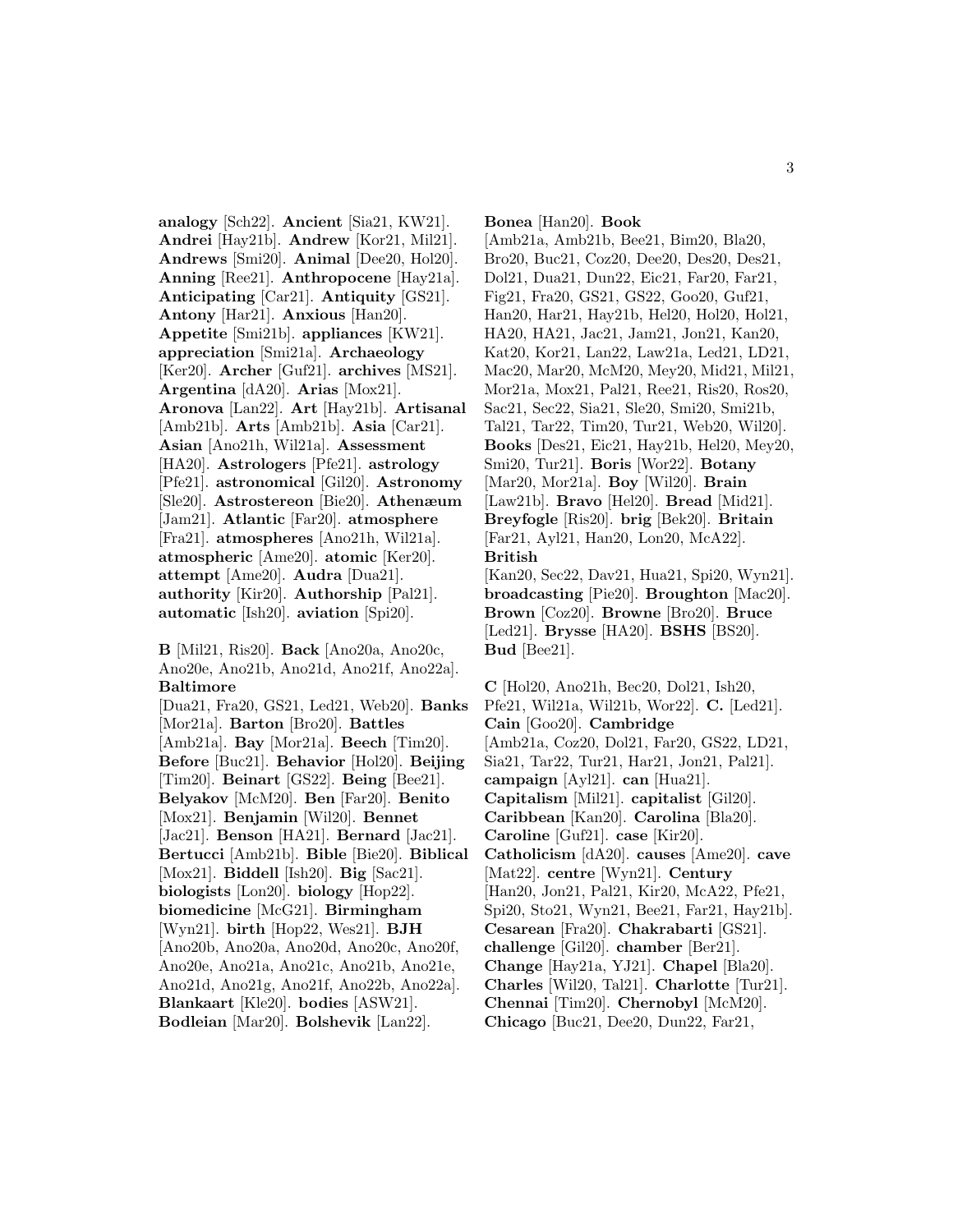Fig21, Hol20, Hol21, HA20, HA21, Lan22, Mox21, Sac21, Smi21b, Tal21]. **China** [Mil21]. **Chinese** [Fra21]. **Chris** [Mar20]. **cin´e** [Lon20]. **cin´e-biologists** [Lon20]. **Circle** [Ros20]. **Circuit** [Sec22]. **circulation** [Sto21]. **Clarke** [Kan20]. **Clements** [Bim20]. **Climate** [Hay21a, ASW21, RBB<sup>+</sup>20]. **cloud** [Ber21]. **Club** [Bei21, Jam21]. **co** [Lon20]. **co-production** [Lon20]. **Coercion** [Far21]. **Cold** [Dua21, Goo20, Kor21, Lan22]. **Colder** [Hol21]. **Collard** [Tal21]. **Collecting** [Dol21, McA22]. **Collins** [Wil20]. **colonial** [Wil21b]. **Commerce** [Far21]. **Companion** [Tal21]. **Complexity** [Hol20]. **conferences** [BS20, RBB<sup>+</sup>20]. **conferencing** [HLDS20]. **consensus** [Wes21]. **Consequence** [Fra20]. **conservation** [dB20]. **Constructing** [Ish20]. **context** [BD20, HS21]. **conventional** [BS20]. **Corbett** [Bro20]. **Correspondence** [Bro20]. **Corrigendum** [Sec21b]. **cosmology** [Bie20]. **Costa** [Tal21]. **Cover** [Ano20b, Ano20a, Ano20d, Ano20c, Ano20f, Ano20e, Ano21a, Ano21c, Ano21b, Ano21e, Ano21d, Ano21g, Ano21f, Ano22b, Ano22a]. **Craig** [Web20]. **Creatures** [Goo20]. **credibility** [Mat22]. **crisis** [RBB<sup>+</sup>20]. **Critical** [Dee20]. **Crosland** [Smi21a]. **Csiszar** [Pal21]. **CT** [Amb21b, Kat20, Mid21, Mil21, Mor21a]. **Cueto** [Coz20]. **Cultivating** [LD20]. **Cultural** [Bee21, Law21a]. **Culture** [Dol21, Guf21, Jac21, Ros20, Kir20, Hel20]. **D** [Bro20, Kat20]. **Dale** [HA20]. **Darwin** [Sec21a, Sec21b]. **data** [LD20]. **David** [Tal21, Sac21]. **death** [Hop22]. **deconstructive** [MS21]. **demystification** [Ame20]. **Denis** [Sto21]. **Descartes** [Sch22].

**Design** [Des21]. **d'Etaples** [Ros20]. **Development** [Kan20]. **Diarmid** [Sec22]. **Dick** [Guf21]. **Dickson** [Han20]. **digester** [Sto21]. **digestion** [Sch22]. **digital** [McG21].

**discussions** [Hua21]. **disorder** [Joh21]. **Disorders** [Hol20]. **Disquiet** [Mox21]. **distribution** [Ish20]. **DNA** [HS21]. **doing** [Wil21b]. **Dorner** [Far21]. **Dovecote** [Ree21]. **Dreams** [Far20]. **Drugs** [Sac21]. **Dublin** [Kir20]. **Dubow** [GS22]. **Duncan** [Des20]. **Dylan** [Law21a]. **dynamics** [Dav21]. **Earle** [LD21]. **Early** [Bee21, Tar22, Bie20, Bil20, Mat22]. **earth** [Mat22, Tim20]. **Eat** [Smi21b]. **Eating**

**Discerning** [HA20]. **discipline** [Joh21]. **Disciplines** [Jac21]. **Discontents** [Smi21b]. **discovery** [HS21]. **discussion** [Bie20].

[dB20]. **Ecology** [Ris20]. **Economy** [Mid21]. **ed** [Dee20, Ris20]. **eds** [Bee21, Bro20, Guf21, Jac21, Sia21, Tal21]. **Edward** [Bie20]. **Edwardian** [ASW21]. **efficiency** [Spi20]. **Eighteenth** [Far21, Sto21]. **eighteenth-century** [Sto21]. **electricity** [Wes21]. **electronic** [McG21]. **Elena** [Lan22]. **elite** [Dav21]. **Elizabeth** [Coz20, Smi21b]. **emergency** [RBB<sup>+</sup>20]. **emerging** [Bek20]. **Emma** [Mid21]. **Empire** [Kan20, Bil20]. **End** [Kan20, Lan22]. **Engineering** [Web20]. **English** [Dun22]. **Enlightenment** [Amb21b, Guf21]. **enters** [Ker20]. **entomology** [Wor22]. **Environment** [Bim20]. **Environmental** [HA20]. **Environmentalisms** [HA21]. **Environments** [HA21, Ris20]. **episode** [Dav21]. **Erika** [Goo20]. **Etienne** [HA21]. **eugenics** [Ayl21]. **Eurasian** [Ris20]. **Europe** [Tar22]. **European** [Sto21]. **Everest** [Bim20]. **Evolution** [Tal21, Tur21, Des20]. **Ewing** [Kor21]. **Expanses** [Mey20]. **Expedition** [Bim20]. **Experience** [Jon21, HLDS20]. **Experimental** [Dun22]. **experimentation** [LD20]. **Experiments** [Hol20, Lan22]. **expertise** [KW21]. **Experts** [HA20, Kan20]. **Exploration** [Hol21]. **Extreme**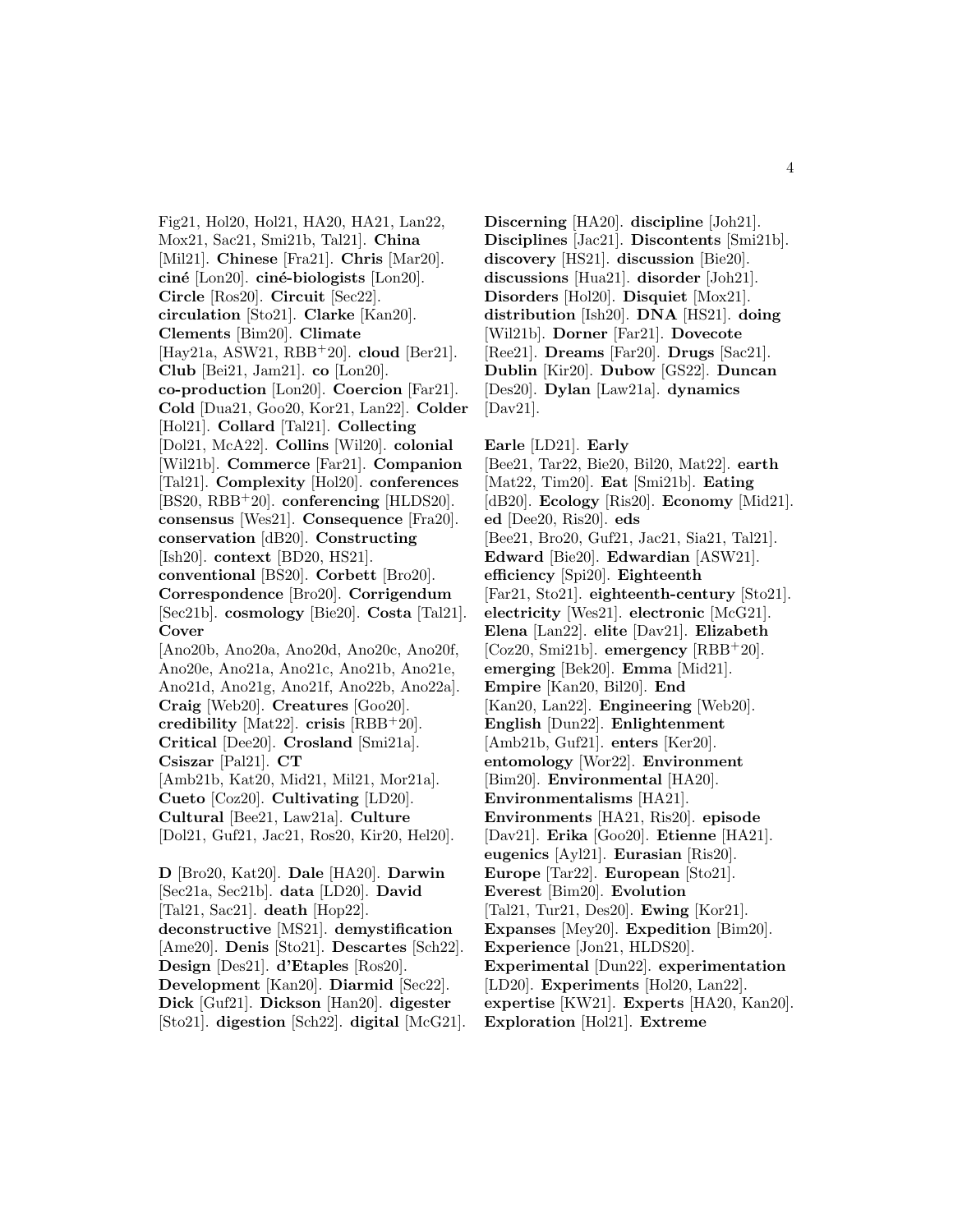[Bim20, Hol21]. **eye** [Ber21].

**failure** [Wyn21]. **Falling** [Tim20]. **family** [Ayl21]. **famine** [LD20]. **Fantasy** [Har21]. **Fear** [Har21]. **feasts** [Pfe21]. **February** [Bro20]. **Fee** [Coz20]. **Feeding** [LD21]. **fermentation** [Sch22]. **film** [Lon20]. **Finnegan** [Sec22]. **Fire** [Dun22]. **first** [YJ21]. **Fisher** [Ayl21]. **Flannery** [Tal21]. **food** [LD20]. **forecast** [Car21]. **Forest** [Hay21b]. **forged** [Low21]. **Forging** [Sle20]. **Forms** [Des20]. **Forum** [Ano20g]. **Fossil** [Ree21]. **Foundation** [Amb21a]. **Framing** [Ano21h, Wil21a]. **France** [Amb21b]. **Frank** [Bee21]. **Freedom** [Dua21]. **French** [Buc21]. **Friedrich** [HS21]. **fringe** [Mor21b]. **Front** [Ano20b, Ano20d, Ano20f, Ano21a, Ano21c, Ano21e, Ano21g, Ano22b]. **Frontier** [Fra21]. **fuel** [Spi20]. **fuel-efficiency** [Spi20]. **Funding** [Amb21a]. **future** [Bek20].

**game** [dB20]. **gastrulation** [Hop22]. **genealogy** [McG21]. **Genes** [McG21]. **Genetics** [Hol20]. **genomics** [Low21]. **Geology** [GS21]. **Geometry** [Wil20, MS21]. **George** [Ish20]. **Gilded** [Sec22]. **Gin** [Mar20]. **Global** [Web20]. **go** [McG21]. **Going** [Tim20]. **Gonaver** [Bla20]. **green** [Spi20]. **Greenhalgh** [Bee21]. **Greenwich** [Ish20, Joh21]. **Gresham** [Bie20]. **Griffin** [Mid21]. **Gruen** [Dee20]. **guardians** [YJ21]. **Gunpowder** [Wil20].

### **H** [Fra20]. **hardback**

[Bee21, Bro20, Dol21, Dua21, Dun22, Eic21, Far20, Far21, Fig21, Fra20, GS21, GS22, Guf21, Har21, Hay21b, Hol21, HA21, Jac21, Jam21, Kan20, Kat20, Kor21, Lan22, Led21, LD21, Mac20, Mar20, Mey20, Mid21, Mox21, Pal21, Ree21, Ros20, Sac21, Sec22, Sia21, Smi20, Tal21, Tar22, Tur21, Wil20]. **hardback/paperback** [Tar22]. **hardcover** [Amb21b, Des20, Des21, Goo20, Han20, Mil21, Mor21a, Sle20, Web20]. **Hartogsohn**

[Jon21]. **Harvard** [Har21, Pal21]. **Harvey** [McA22]. **Haven** [Amb21b, Jam21, Kat20, Mid21, Mil21, Mor21a]. **head** [Sec21a, Sec21b]. **Health** [Coz20, Far21, Dav21]. **Heggie** [Hol21]. **Helen** [Mey20]. **Henry** [McA22]. **Herzberg** [Sac21]. **Hidden** [Sac21, Wil21b]. **Higher** [Hol21]. **Hill** [Bla20]. **Hiscock** [Mar20]. **Historian** [Mor21a]. **historiography** [MS21]. **History** [Fra20, Hol21, HA21, Kat20, Lan22, Led21, Mey20, Mid21, Mil21, Sac21, Sia21, Smi20, Tim20, Tur21, Ber21, Bil20, Ker20, Kle20, Lon20, McA22, Mor21b, Coz20, Eic21, Ris20]. **Hong** [Tim20, Hua21, Wil21b]. **Hopkins** [Dua21, Fra20, GS21, Led21, Web20]. **hormone** [Bec20]. **Human** [Eic21, Goo20, Tur21, Des20, Tur21]. **Humanities** [Hay21a]. **Humanity** [Tur21]. **Humphry** [Des21]. **Hunt** [Goo20]. **Hutton** [Wil20].

**Ian** [Des20]. **iatromechanism** [Sch22]. **Ido** [Jon21]. **illusions** [Ame20]. **Imagination** [GS22]. **Impact** [Bee21]. **Imperial** [Ris20, Ano21h, Wil21a, Wor22]. **impossibility** [Car21]. **India** [Mil21, YJ21]. **Inheritance** [McG21]. **Innovation** [Guf21, RBB<sup>+</sup>20]. **Inscriptions** [GS21]. **insects** [Kle20]. **Insider** [Led21]. **Institute** [Low21]. **Institution** [Bla20]. **international** [Low21, dB20]. **interwar** [Ayl21, Lon20]. **Intimate** [Mid21]. **Inventing** [Dun22]. **invisible** [Mat22]. **Ireland** [Kir20]. **ISBN** [Amb21a, Amb21b, Bee21, Bim20, Bla20, Bro20, Buc21, Coz20, Dee20, Des20, Des21, Dol21, Dua21, Dun22, Eic21, Far20, Far21, Fig21, Fra20, GS21, GS22, Goo20, Guf21, Han20, Har21, Hay21b, Hel20, Hol20, Hol21, HA20, HA21, Jac21, Jam21, Jon21, Kan20, Kat20, Kor21, Lan22, Law21a, Led21, LD21, Mac20, Mar20, McM20, Mey20, Mid21, Mil21, Mor21a, Mox21, Pal21, Ree21, Ris20, Ros20, Sac21, Sec22, Sia21, Sle20, Smi20, Smi21b,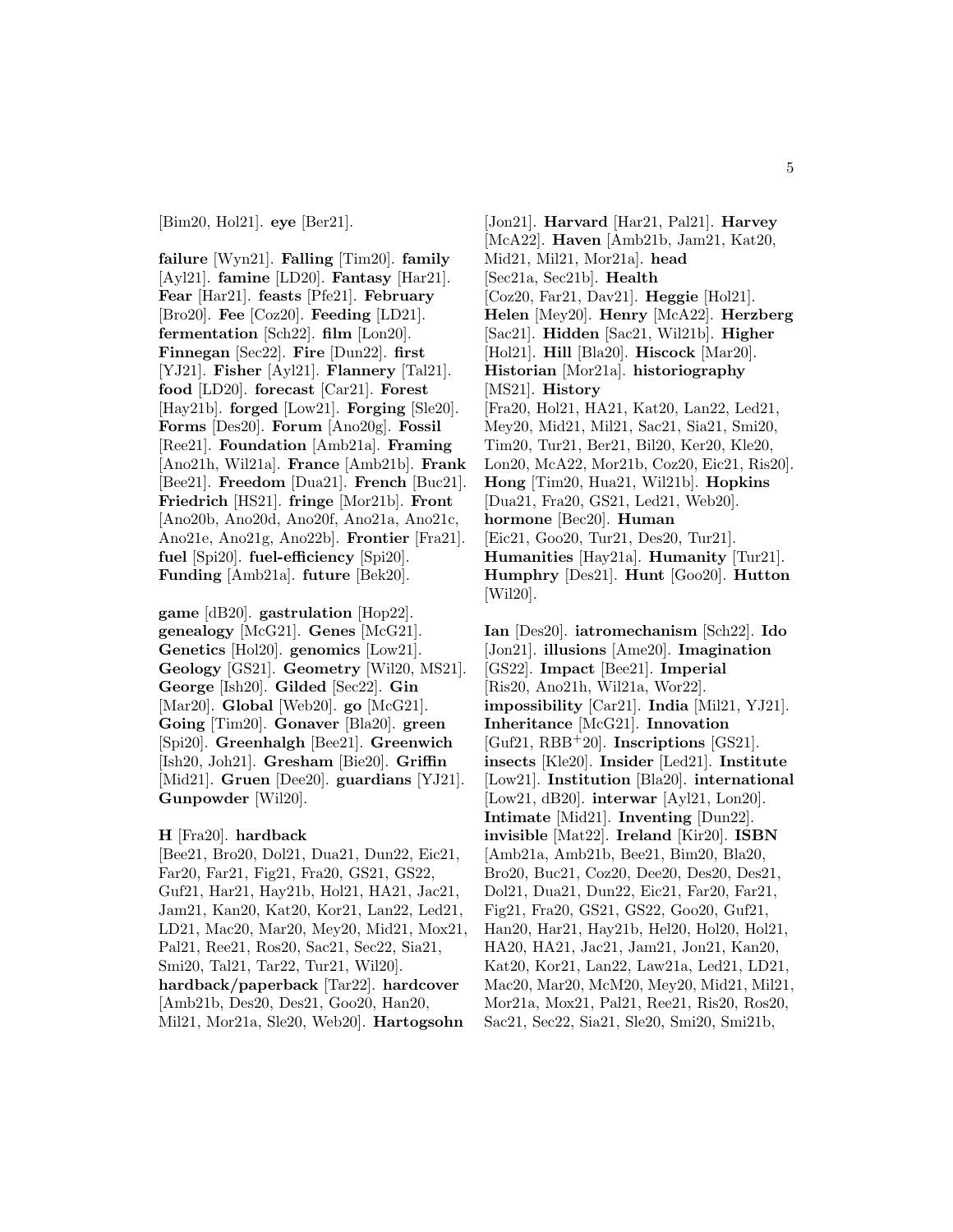Tal21, Tar22, Tim20, Tur21, Web20, Wil20]. **issue**

[Ano20b, Ano20a, Ano20d, Ano20c, Ano20f, Ano20e, Ano21a, Ano21c, Ano21b, Ano21e, Ano21d, Ano21g, Ano21f, Ano22b, Ano22a]. **Italian** [Bec20]. **itself** [Low21]. **ix** [Coz20, HA20].

**J** [Mac20, Ros20]. **J.B.** [Buc21]. **Jacqueline** [Fra20]. **James** [Bee21, Tal21, Guf21]. **Jamieson** [HA20]. **Jan** [Kle20]. **Janet** [Bro20]. **Jennifer** [Han20, Dun22]. **Jersey** [Tim20]. **Jessica** [HA20]. **Joan** [Kor21]. **JoAnne** [Web20]. **job** [Wil21b]. **John** [Bro20, Pie20]. **Johns** [Dua21, Fra20, GS21, Led21, Web20]. **Jones** [Sia21]. **Joshua** [Sle20]. **Journal** [Pal21]. **Just** [Jam21, Wil21b].

**Kantorovich** [BD20]. **Keith** [Kor21]. **Ken** [Bro20]. **Kerri** [Smi20]. **Kew** [Mor21a]. **Keynyn** [HA20]. **Knowledge** [Pal21, Lon20, Mat22]. **Kong** [Tim20, Hua21, Wil21b].

**Lab** [Led21]. **Laboratory**

[Dua21, Har21, Wyn21, Led21]. **Landscape** [Des21]. **late** [Bil20]. **Launius** [Kat20]. **Law** [Kor21]. **Lawrence** [Led21]. **leadership** [YJ21]. **leading** [Low21]. **Lecture** [Sec22]. **Lef`evre** [Ros20]. **Leonid** [BD20]. **Liba** [Sia21]. **Library** [Mar20]. **Life** [Ree21, Wil20, Hop22]. **Lightman** [Jac21]. **Liquidator** [McM20]. **Liu** [Mil21]. **Livermore** [Led21]. **Liverpool** [Guf21]. **local** [Ano21h, Wil21a]. **locusts** [Wor22]. **London** [Amb21b, Bee21, Dun22, Eic21, Fig21, Har21, Hel20, Hol20, Hol21, HA20, Jam21, Mac20, Mey20, Mil21, Mox21, Smi20, Tal21, Tim20, Tur21, Wil20, Des21, Law21a, Pfe21].

**Long** [Far21, Hay21b]. **lore** [KW21]. **Lorei** [Dee20]. **Lorraine** [Goo20]. **lviii** [Bro20].

**M** [Coz20, Dun22, Law21b, Mey20, Mox21, Sec21a, Sec21b]. **MA** [Amb21a, Har21, Jon21, Pal21]. **Magic** [Tar22]. **Mahoney** [Kor21]. **maintenance** [Kir20]. **Making** [Bla20, KW21, Ros20]. **Malcolm** [Guf21]. **Malthus** [Sec21a, Sec21b]. **Man** [McG21]. **Managing** [Joh21]. **Manchester** [Kan20]. **Manning** [Tur21]. **Mapping** [Mat22]. **maps** [Mat22]. **Marcos** [Coz20]. **Maria** [Mox21]. **Mark** [Amb21a, Tar22]. **Market** [Sac21]. **marriage** [Hop22]. **Mars** [Sle20]. **Marsh** [Far20]. **Martin** [Tim20]. **Mary** [Ree21]. **Mass** [Sle20]. **Mathematical** [Ros20]. **Mathematician** [Wil20]. **Mathematics** [MS21]. **matter** [Ano20b, Ano20a, Ano20d, Ano20c, Ano20f, Ano20e, Ano21a, Ano21c, Ano21b, Ano21e, Ano21d, Ano21g, Ano21f, Ano22b, Ano22a]. **Matthew** [HA20]. **Maurice** [Smi21a]. **Maynard** [Pie20]. **McMillan** [Bro20]. **Mechanical** [Amb21b]. **Mechanics** [Buc21]. **Media** [Sle20, HLDS20]. **Medical** [Dav21]. **Medicine** [Han20, Smi21b, ASW21]. **Medicines** [Far21]. **Melissa** [Han20]. **Mendelian** [McG21]. **Merchants** [Far21]. **Merpeople** [Eic21]. **metaphor** [Wes21]. **meteorologists** [Wil21b]. **method** [Bei21]. **MI5** [Kor21]. **Michael** [Tal21, Bro20, Hel20, HA20, Jam21]. **microscope** [Bei21]. **Microscopical** [Bei21]. **mid** [Spi20]. **mid-twentieth** [Spi20]. **Miescher** [HS21]. **Milam** [Goo20]. **Milena** [HA20]. **Mind** [Law21b, Ber21]. **Minster** [Ree21]. **mirages** [Ame20]. **Model** [Hol20]. **Modern** [Bee21, Bla20, Tar22, Bie20, KW21, Mat22, MS21]. **Modernity** [Han20]. **monsoon** [Car21]. **Montano** [Mox21]. **Moon** [Kat20]. **Morag** [Bee21]. **Moretta** [Kor21]. **Morley** [Fig21]. **Mount** [Bim20]. **Mr** [Mor21a]. **Multifarious** [Mor21a]. **Mulvin** [Law21a]. **Murphy** [Web20]. **Musgrave** [Mor21a].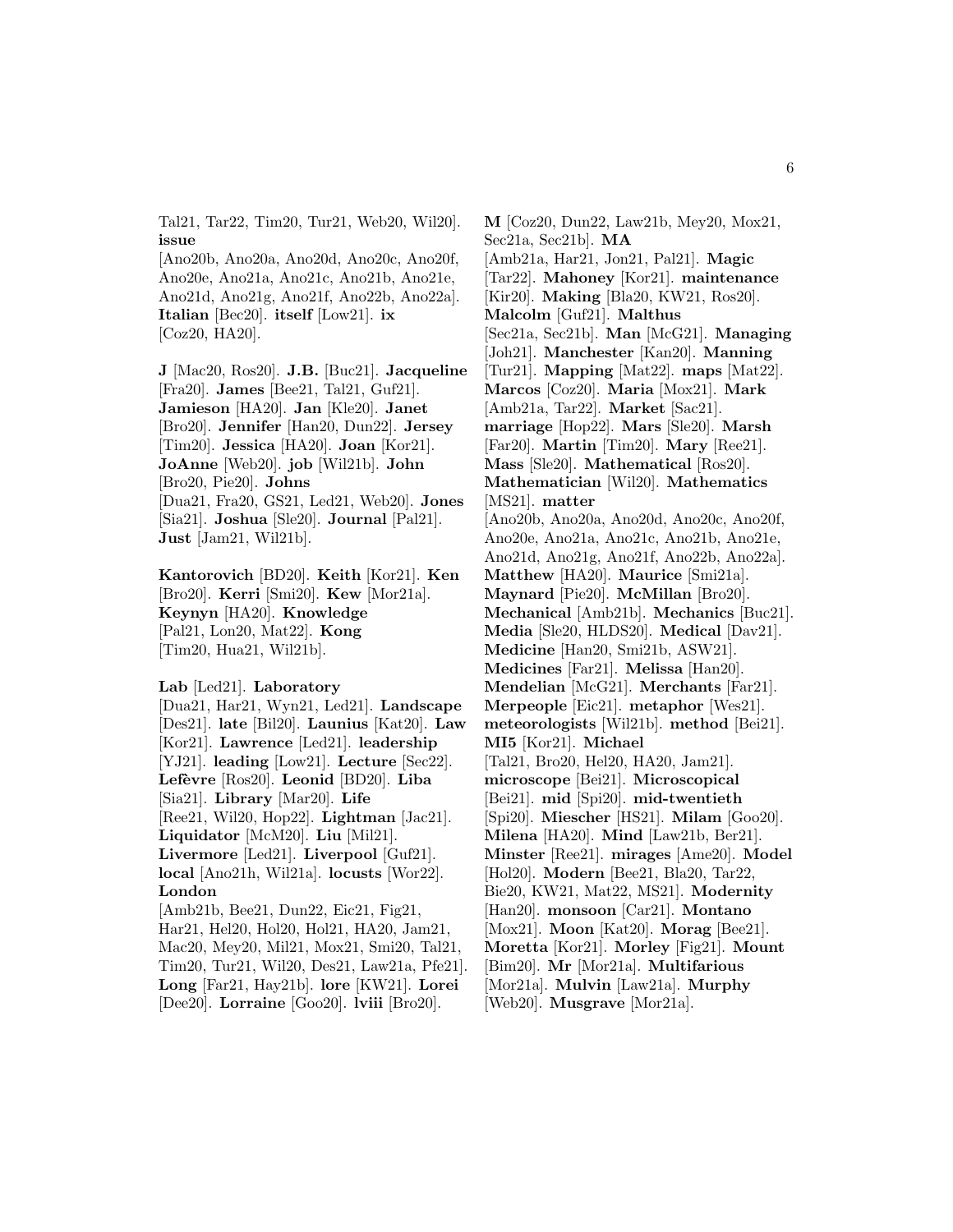**N** [Web20]. **Nall** [Sle20]. **Naomi** [HA20]. **National** [Amb21a, Led21]. **Natural** [Kle20, Mor21a, Mox21, Tal21, Lon20, McA22]. **natural-history** [McA22]. **Naturalization** [GS21]. **Nature** [Fig21, GS21, Goo20, Hel20, Ris20, Tal21]. **necessity** [Car21]. **Nelson** [Hol20]. **Neptune** [Har21]. **networks** [KW21, Low21]. **never** [Spi20]. **News** [Sle20]. **Newtonian** [Buc21]. **Nicholas** [Ris20]. **Nicole** [Hol20]. **Nineteenth** [Han20, Hay21b, Pal21, McA22]. **Nineteenth-Century** [Han20, McA22]. **NJ** [Des20, Goo20]. **normalizing** [Bec20]. **Norman** [Bro20]. **North** [Bla20, Bek20, Hel20]. **Northern** [Mac20]. **Novel** [Des20]. **November** [Bro20]. **nuclear** [YJ21]. **nuclein** [HS21].

**observation** [Fra21]. **observatory** [Joh21, Gil20]. **observing** [Kle20]. **Oceans** [Mey20]. **Old** [Amb21b]. **one** [Ber21]. **online** [BS20, HLDS20]. **Oosterhoff** [Ros20]. **open** [Bee21, KW21]. **Oppenheimer** [HA20]. **Optimizing** [Bec20]. **order** [Joh21]. **O'reilly** [HA20]. **Oreskes** [HA20]. **Organization** [Coz20]. **Origin** [Jac21]. **original** [HS21]. **Origins** [Buc21]. **Other** [Amb21a]. **Ottoman** [Bil20]. **own** [Ber21]. **Oxford** [Kor21, Mar20, Ros20].

**P** [Wor22]. **PA** [Bro20]. **Pacific** [Bek20]. **pandemic** [RBB<sup>+</sup>20]. **Paola** [Amb21b]. **paperback**

[Amb21a, Bee21, Bim20, Bla20, Buc21, Coz20, Dee20, Dua21, Fig21, Guf21, Hel20, Hol20, HA20, HA21, Jon21, Law21a, McM20, Pal21, Ris20, Smi21b, Tar22, Tim20, Tur21]. **paperwork** [Kle20]. **Papin** [Sto21]. **Paris** [Dol21]. **Parré** [Guf21]. **Past** [Dol21]. **Patrick** [Tur21]. **Paul** [Bee21]. **Peculiar** [Bla20]. **People** [LD21]. **performance** [Ame20]. **period** [Bie20]. **Peter** [Mac20].

**Pharma** [Sac21]. **Philip** [Bim20]. **Philosophy** [Mox21]. **physical** [Ame20]. **physician** [Kle20]. **physics** [Ber21]. **Physiology** [Hol21]. **Pierre** [Smi21a]. **pig** [Low21]. **Pit** [Wil20]. **Pittsburgh** [Bim20, Bro20, Han20, Ris20, Sec22, Sle20]. **pivotal** [Dav21]. **place** [Bie20]. **Plaskett** [Mac20]. **Polar** [KW21]. **Pole** [Hel20]. **Policy** [HA20]. **political** [Wes21]. **Politics** [Lan22, LD21, Pal21, dA20]. **Pop** [Hay21b]. **population** [Bec20]. **Portuondo** [Mox21]. **Post** [Dol21]. **Post-revolutionary** [Dol21]. **Postal** [Bei21]. **Potato** [LD21]. **Pp** [Amb21a, Amb21b, Bee21, Bim20, Bro20, Buc21, Coz20, Dee20, Des20, Des21, Dol21, Dua21, Dun22, Eic21, Far20, Far21, Fig21, Fra20, GS21, Goo20, Guf21, Han20, Har21, Hay21b, Hel20, Hol20, Hol21, HA20, HA21, Jac21, Jam21, Jon21, Kan20, Kat20, Kor21, Lan22, Law21a, Led21, LD21, Mac20, Mar20, McM20, Mey20, Mid21, Mil21, Mor21a, Mox21, Pal21, Ree21, Ris20, Ros20, Sec22, Sia21, Sle20, Smi20, Smi21b, Tal21, Tar22, Tim20, Tur21, Web20, GS22, Wil20]. **practicalities** [McA22]. **Practices** [HA20]. **Pratik** [GS21]. **precarity** [Low21]. **Present** [GS22]. **Press** [Amb21a, Amb21b, Bee21, Bim20, Bla20, Bro20, Buc21, Coz20, Dee20, Des20, Dol21, Dua21, Dun22, Far20, Far21, Fig21, Fra20, GS21, GS22, Goo20, Guf21, Han20, Har21, Hol20, Hol21, HA20, HA21, Jam21, Jon21, Kan20, Kat20, Kor21, Lan22, Law21a, Led21, LD21, Mac20, Mid21, Mil21, Mor21a, Mox21, Pal21, Ree21, Ris20, Ros20, Sac21, Sec22, Sia21, Sle20, Smi21b, Tal21, Tar22, Tur21, Web20]. **Princeton** [Des20, Goo20]. **Print** [Ros20]. **Priorities** [Dav21]. **problem** [Ano21h, Wil21a]. **production** [Lon20]. **Programming** [BD20]. **Prophet** [Tal21]. **proteins** [dB20]. **Proxies** [Law21a]. **Psychedelic** [Jon21]. **Psychiatric** [Hol20]. **Psychiatry** [Bla20, Wyn21]. **Public** [Amb21a]. **Publishing** [McM20, McG21]. **Purchase**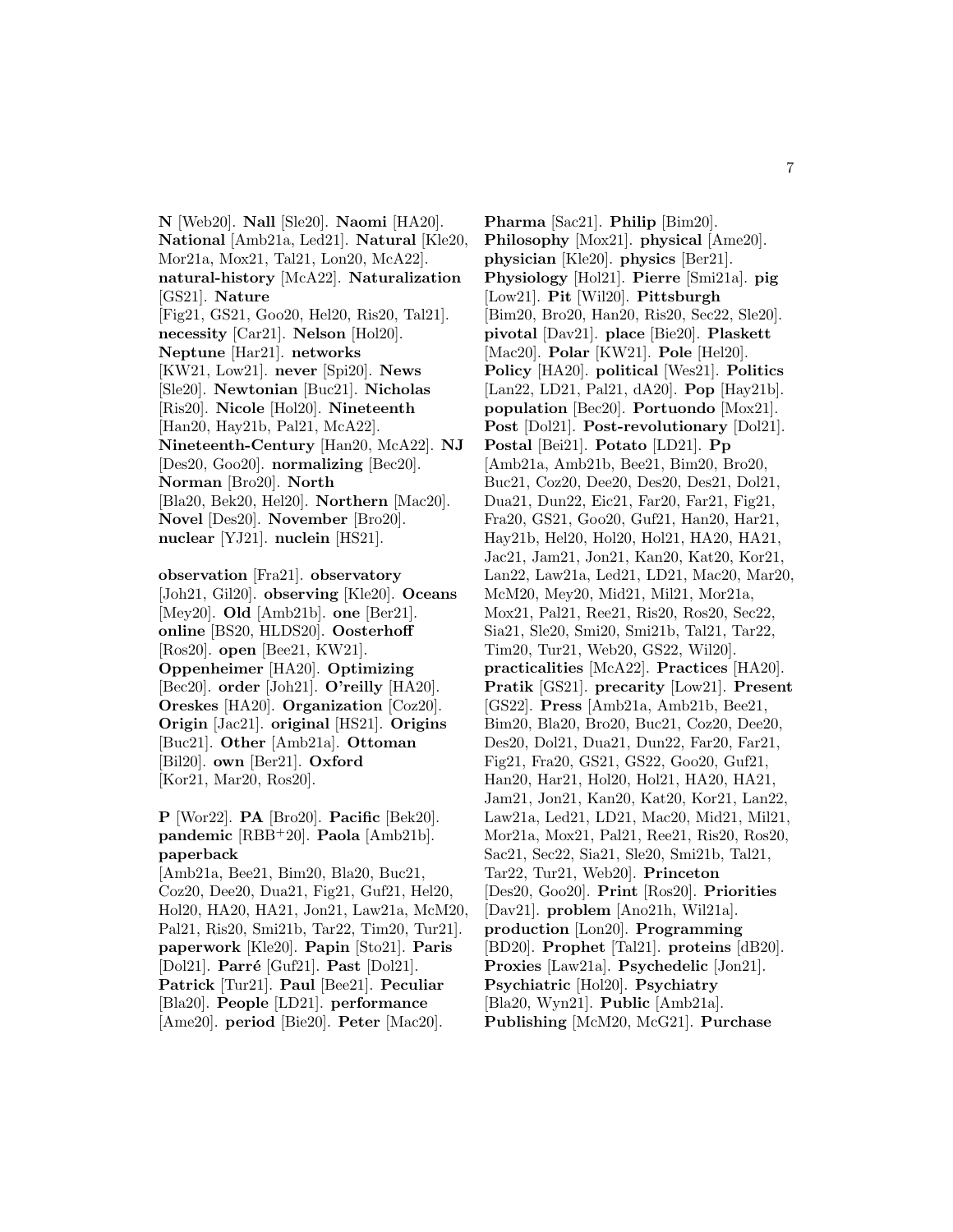# [Dol21].

### **quotation** [Hop22].

**R** [Mac20]. **R.** [Ayl21]. **Race** [Kat20]. **radio** [Pie20]. **radiocarbon** [Ker20]. **radium** [Kir20]. **railways** [Gil20]. **Rampling** [Dun22]. **Reaching** [Kat20]. **Reaktion** [Des21, Eic21, Hel20, Mey20, Smi20, Tur21]. **Rebecca** [LD21]. **Rebel** [Wil20]. **rebranding** [dB20]. **Rees** [Tur21]. **Regime** [Amb21b]. **regret** [Fra21]. **Religion** [Tar22]. **Representing** [Fig21]. **Repton** [Des21]. **republican** [Bil20]. **Research** [Dav21, Low21, HLDS20]. **responsibility** [Pie20]. **resuscitation** [Pfe21]. **rethinking** [RBB<sup>+</sup>20]. **Retrospectives** [Bil20]. **Review** [Amb21a, Amb21b, Bim20, Bla20, Bro20, Buc21, Coz20, Dee20, Des20, Des21, Dol21, Dun22, Eic21, Far20, Far21, Fra20, GS21, GS22, Goo20, Han20, Har21, Hay21b, Hel20, Hol20, Hol21, HA20, Jac21, Jam21, Jon21, Kan20, Kat20, Kor21, Lan22, Law21a, Led21, LD21, Mac20, Mar20, McM20, Mey20, Mid21, Mil21, Mor21a, Mox21, Ree21, Ris20, Ros20, Sac21, Sec22, Sia21, Sle20, Smi20, Smi21b, Tar22, Tim20, Web20, Wil20]. **Reviews** [Bee21, Dua21, Fig21, Guf21, HA21, Pal21, Tal21, Tur21]. **revisited** [Law21b]. **Revolution** [Des21, Lan22]. **Revolutionary** [Wes21, Dol21]. **Revolutions** [Sec21a, Sec21b]. **revolving** [Hua21]. **Richard** [Ros20]. **Risk** [Fra20]. **Robert** [Bee21, Law21b, Sec21a, Sec21b]. **Roger** [Kat20]. **role** [Low21, Spi20]. **Roslin** [Low21]. **Routledge** [Jac21]. **Royal** [Fig21, Gil20, Kir20]. **Rozwadowski** [Mey20]. **Rule** [Kor21]. **Rules** [Web20]. **Rurik** [Bek20]. **Russel** [Tal21]. **Russian** [Ris20].

**S** [HA21, Mac20]. **Sabine** [Kan20]. **safe** [Bei21]. **Sally** [Han20]. **Saul** [GS22]. **scholarship** [RBB<sup>+</sup>20]. **Science** [Amb21a,

Amb21b, Bee21, Fig21, Har21, Hay21b, Sec22, Sia21, Smi21b, Tar22, Tim20, dA20, Ano21h, Bec20, Bek20, Bil20, Gil20, Mor21b, Wil21a, Bim20, Dua21, Kan20, Sia21]. **Scientific** [GS22, HA20, McM20, Pal21, Pie20, Tim20, Wil20, Kir20, Wyn21, ASW21, Lan22]. **Scientists** [Sec22]. **Scribner** [Eic21]. **Sea** [Har21, Bek20, KW21]. **seasonal** [Car21]. **Section** [Fra20]. **security** [LD20]. **Seeing** [Ber21]. **Selection** [Tal21]. **Sergei** [McM20]. **sermons** [Pfe21]. **Set** [Jon21]. **Setting** [Jon21, Web20]. **seventeenth** [Pfe21]. **seventeenth-century** [Pfe21]. **Shanghai** [Tim20]. **Shank** [Buc21]. **Shaped** [Mor21a]. **shaping** [MS21]. **sharing** [HLDS20]. **Sharpe** [Ree21]. **Shiach** [Bee21]. **Shindell** [HA20]. **shock** [Wes21]. **Short** [Kat20, Ker20]. **Shuttleworth** [Han20]. **Silk** [Far20]. **Simon** [Mar20]. **since** [Web20]. **Singapore** [McM20, Tim20]. **Sleigh** [Tur21]. **slides** [Bei21]. **Smith** [Tal21, Pie20]. **Sociability** [Kir20]. **social** [HLDS20, Pie20, Amb21a]. **Society** [Fig21, Kir20, Pfe21]. **Solovey** [Amb21a]. **Soul** [Dua21]. **South** [GS22, Car21]. **Soviet** [Ris20]. **Space** [Kat20]. **Spanish** [Mox21]. **speaking** [Ber21]. **Stammers** [Dol21]. **Standard** [Web20]. **Standing** [Law21a]. **Star** [Mac20]. **state** [Spi20]. **stations** [Fra21]. **Steven** [Kle20]. **stimulants** [ASW21]. **storms** [Hua21]. **Story** [McM20]. **Struggle** [Dua21]. **Studies** [Dee20]. **study** [Kir20, Kle20]. **Surroundings** [HA21]. **Sustainability** [Hay21a]. **Swammerdam** [Kle20]. **Symbols** [Hay21b]. **system** [Ish20, Tur21].

**T** [Tal21]. **Taipei** [Tim20]. **Tarter** [Led21]. **Taub** [Sia21]. **Tea** [Mil21]. **teaching** [Ber21]. **Technology** [Fra20, Spi20]. **telegraphic** [Ish20]. **teleology** [Sch22]. **television** [Pie20]. **Terms** [Dee20]. **their** [Ame20, Wil21b]. **Theodore** [Coz20].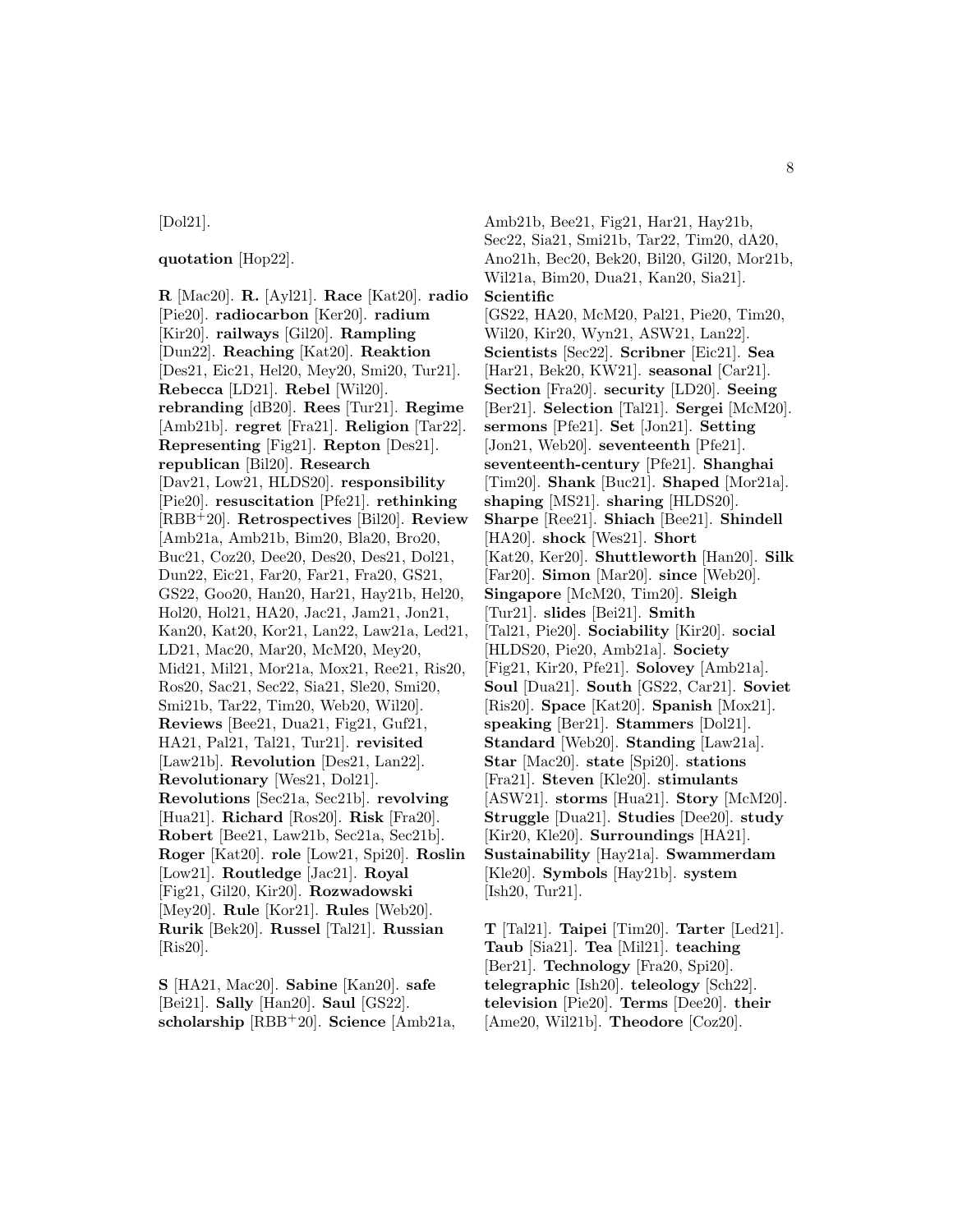#### *REFERENCES* 9

**Theology** [Tal21]. **theory** [Spi20]. **therapies** [Bec20]. **Thorogood** [Mar20]. **Tibet** [Fra21]. **time** [Ish20]. **Times** [Han20]. **Toby** [Mor21a]. **Tokyo** [Tim20]. **Tom** [Des21, Dol21, Ree21]. **Toronto** [Mac20]. **trace** [Ame20]. **transits** [Gil20]. **translated** [HS21]. **transmission** [Bei21]. **travel** [ASW21]. **Tremoring** [Gil20]. **Trip** [Jon21]. **tropical** [ASW21]. **troubles** [McA22]. **Truth** [Hay21b]. **Turkey** [Bil20]. **Tuscaloosa** [Tal21]. **Twentieth** [Bee21, Jon21, Kir20, Spi20, Wyn21]. **twentieth-century** [Kir20, Wyn21]. **Two** [BS20, Hua21]. **Tyndall** [Bro20]. **typhoon** [Hua21].

**UCL** [Bee21]. **Underground** [Tim20]. **understandings** [ASW21]. **Unfriendly** [YJ21]. **University** [Amb21b, Bim20, Bla20, Bro20, Buc21, Coz20, Dee20, Des20, Dol21, Dua21, Dun22, Far20, Far21, Fig21, Fra20, GS21, GS22, Goo20, Guf21, Han20, Har21, Hol20, Hol21, HA20, HA21, Jam21, Kan20, Kat20, Kor21, Lan22, Led21, LD21, Mac20, Mar20, Mid21, Mil21, Mor21a, Mox21, Pal21, Ris20, Ros20, Sac21, Sec22, Sia21, Sle20, Smi21b, Tal21, Tar22, Tur21, Web20]. **Unravelled** [Far20]. **Urge** [Smi21b]. **Uses** [Bil20]. **using** [HLDS20]. **USSR** [BD20]. **Uvarov** [Wor22].

**V** [BD20]. **Vanessa** [Hol21]. **Vast** [Mey20]. **Vaughn** [Eic21]. **Victorian** [Mid21, ASW21, Gil20, Jac21]. **visions** [Mat22]. **Voice** [Sec22]. **vol** [Bro20, Sia21]. **Voltaire** [Buc21]. **volume** [Ano20b, Ano20a, Ano20d, Ano20c, Ano20f, Ano20e, Ano21a, Ano21c, Ano21b, Ano21e, Ano21d, Ano21g, Ano21f, Ano22b, Ano22a]. **Voyaging** [Bek20].

**W** [Bim20]. **Waddell** [Tar22]. **Wales** [Mor21b]. **Walking** [Smi20]. **Wallace** [Tal21]. **Wallis** [Han20]. **Wanderers**

[Smi20]. **War**

[Dua21, Goo20, Kor21, Mil21, Lan22]. **Wardhaugh** [Wil20]. **was** [Spi20]. **Watt** [Guf21]. **Wazeck** [HA20]. **weather** [Ano21h, Car21, Fra21, Wil21a]. **Wendy** [Bla20]. **Wheeler** [Jam21]. **White** [Sac21]. **Who** [Mor21a]. **wildlife** [dB20]. **William** [Wil20, GS22, McA22]. **Williams** [Smi21b]. **Williamson** [Des21]. **Wilson** [Ber21]. **Wimborne** [Ree21]. **Winner** [Mid21]. **Wolf** [Fra20]. **Wolfe** [Dua21]. **Woman** [Ree21]. **Women** [Smi20]. **Work** [Law21a]. **World** [Coz20, Far20, McM20, Tim20, McA22, Mor21a]. **Wragge** [Fig21]. **Wragge-Morley**  $[Fig21]$ .

**x** [Dua21]. **xi** [Tim20]. **xiii** [Sec22, Tur21]. **xiv** [Far20]. **xix** [Sia21]. **xvi** [Mox21]. **xvii** [Bim20]. **xx** [Mac20].

**Yale** [Amb21b, Jam21, Kat20, Mid21, Mil21, Mor21a]. **Yates** [Web20]. **York** [Hay21b, Jac21]. **Young** [Law21b, Sec21a, Sec21b].

**Zachary** [Far21]. **Zon** [Jac21]. **Zone** [Hay21b].

# **References**

#### **Ambler:2021:BRM**

[Amb21a] Katherine Ambler. Book review: Mark Solovey, Social Science for What? Battles over Public Funding for the 'Other Sciences' at the National Science Foundation. Cambridge, MA: MIT Press, 2020. Pp. 398. ISBN: 978-0-262-53905-0. \$50.00 (paperback). British Journal for the History of Science, 54(1):113–114, March 2021. CODEN BJHSAT. ISSN 0007-0874 (print), 1474-001X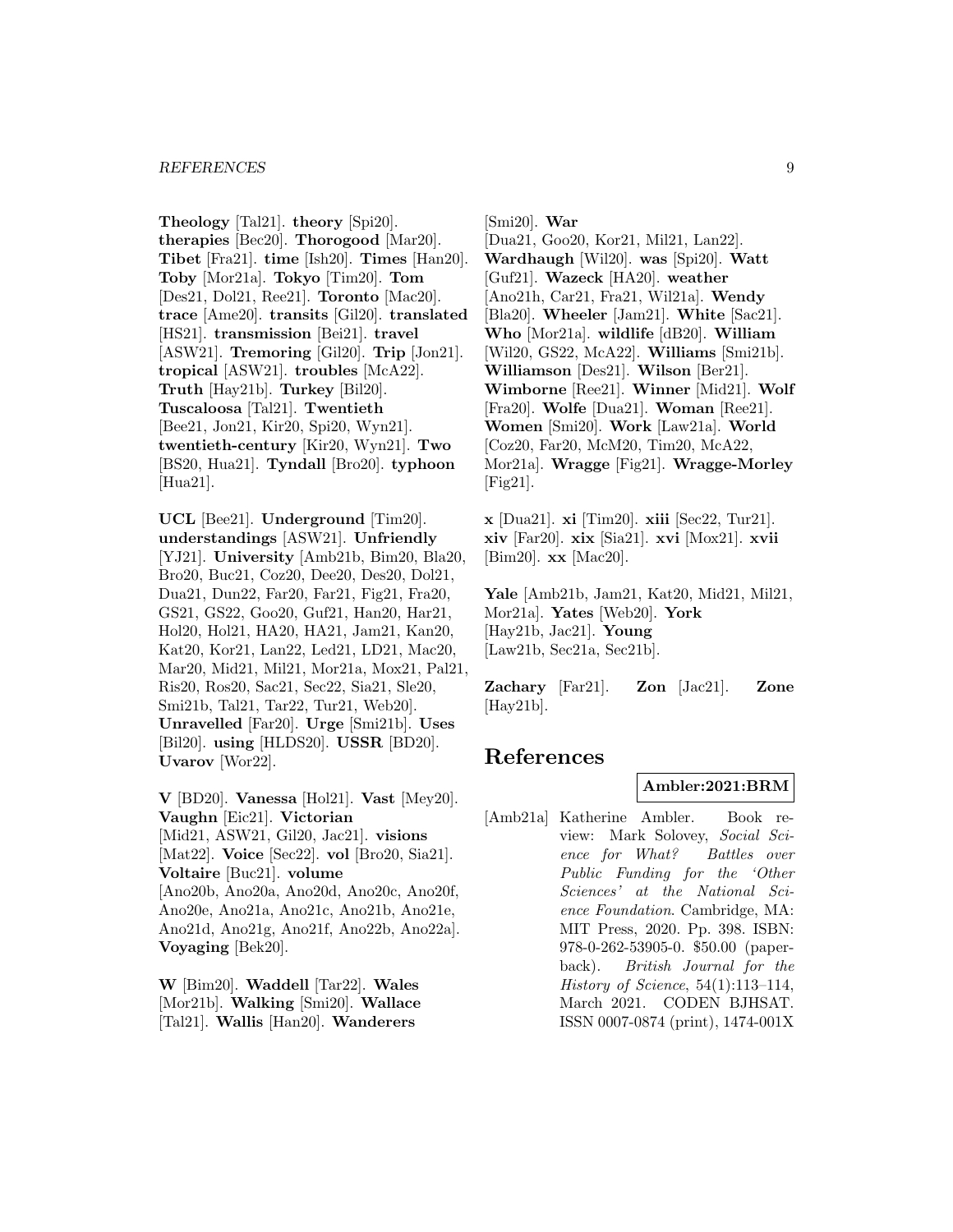(electronic). URL https://www. cambridge.org/core/journals/ british-journal-for-thehistory-of-science/article/ mark-solovey-social-sciencefor-what-battles-overpublic-funding-for-theother-sciences-at-thenational-science-foundationcambridge-ma-mit-press-2020 pp-398-isbn-9780262539050- 5000-paperback/151265806FABF2BEA3F69B0DA**4E43EA8**-performance-of-

# **Amborg:2021:BRP**

[Amb21b] Jens Amborg. Book review: Paola Bertucci, Artisanal Enlightenment: Science and the Mechanical Arts in Old Regime France. New Haven, CT and London: Yale University Press, 2017. Pp. 312. ISBN 978-0-300-22741-3. \$40.00 (hardcover). British Journal for the History of Science, 54(1):130–131, March 2021. CODEN BJHSAT. ISSN 0007-0874 (print), 1474-001X (electronic). URL https://www. cambridge.org/core/journals/ british-journal-for-thehistory-of-science/article/ paola-bertucci-artisanalenlightenment-science-andthe-mechanical-arts-in-oldregime-france-new-haven-ctand-london-yale-universitypress-2017-pp-312-isbn-9780300227413-4000 hardcover/0A5EBBD2A86A

 $[Ame20]$  Fiona Amery. 'An att

# British Journal for the History of Science, 53(4):443–467, December 2020. CODEN BJHSAT. ISSN 0007-0874 (print), 1474-001X (electronic). URL https://www. cambridge.org/core/journals/ british-journal-for-thehistory-of-science/article/ an-attempt-to-traceillusions-to-their-physicalcauses-atmospheric-mirages-

their-demystification-inthe-1820s-and-1830s/ B6987E17A024924D6939138D6AA0A01A.

# **Anonymous:2020:BVIb**

[Ano20a] Anonymous. BJH volume 53 issue 1 cover and back matter. British Journal for the History of Science, 53(1):b1–b4, March 2020. CODEN BJHSAT. ISSN 0007-0874 (print), 1474-001X (electronic). URL https://www. cambridge.org/core/journals/ british-journal-for-thehistory-of-science/article/ bjh-volume-53-issue-1-coverand-back-matter/ 0058932D8AAB0E578F856ED5A199303F.

[Ano20b] Anonymous. BJH volume 53

# **Anonymous:2020:BVIa**

| press-2017-pp-312-isbn-                                                  | issue 1 cover and front mat-      |
|--------------------------------------------------------------------------|-----------------------------------|
| 9780300227413-4000-                                                      | ter. British Journal for the      |
| hardcover/0A5EBBD2A86ACD736BCBB8DFC9F3769Bstory of Science, 53(1):f1-f2, |                                   |
| Amery:2020:ATI                                                           | March 2020. CODEN BJHSAT.         |
|                                                                          | ISSN 0007-0874 (print), 1474-001X |
| Fiona Amery. 'An attempt to                                              | (electronic). URL https://www.    |
| trace illusions to their physical                                        | cambridge.org/core/journals/      |
| causes': atmospheric mirages and                                         | british-journal-for-the-          |
| the performance of their demysti-                                        | history-of-science/article/       |
| fication in the 1820s and 1830s.                                         | bjh-volume-53-issue-1-cover-      |
|                                                                          |                                   |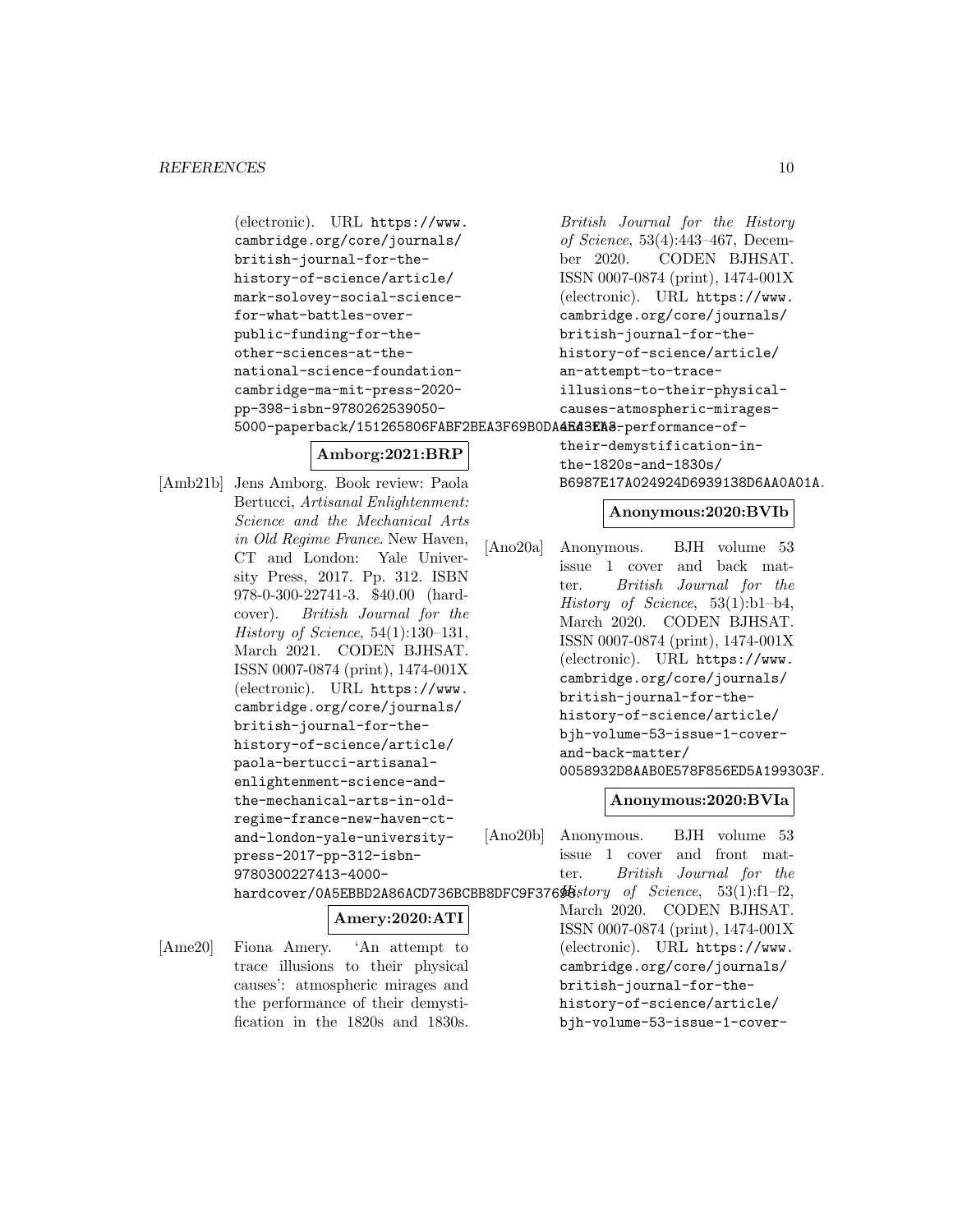# and-front-matter/ F40087CC5173FE67ACD0BD426C9E69F2.

### **Anonymous:2020:BVId**

[Ano20c] Anonymous. BJH volume 53 issue 2 cover and back matter. British Journal for the History of Science, 53(2):b1–b4, June 2020. CODEN BJHSAT. ISSN 0007-0874 (print), 1474-001X (electronic). URL https://www. cambridge.org/core/journals/ british-journal-for-thehistory-of-science/article/ bjh-volume-53-issue-2-coverand-back-matter/ 6C9C4EFEF420657B595064B14477FD8C.

### **Anonymous:2020:BVIc**

[Ano20d] Anonymous. BJH volume 53 issue 2 cover and front matter. British Journal for the History of Science, 53(2):f1–f2, June 2020. CODEN BJHSAT. ISSN 0007-0874 (print), 1474-001X (electronic). URL https://www. cambridge.org/core/journals/ british-journal-for-thehistory-of-science/article/ bjh-volume-53-issue-2-coverand-front-matter/ 34AE32A46E4D651DCBE984A5EC825532.

# **Anonymous:2020:BVIf**

[Ano20e] Anonymous. BJH volume 53 issue 4 cover and back matter. British Journal for the History of Science, 53(4):b1–b4, December 2020. CODEN BJHSAT. ISSN 0007-0874 (print), 1474-001X (electronic). URL https://www. cambridge.org/core/journals/ british-journal-for-thehistory-of-science/article/

bjh-volume-53-issue-4-coverand-back-matter/ 407CA57FCF97156253F3606256A9CAB4.

#### **Anonymous:2020:BVIe**

[Ano20f] Anonymous. BJH volume 53 issue 4 cover and front matter. British Journal for the History of Science, 53(4):f1–f2, December 2020. CODEN BJHSAT. ISSN 0007-0874 (print), 1474-001X (electronic). URL https://www. cambridge.org/core/journals/ british-journal-for-thehistory-of-science/article/ bjh-volume-53-issue-4-coverand-front-matter/ 6923463CF99F5B2E58D220DEFFF52B44.

**Anonymous:2020:F**

```
[Ano20g] Anonymous. Forum. British Jour-
         nal for the History of Science, 53
         (1):??, March 2020. CODEN BJHSAT.
         ISSN 0007-0874 (print), 1474-001X
         (electronic). URL https://www.
         cambridge.org/core/journals/
         british-journal-for-the-
         history-of-science/article/
         scientific-broadcasting-as-
         a-social-responsibility-
         john-maynard-smith-on-radio-
         and-television-in-the-1960s-
         and-1970s/
         6F06499A7EDA8C0282E56DB79BA95F9A.
```
# **Anonymous:2021:BVIa**

[Ano21a] Anonymous. BJH volume 54 issue 1 cover and front matter. British Journal for the History of Science, 54(1):f1–f2, March 2021. CODEN BJHSAT. ISSN 0007-0874 (print), 1474-001X (electronic). URL https://www.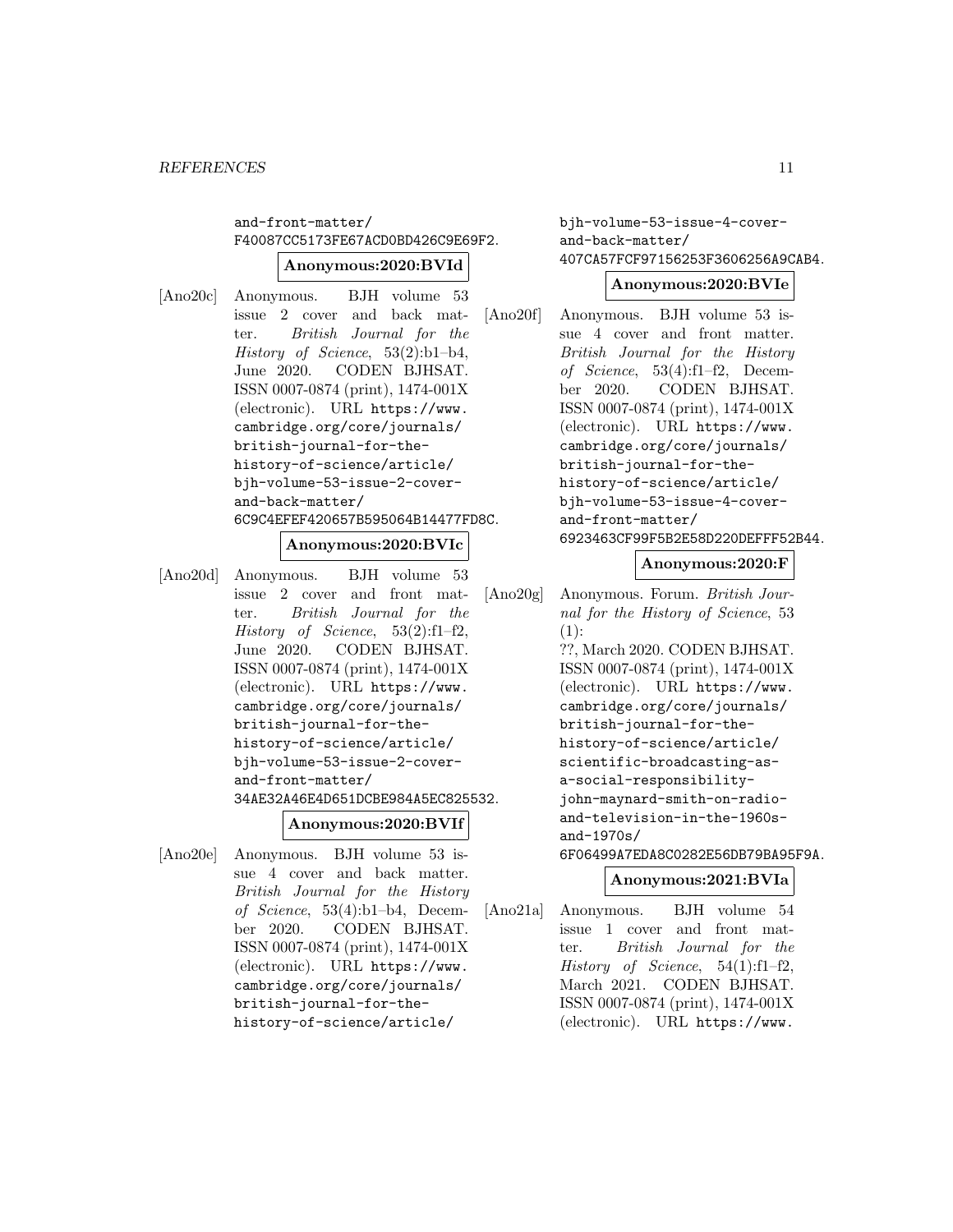```
cambridge.org/core/journals/
british-journal-for-the-
history-of-science/article/
bjh-volume-54-issue-1-cover-
and-front-matter/
455321967C798D30144F23675BD3875F.
```
### **Anonymous:2021:BVIc**

[Ano21b] Anonymous. BJH volume 54 issue 2 cover and back matter. British Journal for the History of Science, 54(2):b1–b4, June 2021. CODEN BJHSAT. ISSN 0007-0874 (print), 1474-001X (electronic). URL https://www. cambridge.org/core/journals/ british-journal-for-thehistory-of-science/article/ bjh-volume-54-issue-2-coverand-back-matter/ 910735495A9A03ECA1D195554274BD34.

# **Anonymous:2021:BVIb**

[Ano21c] Anonymous. BJH volume 54 issue 2 cover and front matter. British Journal for the History of Science,  $54(2):f1-f2$ , June 2021. CODEN BJHSAT. ISSN 0007-0874 (print), 1474-001X (electronic). URL https://www. cambridge.org/core/journals/ british-journal-for-thehistory-of-science/article/ bjh-volume-54-issue-2-coverand-front-matter/ 4B348B7B1B26AA55D60263B31D4ECC71.

### **Anonymous:2021:BVIe**

[Ano21d] Anonymous. BJH volume 54 issue 3 cover and back matter. British Journal for the History of Science, 54(3):b1–b4, September 2021. CODEN BJHSAT. ISSN 0007-0874 (print), 1474-001X

(electronic). URL https://www. cambridge.org/core/journals/ british-journal-for-thehistory-of-science/article/ bjh-volume-54-issue-3-coverand-back-matter/ 5EF77664B0EE32FC1A801AFA6748EA7D.

# **Anonymous:2021:BVId**

[Ano21e] Anonymous. BJH volume 54 issue 3 cover and front matter. British Journal for the History of Science, 54(3):f1–f2, September 2021. CODEN BJHSAT. ISSN 0007-0874 (print), 1474-001X (electronic). URL https://www. cambridge.org/core/journals/ british-journal-for-thehistory-of-science/article/ bjh-volume-54-issue-3-coverand-front-matter/ B46886B9FCB9DE5B2A4254019517AE56.

# **Anonymous:2021:BVIg**

[Ano21f] Anonymous. BJH volume 54 issue 4 cover and back matter. British Journal for the History of Science, 54(4):b1–b5, December 2021. CODEN BJHSAT. ISSN 0007-0874 (print), 1474-001X (electronic). URL https://www. cambridge.org/core/journals/ british-journal-for-thehistory-of-science/article/ bjh-volume-54-issue-4-coverand-back-matter/ E7FE61616D71B77A245A4AB3E55F52DC.

# **Anonymous:2021:BVIf**

[Ano21g] Anonymous. BJH volume 54 issue 4 cover and front matter. British Journal for the History of Science, 54(4):f1–f2, December 2021. CODEN BJHSAT.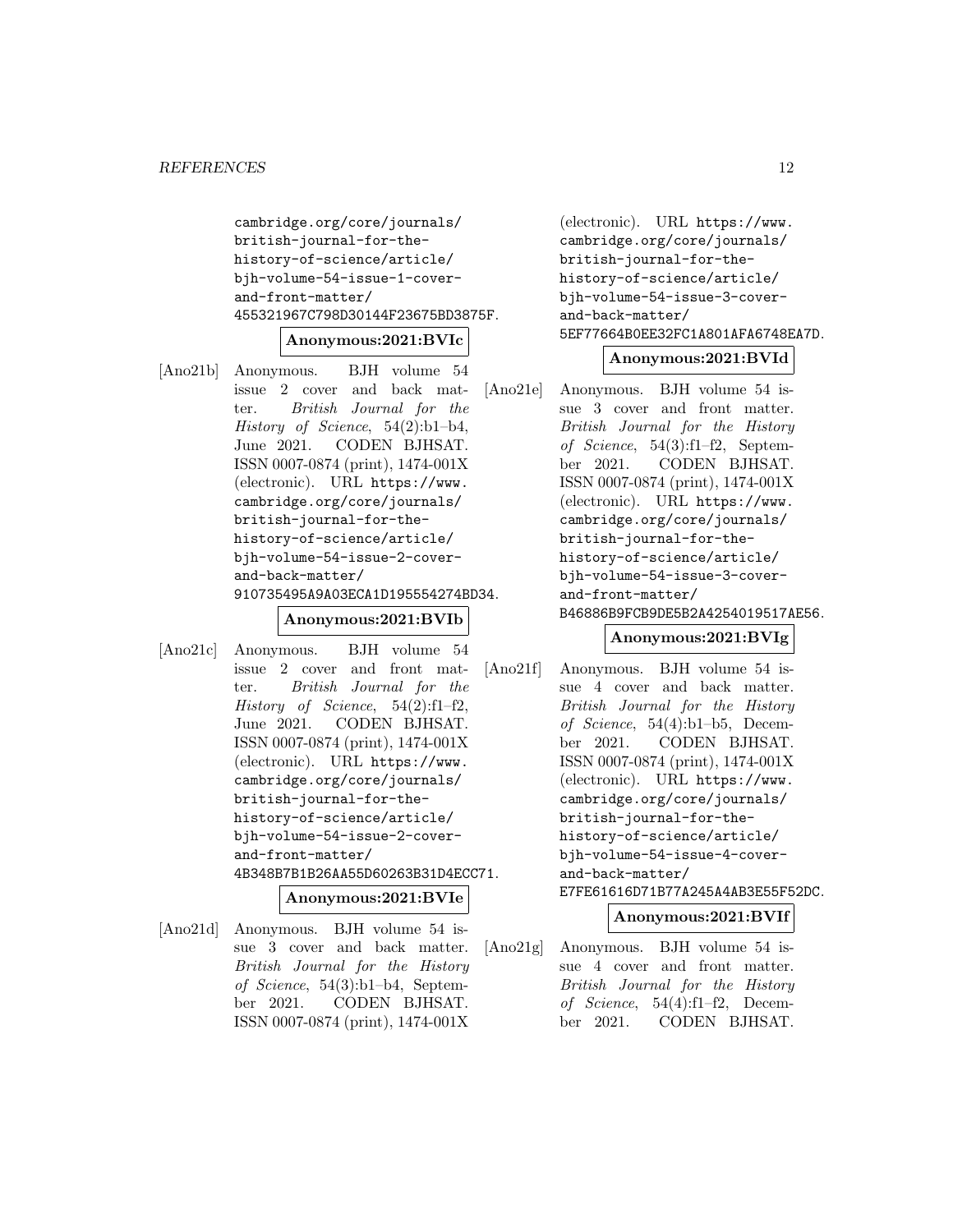```
ISSN 0007-0874 (print), 1474-001X
(electronic). URL https://www.
cambridge.org/core/journals/
british-journal-for-the-
history-of-science/article/
bjh-volume-54-issue-4-cover-
and-front-matter/
F1A37074075A0BDCC17B8A3449185A9E.
```
#### **Anonymous:2021:FAA**

[Ano21h] Anonymous. Framing Asian atmospheres: imperial weather science and the problem of the local c. 1880–1950. British Journal for the History of Science, 54(3), September 2021. CODEN BJHSAT. ISSN 0007-0874 (print), 1474-001X (electronic). URL https://www. cambridge.org/core/journals/ british-journal-for-thehistory-of-science/article/ ancient-lore-with-modernappliances-networksexpertise-and-the-making-ofthe-open-polar-sea-18511853/ 9FB26207EDAE5DBD31EE96D5EC829B0B.

# **Anonymous:2022:BVIb**

[Ano22a] Anonymous. BJH volume 55 issue 1 cover and back matter. British Journal for the History of Science,  $55(1):b1-b3$ , March 2022. CODEN BJHSAT. ISSN 0007-0874 (print), 1474-001X (electronic). URL https://www. cambridge.org/core/journals/ british-journal-for-thehistory-of-science/article/ bjh-volume-55-issue-1-coverand-back-matter/ 57A59E54EC0BF2B8AC08947ACC86C761. **Anonymous:2022:BVIa**

[Ano22b] Anonymous. BJH volume 55

issue 1 cover and front matter. British Journal for the History of Science, 55(1):f1–f2, March 2022. CODEN BJHSAT. ISSN 0007-0874 (print), 1474-001X (electronic). URL https://www. cambridge.org/core/journals/ british-journal-for-thehistory-of-science/article/ bjh-volume-55-issue-1-coverand-front-matter/ E5D8287DB2F729BB84764062C2A7602C.

#### **Armston-Sheret:2021:ATM**

[ASW21] Edward Armston-Sheret and Kim Walker. Is alcohol a tropical medicine? Scientific understandings of climate, stimulants and bodies in Victorian and Edwardian tropical travel. British Journal for the History of Science, 54(4): 465–484, December 2021. CODEN BJHSAT. ISSN 0007-0874 (print), 1474-001X (electronic). URL https://www.cambridge.org/ core/journals/britishjournal-for-the-history-ofscience/article/is-alcohola-tropical-medicinescientific-understandingsof-climate-stimulants-andbodies-in-victorian-andedwardian-tropical-travel/ 0B3E72F2CE3EC4E56D609F62C3546CC4.

# **Aylward:2021:RFE**

[Ayl21] Alex Aylward. R. A. Fisher, eugenics, and the campaign for family allowances in interwar Britain. British Journal for the History of Science, 54(4):485–505, December 2021. CODEN BJHSAT. ISSN 0007-0874 (print), 1474-001X (electronic). URL https://www.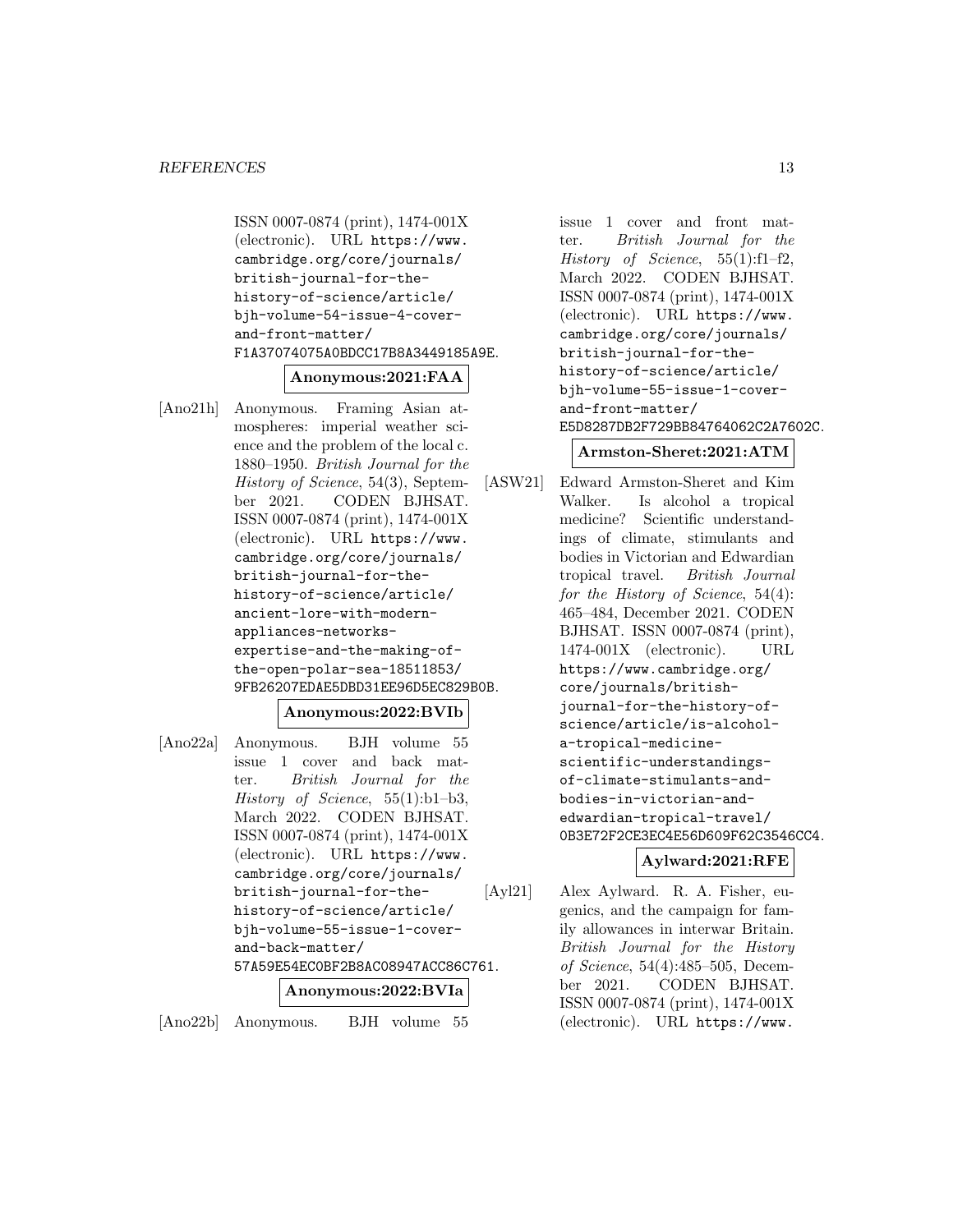```
cambridge.org/core/journals/
british-journal-for-the-
history-of-science/article/
ra-fisher-eugenics-and-the-
campaign-for-family-
allowances-in-interwar-
britain/
BD28704590AC49EAD4B6FC8F4471C455.
```
# **Boldyrev:2020:PUL**

[BD20] Ivan Boldyrev and Till Düppel. Programming the USSR: Leonid V. Kantorovich in context. British Journal for the History of Science,  $53(2):255-278$ , June 2020. CODEN BJHSAT. ISSN 0007- 0874 (print), 1474-001X (electronic). URL https://www. cambridge.org/core/journals/ british-journal-for-thehistory-of-science/article/ programming-the-ussr-leonidv-kantorovich-in-context/ 4BF0F0D89079DD94AF595EA25A991299.

# **Beccalossi:2020:ONP**

[Bec20] Chiara Beccalossi. Optimizing and normalizing the population through hormone therapies in Italian science, c. 1926–1950. British Journal for the History of Science, 53(1):67–88, March 2020. CODEN BJHSAT. ISSN 0007- 0874 (print), 1474-001X (electronic). URL https://www. cambridge.org/core/journals/ british-journal-for-thehistory-of-science/article/ optimizing-and-normalizingthe-population-throughhormone-therapies-initalian-science-c19261950/ 766EBC9D01796500ADA4EA4CE1AFFEA7.

# **Beeston:2021:BRR**

[Bee21] Erin Beeston. Book reviews: Robert Bud, Paul Greenhalgh, Frank James and Morag Shiach (eds.), Being Modern: The Cultural Impact of Science in the Early Twentieth Century, London: UCL Press, 2018. Pp. 438. ISBN 978- 1-78735-395-4. £50.00 (hardback). ISBN 978-1-78735-394-7. £30.00 (paperback). ISBN 978-1-78735- 393-0 (open access). British Journal for the History of Science, 54 (2):237–238, June 2021. CODEN BJHSAT. ISSN 0007-0874 (print), 1474-001X (electronic). URL https://www.cambridge.org/ core/journals/britishjournal-for-the-history-ofscience/article/robert-budpaul-greenhalgh-frank-jamesand-morag-shiach-eds-beingmodern-the-cultural-impactof-science-in-the-earlytwentieth-century-londonucl-press-2018-pp-438-isbn-9781787353954-5000-hardback-isbn-9781787353947-3000-paperbackisbn-9781787353930-open-access/ 6F31B2333BB0A68D8D4A1910FDFF77D0.

# **Beiermann:2021:MST**

[Bei21] Lea Beiermann. 'A method for safe transmission': the microscope slides of the American Postal Microscopical Club. British Journal for the History of Science, 54(4):403–422, December 2021. CODEN BJHSAT. ISSN 0007-0874 (print), 1474-001X (electronic). URL https://www. cambridge.org/core/journals/ british-journal-for-the-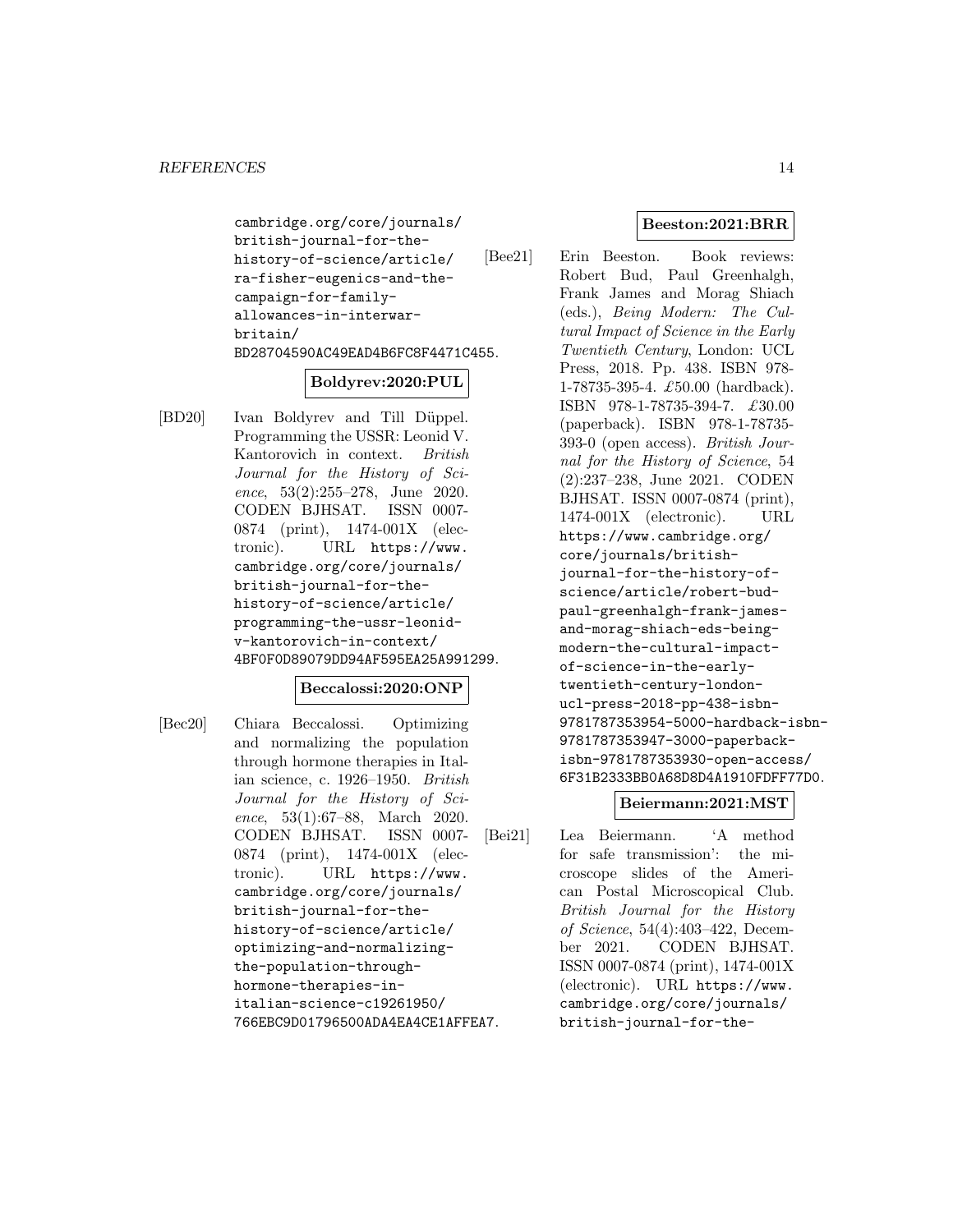```
history-of-science/article/
method-for-safe-
transmission-the-microscope-
slides-of-the-american-
postal-microscopical-club/
1269011CF843B0CC6758A38883ED6ABC.
```
#### **Bekasova:2020:VTF**

[Bek20] Alexandra Bekasova. Voyaging towards the future: the brig Rurik in the North Pacific and the emerging science of the sea. British Journal for the History of Science, 53(4):469–495, December 2020. CODEN BJHSAT. ISSN 0007-0874 (print), 1474-001X (electronic). URL https://www. cambridge.org/core/journals/ british-journal-for-thehistory-of-science/article/ voyaging-towards-the-futurethe-brig-rurik-in-the-northpacific-and-the-emergingscience-of-the-sea/ SCIENCC 01 CILC<br>52837ED83D7D9069F3B5B61465F0252D.

# **Bertozzi:2021:SOO**

[Ber21] Eugenio Bertozzi. 'Seeing with one's own eyes' and speaking to the mind: a history of the Wilson cloud chamber in the teaching of physics. British Journal for the History of Science, 54(2):177– 193, June 2021. CODEN BJHSAT. ISSN 0007-0874 (print), 1474-001X (electronic). URL https://www. cambridge.org/core/journals/ british-journal-for-thehistory-of-science/article/ seeing-with-ones-own-eyesand-speaking-to-the-mind-ahistory-of-the-wilson-cloudchamber-in-the-teaching-ofphysics/ 8B43708F0415BFE3941805F7328D6ADB.

### **Bienias:2020:PEG**

[Bie20] Barbara Bienias. The place of Edward

> Gresham's Astrostereon (1603) in the discussion on cosmology and the Bible in the early modern period. British Journal for the History of Science, 53(4):417–442, December 2020. CODEN BJHSAT. ISSN 0007-0874 (print), 1474-001X (electronic). URL https://www. cambridge.org/core/journals/ british-journal-for-thehistory-of-science/article/ place-of-edward-greshamsastrostereon-1603-in-thediscussion-on-cosmology-andthe-bible-in-the-earlymodern-period/ 4A0BBEA8D46280AC9C28FA0639A8BA2E.

# **Bilgili:2020:RUH**

Alper Bilgili. Retrospectives: Uses of history of science in the late Ottoman Empire and early republican Turkey. British Journal for the History of Science, 53(1):109–117, March 2020. CODEN BJHSAT. ISSN 0007-0874 (print), 1474-001X (electronic). URL https://www. cambridge.org/core/journals/ british-journal-for-thehistory-of-science/article/ retrospectives-uses-ofhistory-of-science-in-thelate-ottoman-empire-andearly-republican-turkey/ FFDECA807EDF80ED84E638B221B19D54.

#### **Bimm:2020:BRP**

[Bim20] Jordan Bimm. Book review: Philip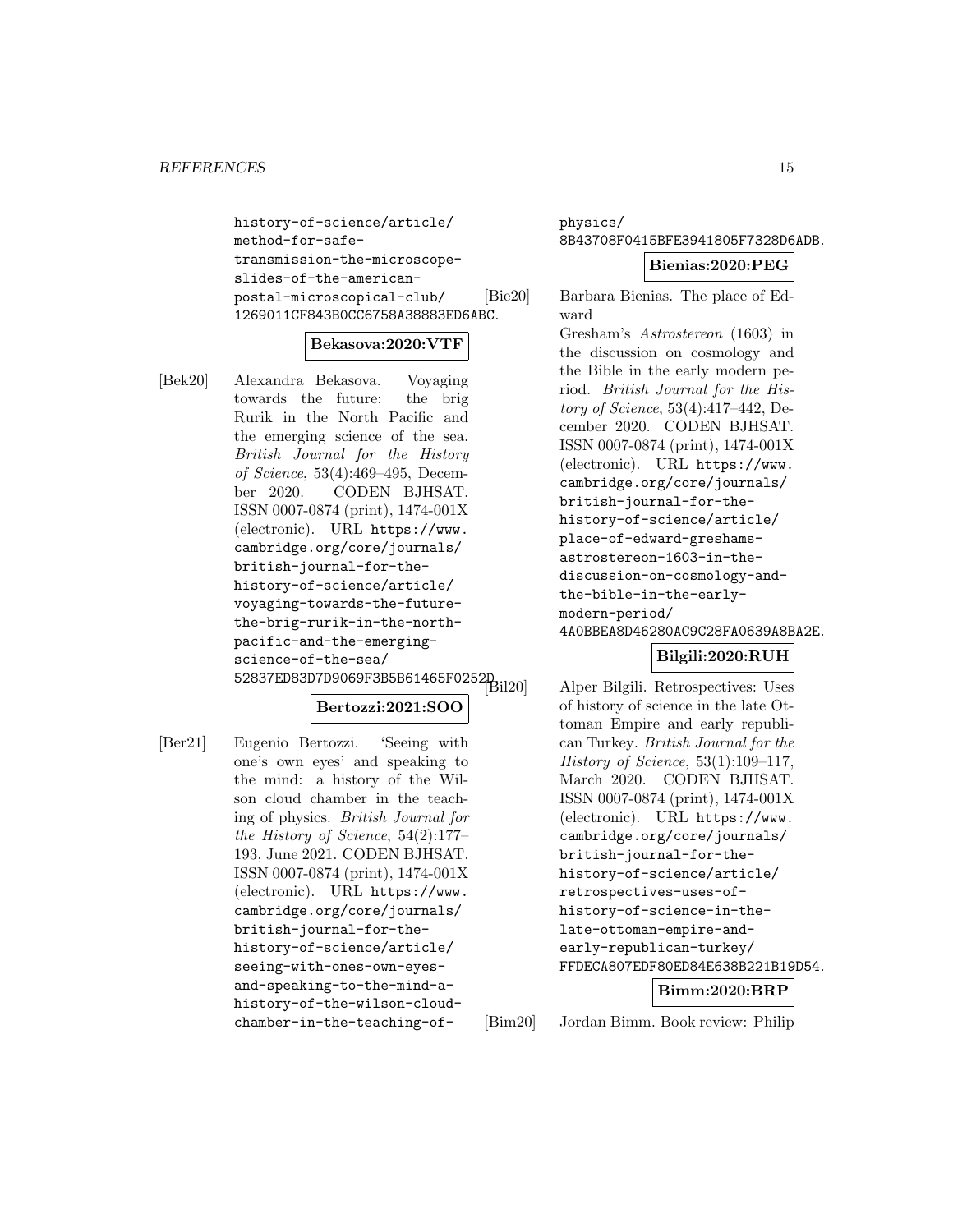W. Clements, Science in an Extreme Environment: The 1963 American Mount Everest Expedition. Pittsburgh: University of Pittsburgh Press, 2018. Pp. xvii + 269. ISBN 978-0-8229-4511-6. \$39.95 (paperback). British Journal for the History of Science, 53 (1):121–123, March 2020. CODEN BJHSAT. ISSN 0007-0874 (print), 1474-001X (electronic). URL https://www.cambridge.org/ core/journals/britishjournal-for-the-history-ofscience/article/philip-wclements-science-in-anextreme-environment-the-1963-american-mount-everestexpedition-pittsburghuniversity-of-pittsburghpress-2018-pp-xvii-269-isbn-9780822945116-3995-paperback/ 756229A3BEE4019305B76C757EE1A605.

# **Blakley:2020:BRW**

- 
- [Bla20] Christopher M. Blakley. Book review: Wendy Gonaver, The Peculiar Institution and the Making of Modern Psychiatry, 1840– 1880. Chapel Hill: University of North Carolina Press, 2019. ISBN 978-1-4696-4844-6. \$32.95 (paperback). British Journal for the History of Science, 53(4):596–597, December 2020. CODEN BJHSAT. ISSN 0007-0874 (print), 1474-001X (electronic). URL https://www. cambridge.org/core/journals/ british-journal-for-thehistory-of-science/article/ wendy-gonaver-the-peculiarinstitution-and-the-makingof-modern-psychiatry-18401880-chapel-hill-

university-of-northcarolina-press-2019-isbn-9781469648446-3295 paperback/5AB051FF8ECEB727321707156A0715E6.

# **Brock:2020:BRM**

[Bro20] William H. Brock. Book review: Michael D. Barton, Janet Browne, Ken Corbett and Norman McMillan (eds.), The Correspondence of John Tyndall, vol. 6: The Correspondence, November 1856-February 1859. Pittsburgh, PA: University of Pittsburgh Press, 2018. Pp. lviii + 537. ISBN 978-0- 8229-4533-8. \$125.00. (hardback). British Journal for the History of Science, 53(4):598–599, December 2020. CODEN BJHSAT. ISSN 0007-0874 (print), 1474-001X (electronic). URL https://www. cambridge.org/core/journals/ british-journal-for-thehistory-of-science/article/ michael-d-barton-janetbrowne-ken-corbett-andnorman-mcmillan-eds-thecorrespondence-of-johntyndall-vol-6-thecorrespondence-november-1856february-1859 pittsburgh-pa-university-of-pittsburghpress-2018-pp-lviii-537-isbn-9780822945338-12500-hardback/ 6926EABB3ABCCF08F8278192EB75CFF4.

# **Boon:2020:TBO**

[BS20] Tim Boon and Charlotte Sleigh. Two BSHS online alternatives to conventional conferences. British Journal for the History of Science, 53(4):553–554, December 2020. CODEN BJHSAT. ISSN 0007-0874 (print), 1474-001X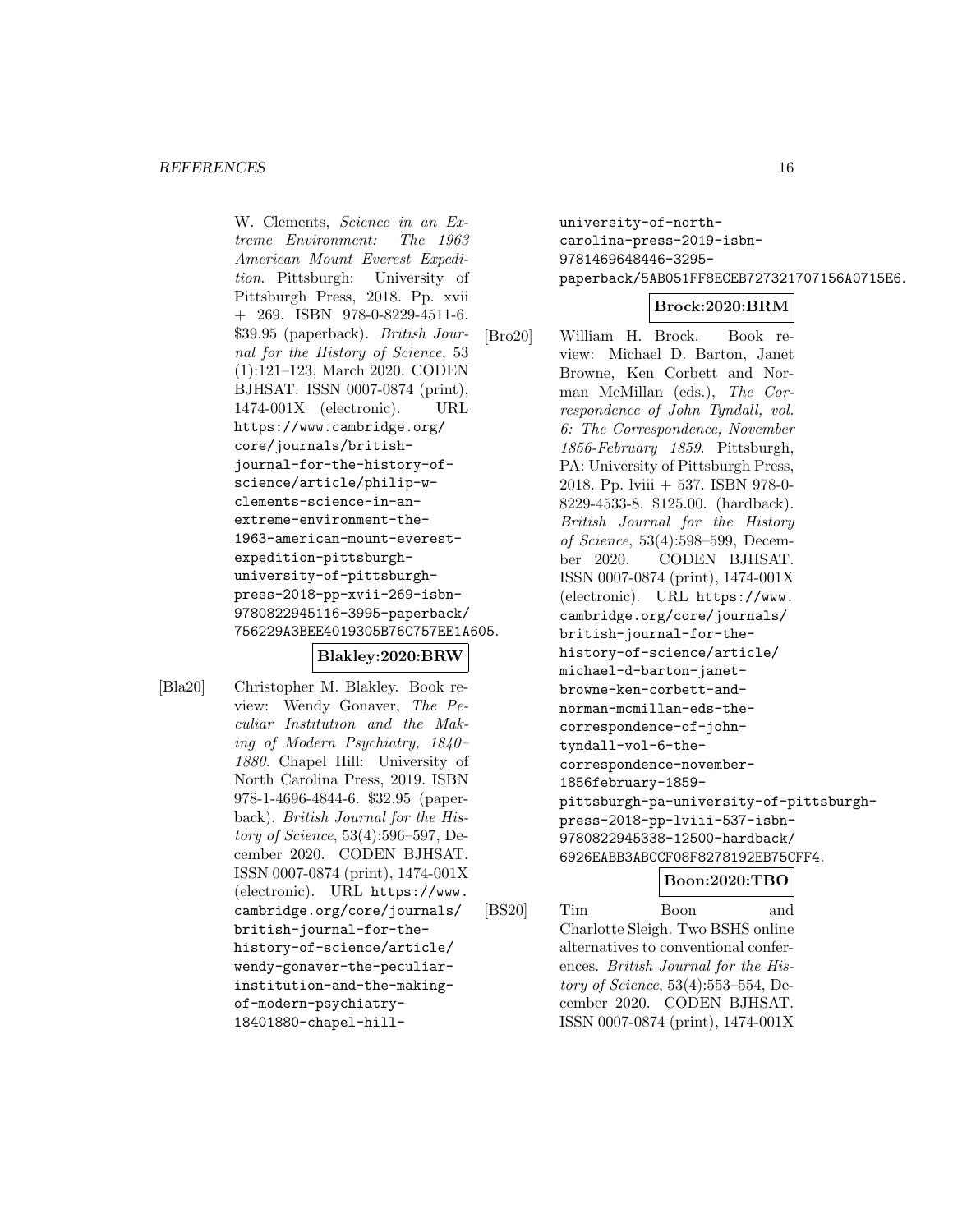```
(electronic). URL https://www.
cambridge.org/core/journals/
british-journal-for-the-
history-of-science/article/
two-bshs-online-
alternatives-to-
conventional-conferences/
8149048F6884315513E5231A47EEC67A.
        Bucciarelli:2021:BRJ
```
[Buc21] Lucia Bucciarelli. Book review: J.B. Shank, Before Voltaire: The French Origins of 'Newtonian' Mechanics, 1680–1715. Chicago: The University of Chicago Press, 2018. Pp. 464. ISBN: 978-0-226-50929-7. \$55.00 (paperback). British Journal for the History of Science, 54 (3):396–398, September 2021. CO-DEN BJHSAT. ISSN 0007-0874 (print), 1474-001X (electronic). URL https://www.cambridge. org/core/journals/britishjournal-for-the-history-ofscience/article/jb-shankbefore-voltaire-the-frenchorigins-of-newtonianmechanics-16801715-chicagothe-university-of-chicagopress-2018-pp-464-isbn-9780226509297-5500-

```
british-journal-for-the-
history-of-science/article/
anticipating-the-monsoon-
the-necessity-and-
impossibility-of-the-
seasonal-weather-forecast-
for-south-asia-18861953/
1FC69001769FA9B58A1CFA7A69E167A2.
```
# **Cozzoli:2020:BRM**

[Coz20] Daniele Cozzoli. Book review: Marcos Cueto, Theodore M. Brown and Elizabeth Fee, The World Health Organization: A History. Cambridge: Cambridge University Press, 2019. Pp. ix  $+373$ . ISBN 978-1-108-72884-3. £26.99 (paperback). British Journal for the History of Science, 53(1):126–128, March 2020. CODEN BJHSAT. ISSN 0007-0874 (print), 1474-001X (electronic). URL https://www. cambridge.org/core/journals/ british-journal-for-thehistory-of-science/article/ marcos-cueto-theodore-mbrown-and-elizabeth-fee-theworld-health-organization-ahistory-cambridge-cambridgeuniversity-press-2019-pp-ix-

paperback/6146D818DCB238492D873694768018**B7**83-isbn-9781108728843-2699-

# **Carson:2021:AMN**

[Car21] Sarah Carson. Anticipating the monsoon: the necessity and impossibility of the seasonal weather forecast for South Asia, 1886–1953. British Journal for the History of Science, 54(3):305–325, September 2021. CODEN BJHSAT. ISSN 0007-0874 (print), 1474-001X (electronic). URL https://www. cambridge.org/core/journals/

# **deAsua:2020:SCP**

paperback/BE3BBB107CCAA90F39AE8C7A84CDB8D8.

[dA20] Miguel de Asúa. Science, Catholicism and politics in Argentina (1910–1935). British Journal for the History of Science, 53(2):139– 158, June 2020. CODEN BJHSAT. ISSN 0007-0874 (print), 1474-001X (electronic). URL https://www. cambridge.org/core/journals/ british-journal-for-the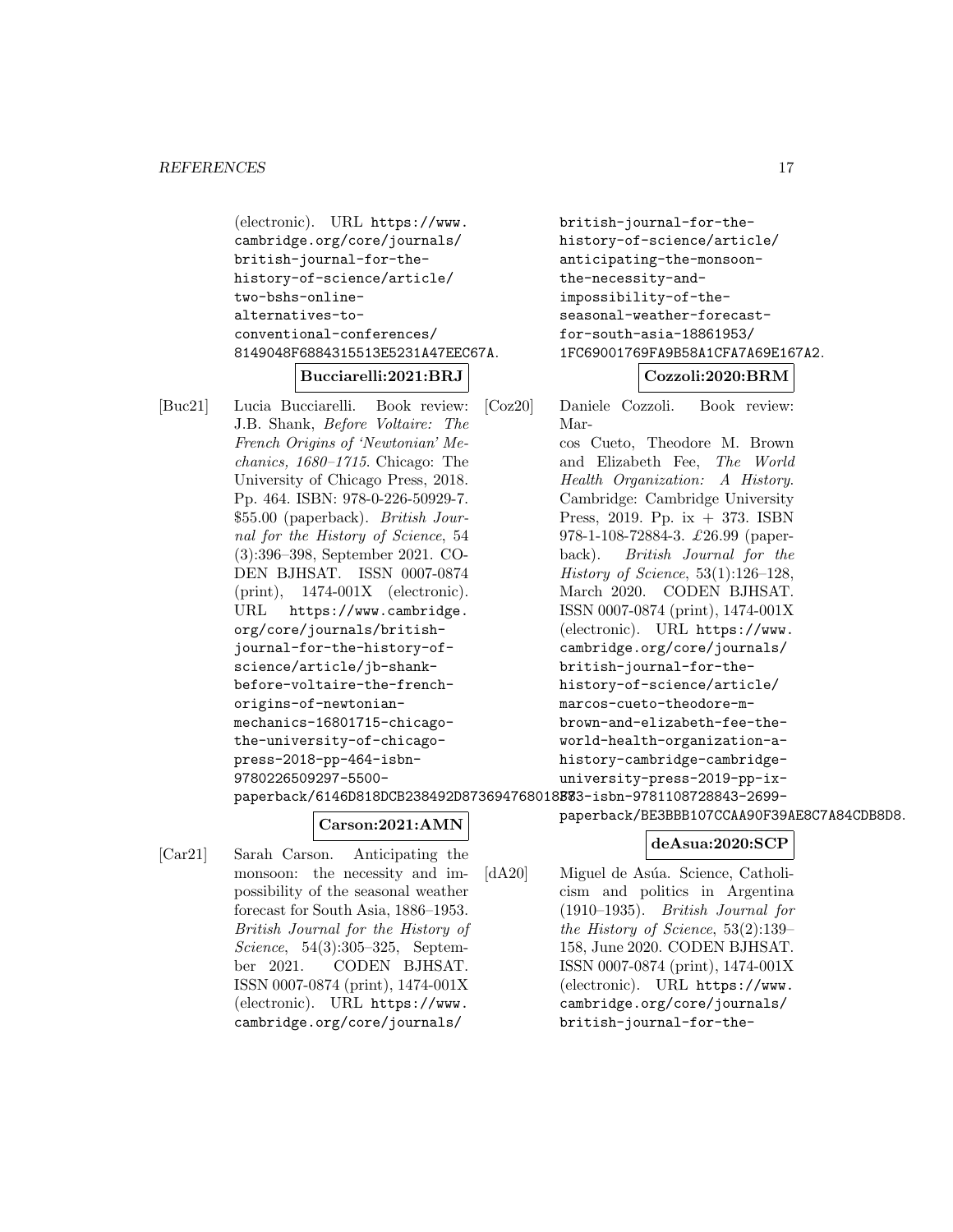history-of-science/article/ science-catholicism-andpolitics-in-argentina-19101935/ 31F7C79840A424B3E2D65A9BA0DD7713.

# **Davies:2021:PMR**

[Dav21] Stephen M. Davies. Priorities in medical research : elite dynamics in a pivotal episode for British health research. British Journal for the History of Science, 54(2):195– 211, June 2021. CODEN BJHSAT. ISSN 0007-0874 (print), 1474-001X (electronic). URL https://www. cambridge.org/core/journals/ british-journal-for-thehistory-of-science/article/ priorities-in-medicalresearch-elite-dynamics-ina-pivotal-episode-forbritish-health-research/ 305F78561AB890CB7BD5CFCAF5F2E751.

# **deBont:2020:EGP**

[dB20] Raf de Bont. Eating game: proteins, international conservation and the rebranding of African wildlife, 1955– 1965. British Journal for the History of Science, 53(2):183–205, June 2020. CODEN BJHSAT. ISSN 0007-0874 (print), 1474-001X (electronic). URL https://www. cambridge.org/core/journals/ british-journal-for-thehistory-of-science/article/ eating-game-proteinsinternational-conservationand-the-rebranding-ofafrican-wildlife-19551965/ 50786E80B0037B1BBEDF9250988DB00C.

# **Deen:2020:BRL**

[Dee20] Rosa Deen. Book review: Lorei Gruen (ed.), Critical Terms for Animal Studies. Chicago: The University of Chicago Press, 2018. Pp. 472. ISBN 978- 0-226-35542-9.  $\pounds 32.50 / \pounds 24.50$  (paperback). British Journal for the History of Science, 53(1):132–134, March 2020. CODEN BJHSAT. ISSN 0007-0874 (print), 1474-001X (electronic). URL https://www. cambridge.org/core/journals/ british-journal-for-thehistory-of-science/article/ lorei-gruen-ed-criticalterms-for-animal-studieschicago-the-university-ofchicago-press-2018-pp-472 isbn-9780226355429-32502450 paperback/ 68713C71201FDEE538C4B2C00293F23F.

# **Dessain:2020:BRI**

[Des20] H.-F. Dessain. Book review: Ian Duncan, Human Forms: The Novel in the Age of Evolution. Princeton, NJ: Princeton University Press, 2019. Pp. 304. ISBN 978-0-691-17507-2. £30.00 (hardcover). British Journal for the History of Science, 53(2):285–287, June 2020. CODEN BJHSAT. ISSN 0007-0874 (print), 1474-001X (electronic). URL https://www. cambridge.org/core/journals/ british-journal-for-thehistory-of-science/article/ ian-duncan-human-forms-thenovel-in-the-age-ofevolution-princeton-njprinceton-university-press-2019-pp-304-isbn-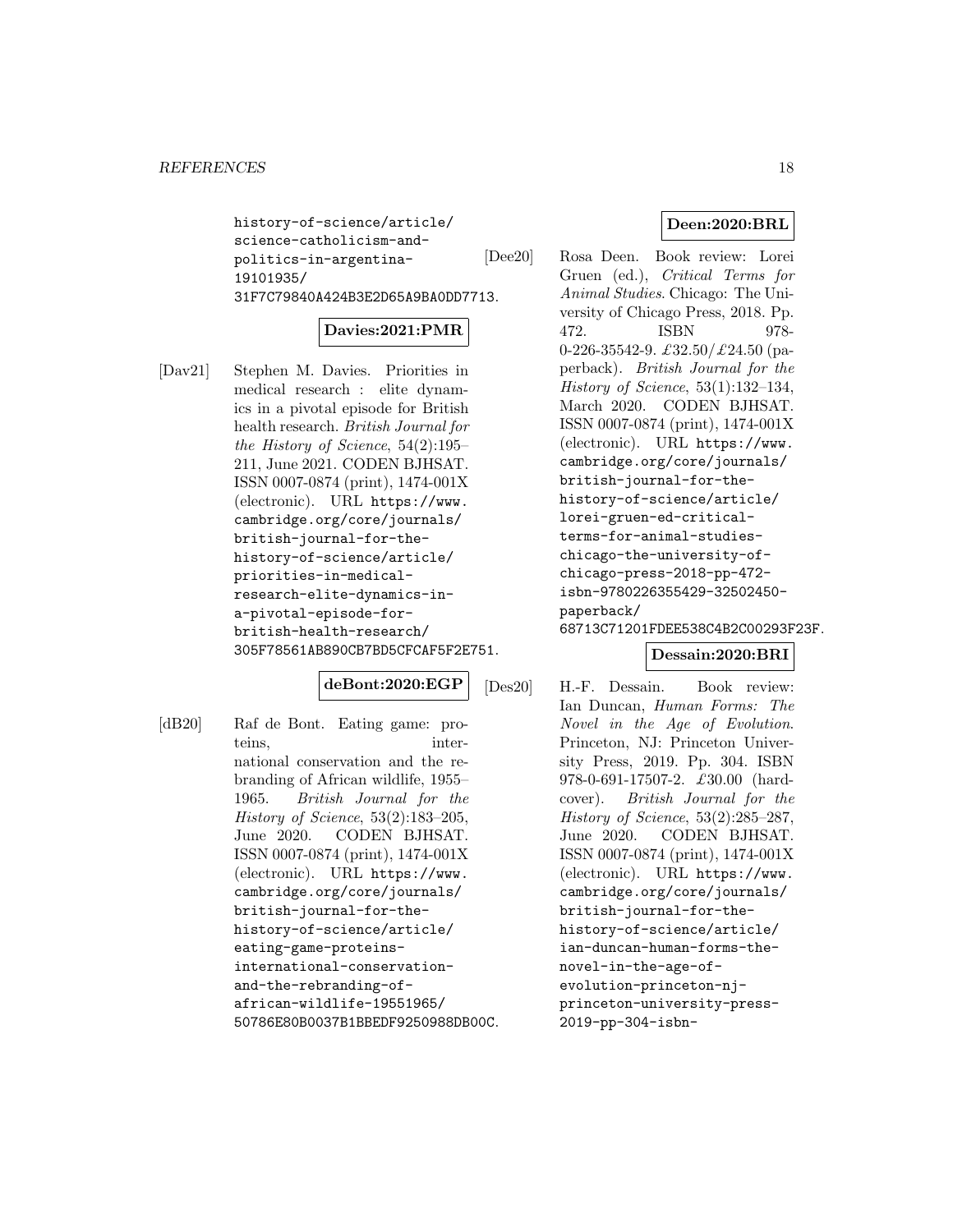9780691175072-3000 hardcover/ 9C9BBB377412CE54508746DE4BDA1AE3.

#### **Dessain:2021:BRT**

[Des21] H.-F. Dessain. Book review: Tom Williamson, Humphry Repton: Landscape Design in an Age of Revolution London: Reaktion Books, 2020. Pp. 312. ISBN 978-1-78914-299-0. £35.00 (hardcover). British Journal for the History of Science, 54(1):115–116, March 2021. CODEN BJHSAT. ISSN 0007-0874 (print), 1474-001X (electronic). URL https://www. cambridge.org/core/journals/ british-journal-for-thehistory-of-science/article/ tom-williamson-humphryrepton-landscape-design-inan-age-of-revolution-londonreaktion-books-2020-pp-312 isbn-9781789142990-3500 hardcover/ 1851102F7BB8358AD72022A2A49A7B7A.

# **Doley:2021:BRT**

[Dol21] Caitlin Doley. Book review: Tom Stammers, The Purchase of the Past: Collecting Culture in Postrevolutionary Paris c. 1790–1890. Cambridge: Cambridge University Press, 2020. Pp. 370. ISBN: 978- 1-108-78126-8. £90.00 (hardback). British Journal for the History of Science, 54(3):398–399, September 2021. CODEN BJHSAT. ISSN 0007-0874 (print), 1474-001X (electronic). URL https://www. cambridge.org/core/journals/ british-journal-for-thehistory-of-science/article/ tom-stammers-the-purchaseof-the-past-collectingculture-inpostrevolutionary-parisc17901890-cambridgecambridge-university-press-2020-pp-370-isbn-9781108781268-9000-hardback/E6C3C9352EF1C5D65EE8F

# **Duancic:2021:BRA**

[Dua21] Vedran Duancić. Book reviews: Audra Wolfe, Freedom's Laboratory: The Cold War Struggle for the Soul of Science. Baltimore: Johns Hopkins University Press, 2018. Pp. x + 302. ISBN 978- 1-4214-2673-0. \$29.95 (hardback). ISBN 978-1-4214-3908-2. \$19.95 (paperback). British Journal for the History of Science, 54(1):120– 122, March 2021. CODEN BJH-SAT. ISSN 0007-0874 (print), 1474-001X (electronic). URL https://www.cambridge.org/ core/journals/britishjournal-for-the-history-ofscience/article/audra-wolfefreedoms-laboratory-thecold-war-struggle-for-thesoul-of-science-baltimorejohns-hopkins-universitypress-2018-pp-x-302-isbn-9781421426730-2995-hardbackisbn-9781421439082-1995-paperback/ F3E75245BC3CB663E7B5314B3AC1FFAF.

# **Dunn:2022:BRJ**

[Dun22] Richard Dunn. Book review: Jennifer M. Rampling, The Experimental Fire: Inventing English Alchemy, 1300–1700, Chicago and London: The University of Chicago Press, 2020. Pp. 416. ISBN 978-0-226-71070-9. £28.00/ \$35.00 (hardback). British Jour-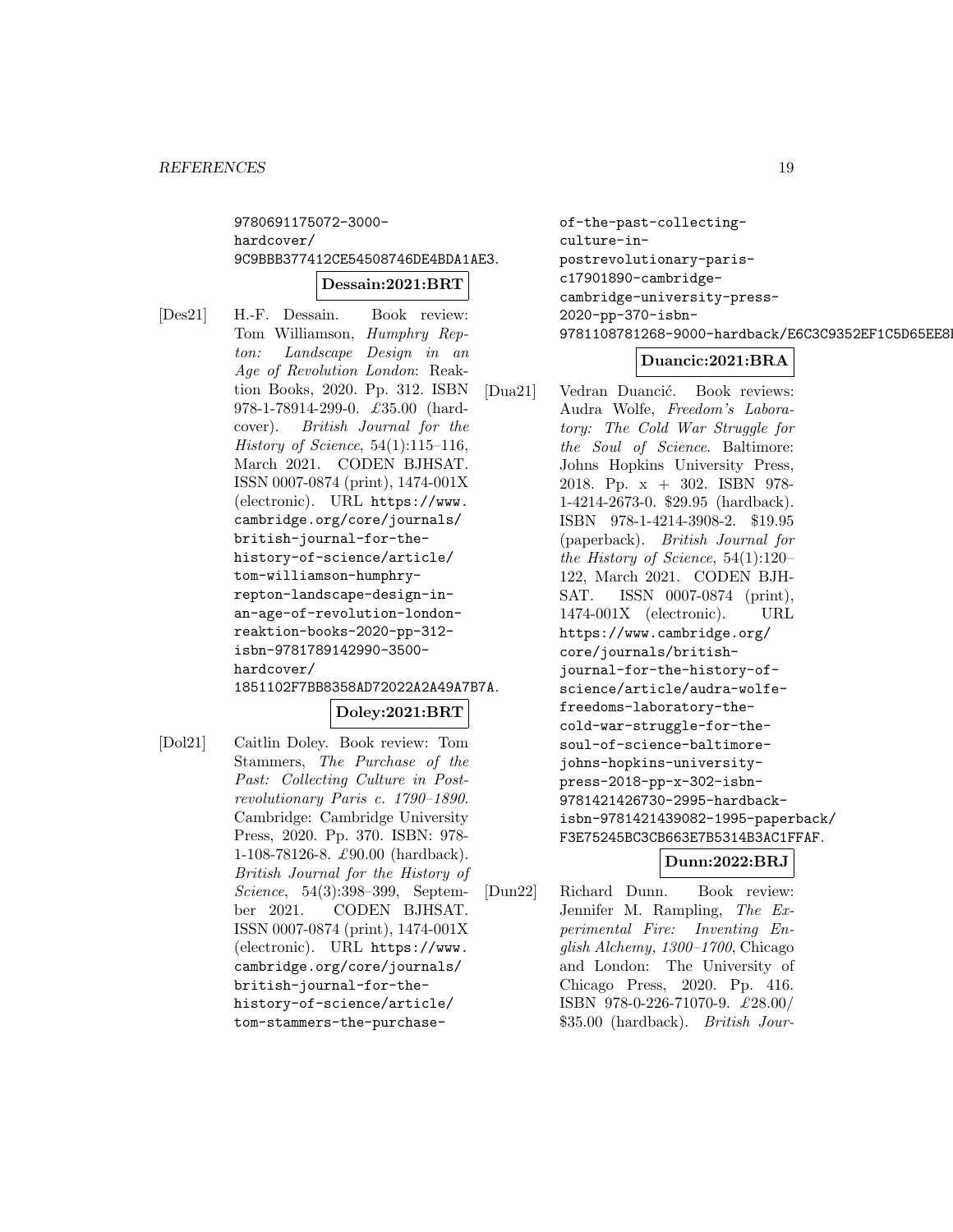nal for the History of Science, 55 (1):119–120, March 2022. CODEN BJHSAT. ISSN 0007-0874 (print), 1474-001X (electronic). URL https://www.cambridge.org/ core/journals/britishjournal-for-the-history-ofscience/article/jennifer-mrampling-the-experimentalfire-inventing-englishalchemy-13001700-chicagoand-london-the-universityof-chicago-press-2020-pp-416-isbn-9780226710709978-1-108-41828-7. £29.99 (hardback). British Journal for the History of Science, 53(4):594–596, December 2020. CODEN BJHSAT. ISSN 0007-0874 (print), 1474-001X (electronic). URL https://www. cambridge.org/core/journals/ british-journal-for-thehistory-of-science/article/ ben-marsh-unravelled-dreamssilk-and-the-atlantic-world-15001840-cambridgecambridge-university-press-2020-pp-xiv-487-isbn-

28003500-hardback/4E90AE5EF256E7C9949EAF<mark>2601808482</mark>287-2999-hardback/

# **Eichberg:2021:BRV**

[Eic21] Stephanie Eichberg. Book review: Vaughn Scribner, Merpeople: A Human History. London: Reaktion Books, 2020. Pp. 320. ISBN: 978-1-78914-314-0. £20.00 (hardback). British Journal for the History of Science, 54(1):122–124, March 2021. CODEN BJHSAT. ISSN 0007-0874 (print), 1474-001X (electronic). URL https://www. cambridge.org/core/journals/ british-journal-for-thehistory-of-science/article/ vaughn-scribner-merpeople-ahuman-history-londonreaktion-books-2020-pp-320 isbn-9781789143140-2000 hardback/ 4A9AFBA084576FC81CED7EBB49EE03F7. **Fara:2020:BRB**

[Far20] Patricia Fara. Book review: Ben Marsh, Unravelled Dreams: Silk and the Atlantic World, 1500– 1840. Cambridge: Cambridge University Press, 2020. Pp. xiv + 487. ISBN

# **Fara:2021:BRZ**

DBA61DF3CF2542AA430033C8AF332325.

[Far21] Patricia Fara. Book review: Zachary Dorner, Merchants of Medicines: The Commerce and Coercion of Health in Britain's Long Eighteenth Century. Chicago: The University of Chicago Press, 2020. Pp. 280. ISBN: 978-0-226- 70680-1. \$50.00 (hardback). British Journal for the History of Science, 54(4):531–532, December 2021. CODEN BJHSAT. ISSN 0007-0874 (print), 1474-001X (electronic). URL https://www. cambridge.org/core/journals/ british-journal-for-thehistory-of-science/article/ zachary-dorner-merchants-ofmedicines-the-commerce-andcoercion-of-health-inbritains-long-eighteenthcentury-chicago-theuniversity-of-chicago-press-2020-pp-280-isbn-9780226706801- 5000-hardback/2F5D8423E34CC446A0941566CA1457BD.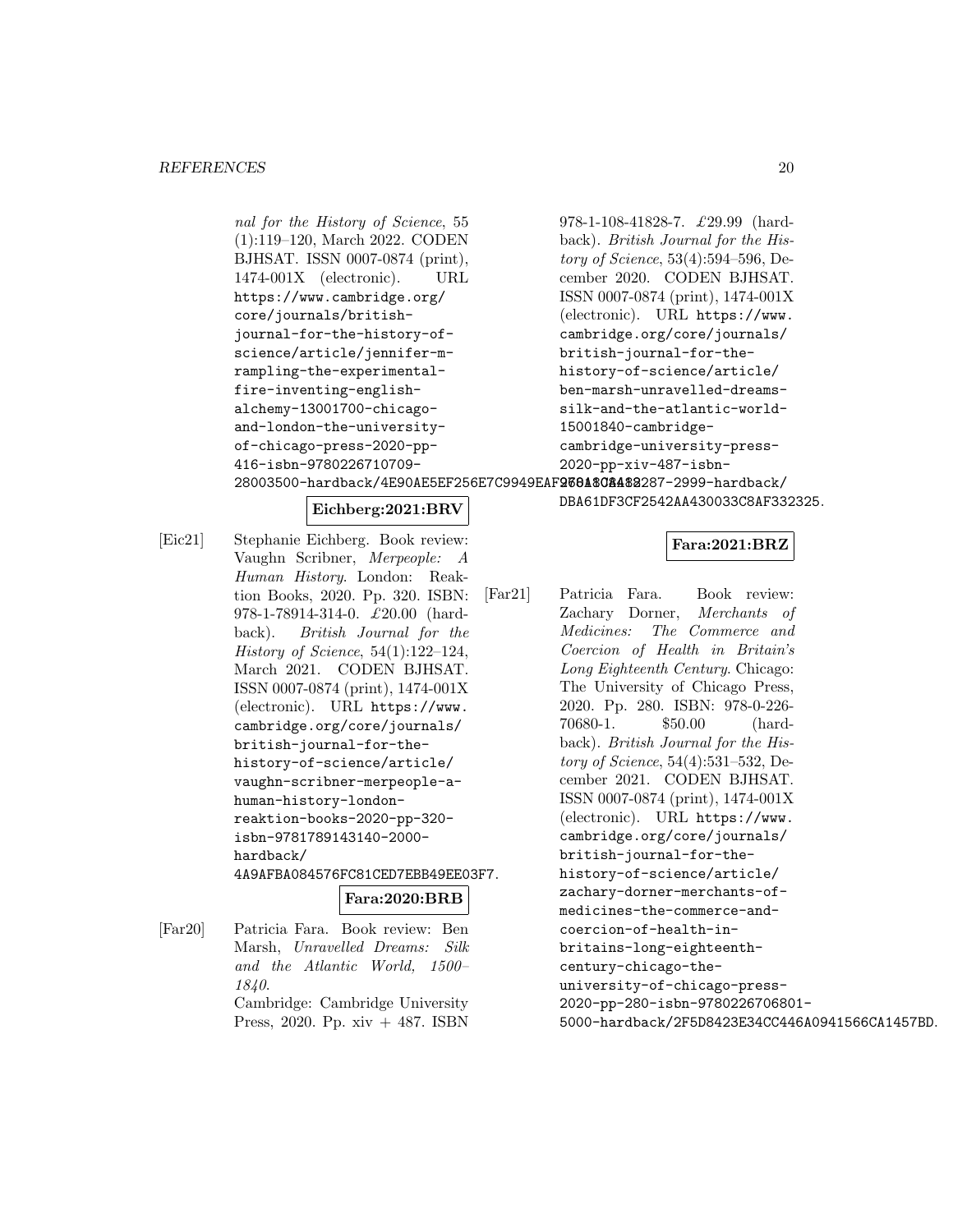# **Figueroa:2021:BRA**

[Fig21] Javier Poveda Figueroa. Book reviews: Alexander Wragge-Morley, Aesthetic Science: Representing Nature in the Royal Society of London, 1650–1720. Chicago: The University of Chicago Press, 2020. Pp. 272. ISBN: 978-0-226-68086- 6. \$120.00 (hardback). ISBN: 978- 0-226-68072-9. \$40.00 (paperback). British Journal for the History of Science, 54(3):394–396, September 2021. CODEN BJHSAT. ISSN 0007-0874 (print), 1474-001X (electronic). URL https://www. cambridge.org/core/journals/ british-journal-for-thehistory-of-science/article/ alexander-wraggemorleyaesthetic-sciencerepresenting-nature-in-theroyal-society-of-london-16501720-chicago-theuniversity-of-chicago-press-2020-pp-272-isbn-9780226680866-12000-hardbackisbn-9780226680729-4000-paperback/ 3CA2611693D97FAF422E9F0BEC55AF6B.

#### **Frampton:2020:BRJ**

[Fra20] Sally Frampton. Book review: Jacqueline H. Wolf, Cesarean Section: An American History of Risk, Technology, and Consequence. Baltimore: Johns Hopkins University Press, 2018. Pp. 320. ISBN 978-1-4214-2552-8. \$49.95 (hardback). British Journal for the History of Science, 53(1):136–137, March 2020. CODEN BJHSAT. ISSN 0007-0874 (print), 1474-001X (electronic). URL https://www. cambridge.org/core/journals/

british-journal-for-thehistory-of-science/article/ jacqueline-h-wolf-cesareansection-an-american-historyof-risk-technology-andconsequence-baltimore-johnshopkins-university-press-2018-pp-320-isbn-9781421425528-4995-hardback/B390AD3BFDC91541E7201

# **Frank:2021:FAO**

[Fra21] Mark E. Frank. Frontier atmosphere: observation and regret at Chinese weather stations in Tibet, 1939–1949. British Journal for the History of Science, 54(3): 361–379, September 2021. CODEN BJHSAT. ISSN 0007-0874 (print), 1474-001X (electronic). URL https://www.cambridge.org/ core/journals/britishjournal-for-the-history-ofscience/article/frontieratmosphere-observation-andregret-at-chinese-weatherstations-in-tibet-19391949/ 355E8143AB3B26F40222D703084568EA.

# **Gillin:2020:TTR**

[Gil20] Edward J. Gillin. Tremoring transits: railways, the Royal Observatory and the capitalist challenge to Victorian astronomical science. British Journal for the History of Science, 53(1):1–24, March 2020. CODEN BJHSAT. ISSN 0007-0874 (print), 1474-001X (electronic). URL https://www. cambridge.org/core/journals/ british-journal-for-thehistory-of-science/article/ tremoring-transits-railwaysthe-royal-observatory-andthe-capitalist-challenge-to-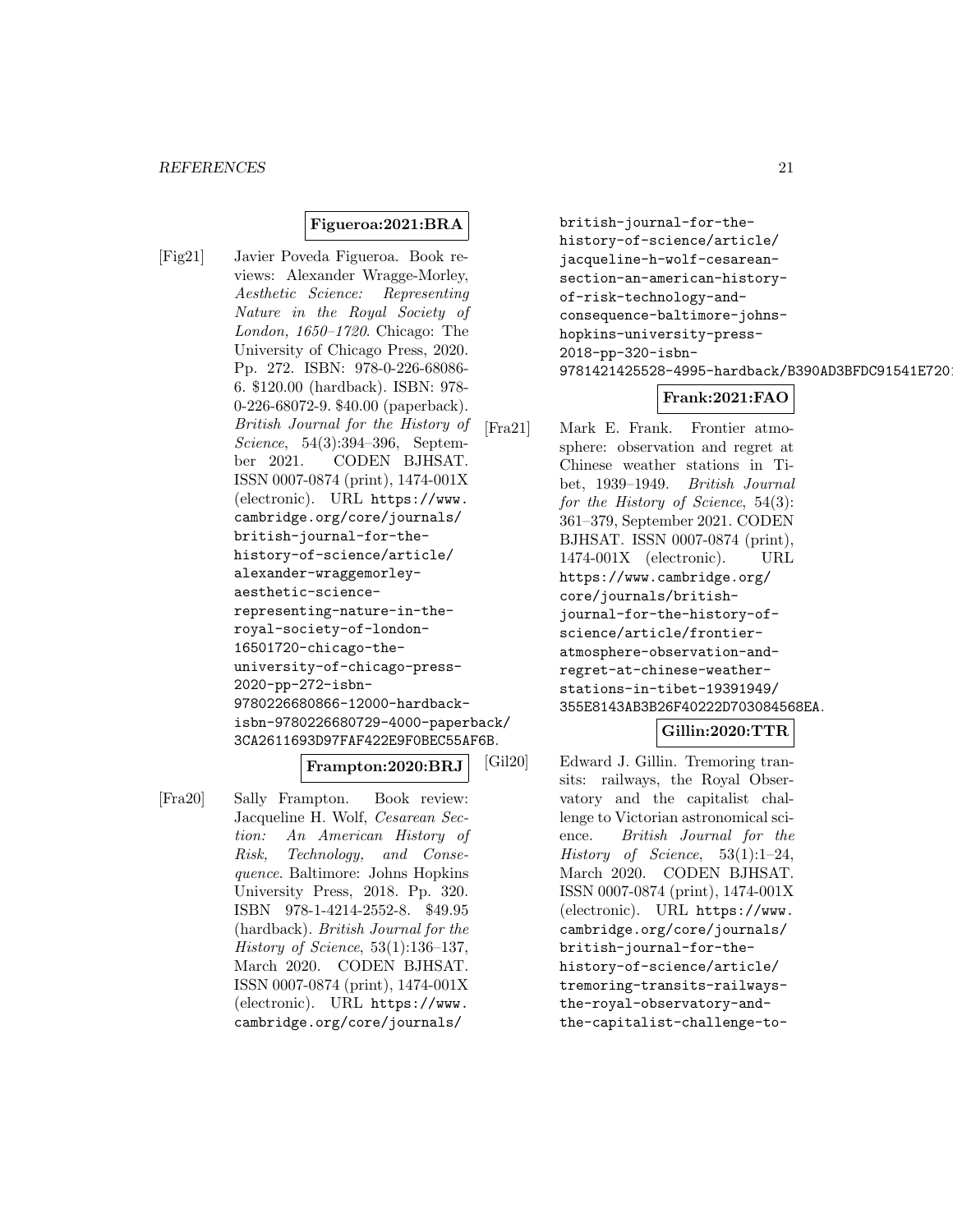# victorian-astronomicalscience/ 3EA125839341F1C175D83538F3D9BA78.

#### **Goodrum:2020:BRE**

[Goo20] Matthew R. Goodrum. Book review: Erika Lorraine Milam, Creatures of Cain: The Hunt for Human Nature in Cold War America. Princeton, NJ: Princeton University Press, 2019. Pp. 408. ISBN 978-0-691-18188-2. \$29.95 (hardcover). British Journal for the History of Science, 53(4):591–593, December 2020. CODEN BJHSAT. ISSN 0007-0874 (print), 1474-001X (electronic). URL https://www. cambridge.org/core/journals/ british-journal-for-thehistory-of-science/article/ erika-lorraine-milamcreatures-of-cain-the-huntfor-human-nature-in-coldwar-america-princeton-njprinceton-university-press-2019-pp-408-isbn-9780691181882-2995-

# **Giovannetti-Singh:2021:BRP**

[GS21] Gianamar Giovannetti-Singh. Book review: Pratik Chakrabarti, Inscriptions of Nature: Geology and the Naturalization of Antiquity. Baltimore: Johns Hopkins University Press, 2020. Pp. 280. ISBN: 987-1-4214-3874-0. \$54.95 (hardback). British Journal for the History of Science, 54(1):118–120, March 2021. CODEN BJHSAT. ISSN 0007-0874 (print), 1474-001X (electronic). URL https://www. cambridge.org/core/journals/ british-journal-for-the-

history-of-science/article/ pratik-chakrabartiinscriptions-of-naturegeology-and-thenaturalization-of-antiquitybaltimore-johns-hopkinsuniversity-press-2020-pp-280-isbn-9817421438740-5495-hardback/ DA7541550E65A554C49E11DA3EEFD8A9. The title and URL have an incorrect ISBN-13 prefix: 987 and 9817 should both be 978. The correct ISBN-13 is 978-1-4214-3874-0 (hardcover).

#### **Giovannetti-Singh:2022:BRW**

[GS22] Gianamar Giovannetti-Singh. Book review: William Beinart and Saul Dubow, The Scientific Imagination in South Africa: 1700 to the Present, Cambridge: Cambridge University Press, 2022, pp. 406. ISBN 987-1-1088-3708-8. £64.99 (hardback). British Journal for the History of Science, 55(1):121–122, March 2022. CODEN BJHSAT.

hardcover/736A38931501C3A93F0798782C96F6ESSN 0007-0874 (print), 1474-001X (electronic). URL https://www. cambridge.org/core/journals/ british-journal-for-thehistory-of-science/article/ william-beinart-and-sauldubow-the-scientificimagination-in-south-africa-1700-to-the-presentcambridge-cambridgeuniversity-press-2022-pp-406-isbn-9871108837088-6499-hardback/ 19A29A988363D007DAFB5B894027D25F. The title and URL have an invalid ISBN-13 prefix: 987 should be 978. The correct ISBN-13 values are 978-1-108-83708-8 (hard-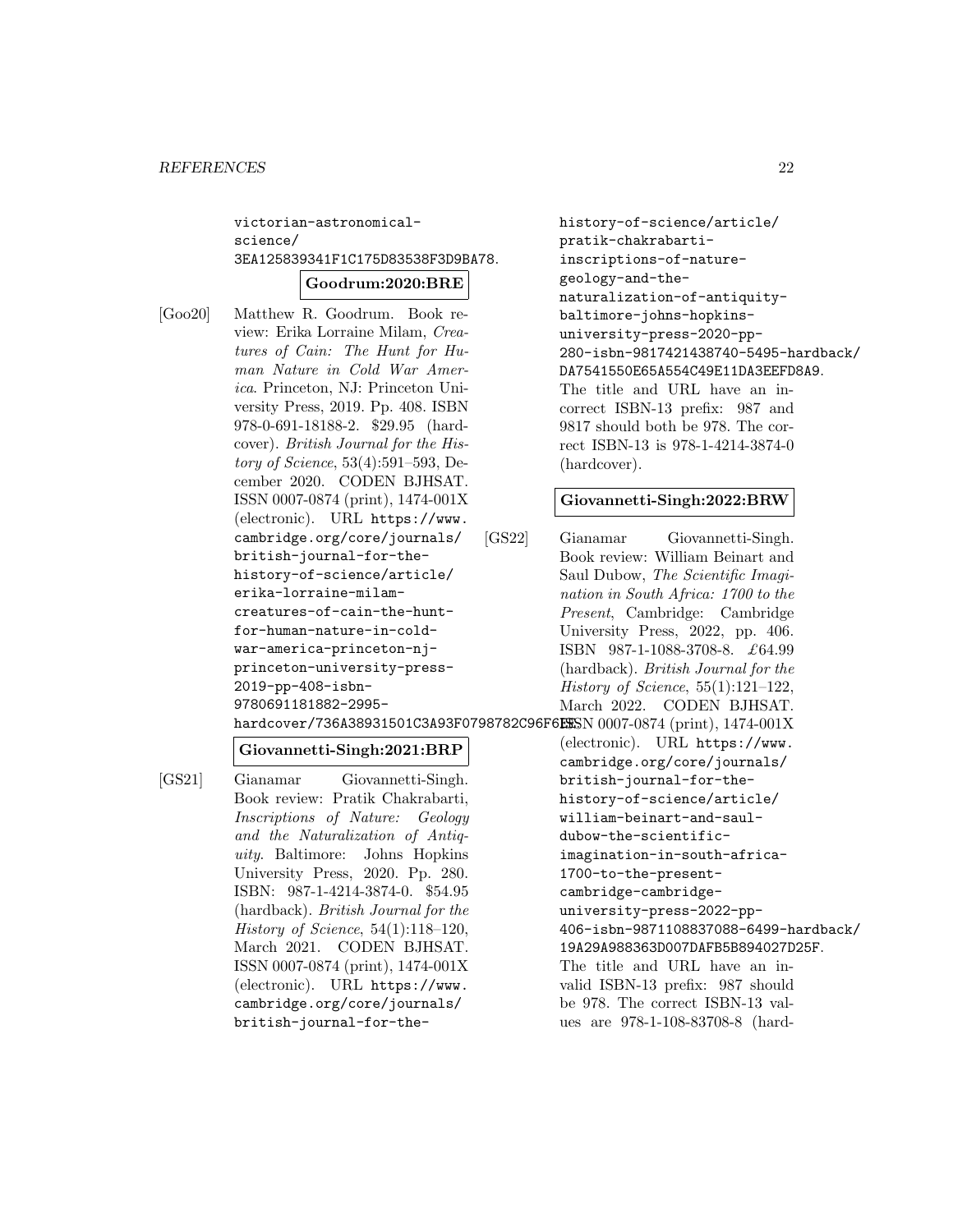cover) and 978-1-108-94008-5 (paperback).

# **Guffroy:2021:BRM**

[Guf21] Yohann Guffroy. Book reviews: Malcolm Dick and Caroline Archer–Parré (eds.), James Watt, 1736–1819: Culture, Innovation, Enlightenment. Liverpool: Liverpool University Press, 2020. Pp. 280. ISBN: 978-1-78962-081-8. £80.00 (hardback). ISBN: 978-1- 78962-082-5. £24.99 (paperback). British Journal for the History of Science, 54(3):400–401, September 2021. CODEN BJHSAT. ISSN 0007-0874 (print), 1474-001X (electronic). URL https://www. cambridge.org/core/journals/ british-journal-for-thehistory-of-science/article/ malcolm-dick-and-carolinearcherparre-eds-james-watt-17361819-culture-innovationenlightenment-liverpoolliverpool-university-press-2020-pp-280-isbn-9781789620818-8000-hardback-isbn-9781789620825-2499-paperback/ 8A972503C086D2856849735E58A5E44D.

**Honeybun-Arnolda:2020:BRM**

[HA20] Elliot Honeybun-Arnolda. Book review: Michael Oppenheimer, Naomi Oreskes, Dale Jamieson, Keynyn Brysse, Jessica O'reilly, Matthew Shindell and Milena Wazeck, Discerning Experts: The Practices of Scientific Assessment for Environmental Policy. Chicago and London: The University of Chicago Press, 2019. Pp. ix + 281. ISBN 978-0-226-60201-1. \$35.00 (paperback). British Journal for the History of Science, 53(1):128–129, March 2020. CODEN BJHSAT. ISSN 0007-0874 (print), 1474-001X (electronic). URL https://www. cambridge.org/core/journals/ british-journal-for-thehistory-of-science/article/ michael-oppenheimer-naomioreskes-dale-jamiesonkeynyn-brysse-jessicaoreilly-matthew-shindelland-milena-wazeckdiscerning-experts-thepractices-of-scientific-assessmentfor-environmental-policy-chicagoand-london-the-university-ofchicago-press-2019-pp-ix-281 isbn-9780226602011-3500-paperback/ C0FFD7F2846745895EE20848B8F81957.

# **Honeybun-Arnolda:2021:BRE**

```
[HA21] Elliott Honeybun-Arnolda. Book
         reviews: Etienne S. Benson, Sur-
         roundings: A History of Environ-
         ments and
         Environmentalisms. Chicago: The
         University of Chicago Press, 2020.
         Pp. 296. ISBN: 978-0-226-70615-
         3. $82.50 (hardback). ISBN: 978-
         0-226-70629-0. $27.50 (paperback).
         British Journal for the History of
         Science, 54(3):392–394, Septem-
         ber 2021. CODEN BJHSAT.
         ISSN 0007-0874 (print), 1474-001X
         (electronic). URL https://www.
         cambridge.org/core/journals/
         british-journal-for-the-
         history-of-science/article/
         etienne-s-benson-
         surroundings-a-history-of-
         environments-and-
         environmentalisms-chicago-
         the-university-of-chicago-
```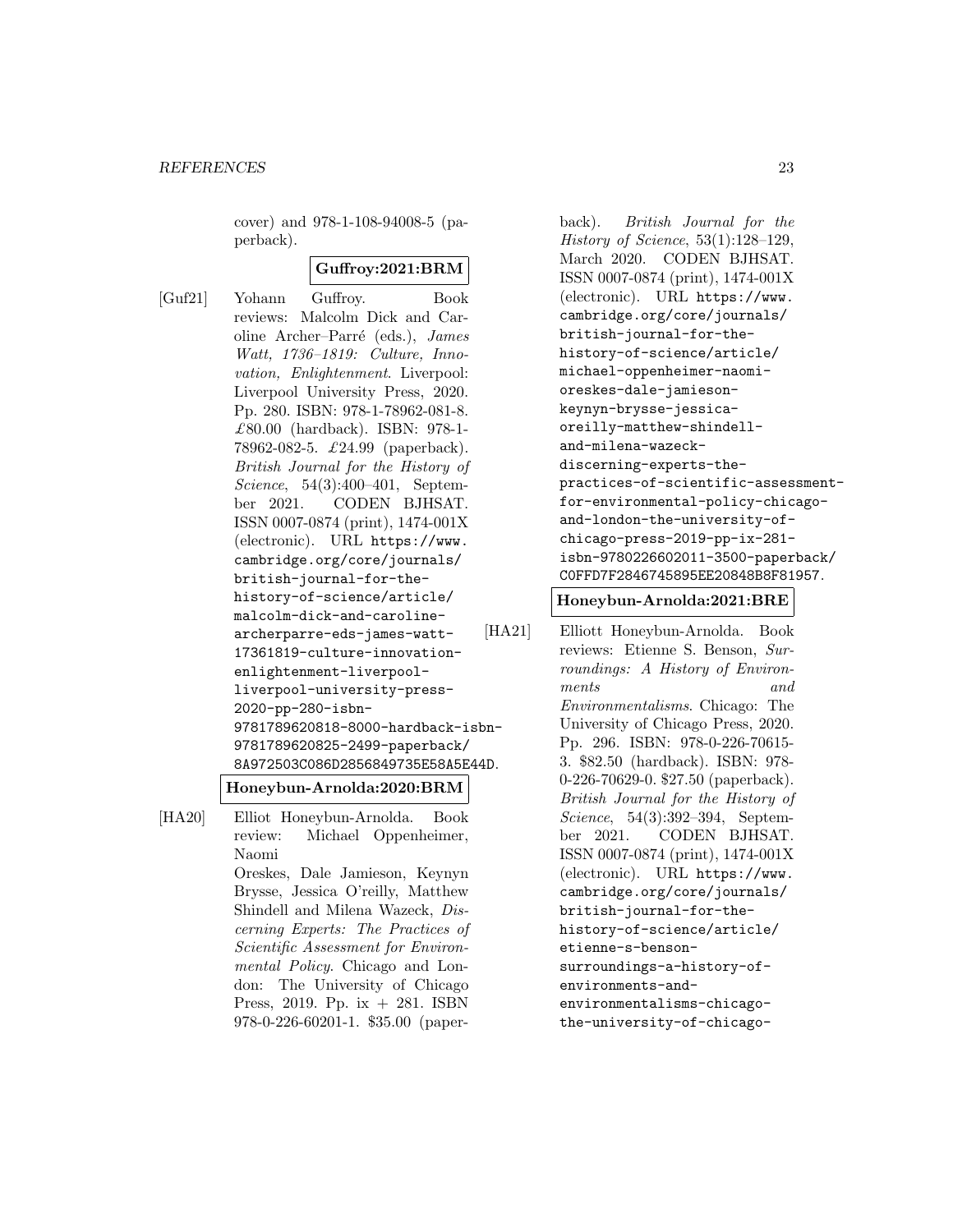press-2020-pp-296-isbn-9780226706153-8250-hardback-isbn-9780226706290-2750-paperback/ C33FA7C6C8E158939C3CC68E7F711562.

# **Hanley:2020:BRA**

[Han20] Anne Hanley. Book review: Amelia Bonea, Melissa Dickson, Sally Shuttleworth and Jennifer Wallis, Anxious Times: Medicine and Modernity in Nineteenth-Century Britain. Pittsburgh: University of Pittsburgh Press, 2019. Pp. 320. ISBN 978-0-8229-4551-2, \$50.00 (hardcover). British Journal for the History of Science, 53(1):119– 121, March 2020. CODEN BJH-SAT. ISSN 0007-0874 (print), 1474-001X (electronic). URL https://www.cambridge.org/ core/journals/britishjournal-for-the-history-ofscience/article/ameliabonea-melissa-dickson-sallyshuttleworth-and-jenniferwallis-anxious-timesmedicine-and-modernity-innineteenthcentury-britainpittsburgh-university-ofpittsburgh-press-2019-pp-320 isbn-9780822945512-5000-hardcover/ DA18E80463DFEAE7F3271139BED89B19.

**Hardy:2021:BRA**

[Har21] Penelope K. Hardy. Book review: Antony Adler, Neptune's Laboratory: Fantasy, Fear, and Science at Sea Cambridge, MA and London: Harvard University Press, 2019. Pp. 256. ISBN: 978-0-674-97201-8. £31.95 (hardback). British Journal for the History of Science,  $54(1):111-113$ , March 2021. CODEN BJHSAT.

ISSN 0007-0874 (print), 1474-001X (electronic). URL https://www. cambridge.org/core/journals/ british-journal-for-thehistory-of-science/article/ antony-adler-neptuneslaboratory-fantasy-fear-andscience-at-sea-cambridge-maand-london-harvarduniversity-press-2019-pp-256-isbn-9780674972018-3195 hardback/ 9717B6A0406F13136698DA170329DEC0.

# **Hayes:2021:AHC**

[Hay21a] Emily Hayes. The Anthropocene & the humanities: From climate change to a new age of sustainability. British Journal for the History of Science, 54(3):381–385, September 2021. CODEN BJHSAT. ISSN 0007-0874 (print), 1474-001X (electronic). URL https://www. cambridge.org/core/journals/ british-journal-for-thehistory-of-science/article/ anthropocene-the-humanitiesfrom-climate-change-to-anew-age-of-sustainability/ DC0FF14BFC0FE24FAD82B2EA5F26D7EF.

# **Hayes:2021:BRA**

[Hay21b] Emily Hayes. Book review: Andrei Pop, A Forest of Symbols: Art, Science, and Truth in the Long Nineteenth Century. New York: Zone Books, 2019. Pp. 320. ISBN 978-1-935408-36-9. £25.00 (hardback). British Journal for the History of Science, 54(4):536–539, December 2021. CODEN BJHSAT. ISSN 0007-0874 (print), 1474-001X (electronic). URL https://www. cambridge.org/core/journals/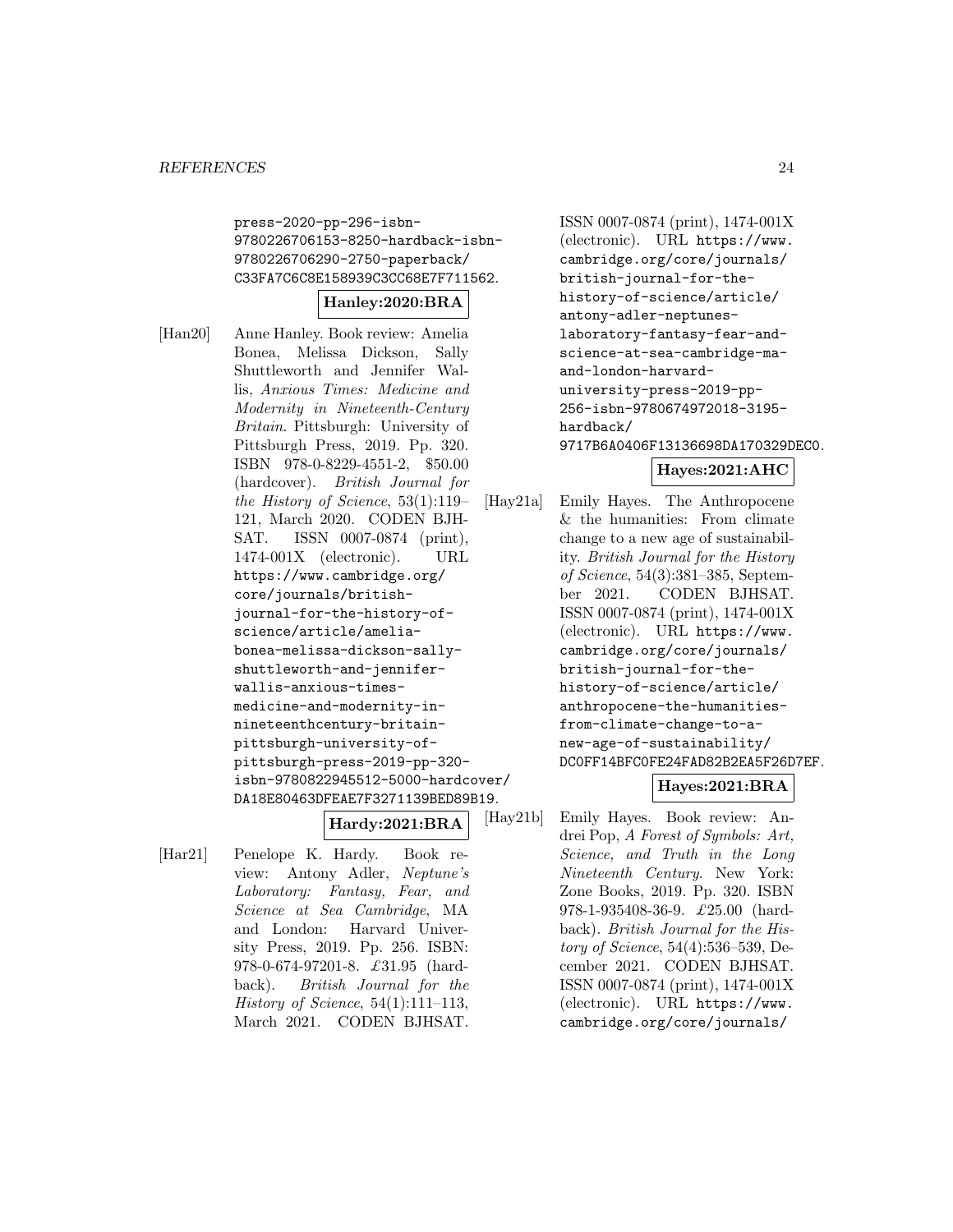```
british-journal-for-the-
history-of-science/article/
andrei-pop-a-forest-of-
symbols-art-science-and-
truth-in-the-long-
nineteenth-century-new-york-
zone-books-2019-pp-320-isbn-
9781935408369-2500-hardback/
46871408D8490351C54A49F68FCA6973.
```
# **Helsing:2020:BRM**

[Hel20] Daniel Helsing. Book review: Michael Bravo, North Pole: Nature and Culture. London: Reaktion Books, 2019. Pp. 254. ISBN 978- 1-78914-008-8.  $$24.95/\pounds14.96$  (paperback). British Journal for the History of Science, 53(1):131–132, March 2020. CODEN BJHSAT. ISSN 0007-0874 (print), 1474-001X (electronic). URL https://www. cambridge.org/core/journals/ british-journal-for-thehistory-of-science/article/ michael-bravo-north-polenature-and-culture-londonreaktion-books-2019-pp-254 isbn-9781789140088-24951496 paperback/ 37B3884E330C086F5FE7F651218FD375.

# **Houghton:2020:RSU**

[HLDS20] Jemma Houghton, Alexander Longworth-Dunbar, and Nicola Sugden. 'Research sharing' using social media: online conferencing and the experience of #BSHSGlobalHist. British Journal for the History of Science, 53(4):555–573, December 2020. CODEN BJHSAT. ISSN 0007-0874 (print), 1474-001X (electronic). URL https://www. cambridge.org/core/journals/ british-journal-for-thehistory-of-science/article/ research-sharing-usingsocial-media-onlineconferencing-and-theexperience-ofbshsglobalhist/ AB6B1C7AB14DA2EE2C827EC8EFD0D0BC.

# **Holmes:2020:BRN**

Tarquin Holmes. Book review: Nicole C. Nelson, Model Behavior: Animal Experiments, Complexity, and the Genetics of Psychiatric Disorders. Chicago and London: The University of Chicago Press, 2018. Pp. 255. ISBN 978- 0-226-54608-7. \$30.00 (paperback). British Journal for the History of Science, 53(2):279–280, June 2020. CODEN BJHSAT. ISSN 0007- 0874 (print), 1474-001X (electronic). URL https://www. cambridge.org/core/journals/ british-journal-for-thehistory-of-science/article/ nicole-c-nelson-modelbehavior-animal-experimentscomplexity-and-the-geneticsof-psychiatric-disorderschicago-and-london-theuniversity-of-chicago-press-2018-pp-255-isbn-9780226546087- 3000-paperback/64925BD46110A47C46DBD4689BF5BE4A.

# **Holmes:2021:BRV**

[Hol21] Tarquin Holmes. Book review: Vanessa Heggie, Higher and Colder: A History of Extreme Physiology and Exploration Chicago and London: The University of Chicago Press, 2019. Pp. 253. ISBN 978-0-226-65088- 3. \$40.00 (hardback). British Journal for the History of Sci-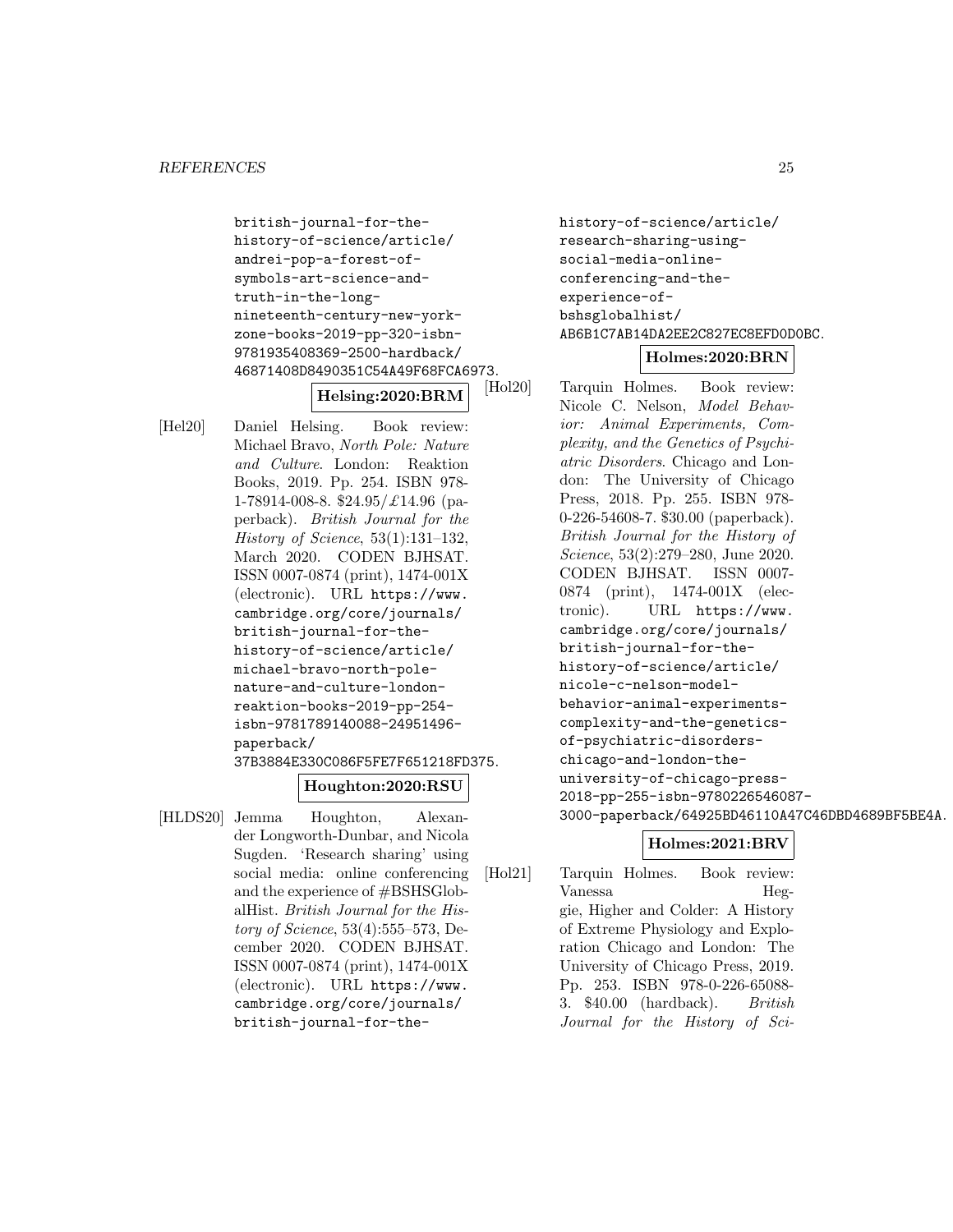ence, 54(2):239–240, June 2021. CODEN BJHSAT. ISSN 0007- 0874 (print), 1474-001X (electronic). URL https://www. cambridge.org/core/journals/ british-journal-for-thehistory-of-science/article/ vanessa-heggie-higher-andcolder-a-history-of-extremephysiology-and-explorationchicago-and-london-theuniversity-of-chicago-press-2019-pp-253-isbn-9780226650883- 4000-hardback/DBD5292B2F66BA87E8413C4E3FADC42021.

# **Hopwood:2022:BMD**

[Hop22] Nick Hopwood. 'Not birth, marriage or death, but gastrulation': the life of a quotation in biology. British Journal for the History of Science,  $55(1):1-26$ , March 2022. CODEN BJHSAT. ISSN 0007-0874 (print), 1474-001X (electronic). URL https://www. cambridge.org/core/journals/ british-journal-for-thehistory-of-science/article/ not-birth-marriage-or-deathbut-gastrulation-the-lifeof-a-quotation-in-biology/ 277AA3AE743772CB4335A98836564E48.

**Hall:2021:DTF**

[HS21] Kersten Hall and Neeraja Sankaran. DNA translated: Friedrich Miescher's discovery of nuclein in its original context. British Journal for the History of Science, 54(1):99–107, March 2021. CODEN BJHSAT. ISSN 0007-0874 (print), 1474-001X (electronic). URL https://www. cambridge.org/core/journals/ british-journal-for-thehistory-of-science/article/ dna-translated-friedrichmieschers-discovery-ofnuclein-in-its-originalcontext/ 60A9706BE7610FFD42F805AE636670FA.

# **Huang:2021:HKC**

```
[Hua21] Chi Chi Huang. 'Hong Kong can
          afford a typhoon or two': British
          discussions of revolving storms.
          British Journal for the History of
          Science, 54(3):327–339, Septem-
```
CODEN BJHSAT. ISSN 0007-0874 (print), 1474-001X (electronic). URL https://www. cambridge.org/core/journals/ british-journal-for-thehistory-of-science/article/ hong-kong-can-afford-atyphoon-or-two-britishdiscussions-of-revolvingstorms/

75D7F1587210624FAC6E84C211D9CFA4.

# **Ishibashi:2020:CAG**

[Ish20] Yuto Ishibashi. Constructing the 'automatic' Greenwich time system: George Biddell Airy and the telegraphic distribution of time, c. 1852–1880. British Journal for the History of Science,  $53(1):25-46$ , March 2020. CODEN BJHSAT. ISSN 0007-0874 (print), 1474-001X (electronic). URL https://www. cambridge.org/core/journals/ british-journal-for-thehistory-of-science/article/ constructing-the-automaticgreenwich-time-systemgeorge-biddell-airy-and-thetelegraphic-distribution-oftime-c18521880/ BC3BFBBA2C010C3D73F7468EEA45AF90.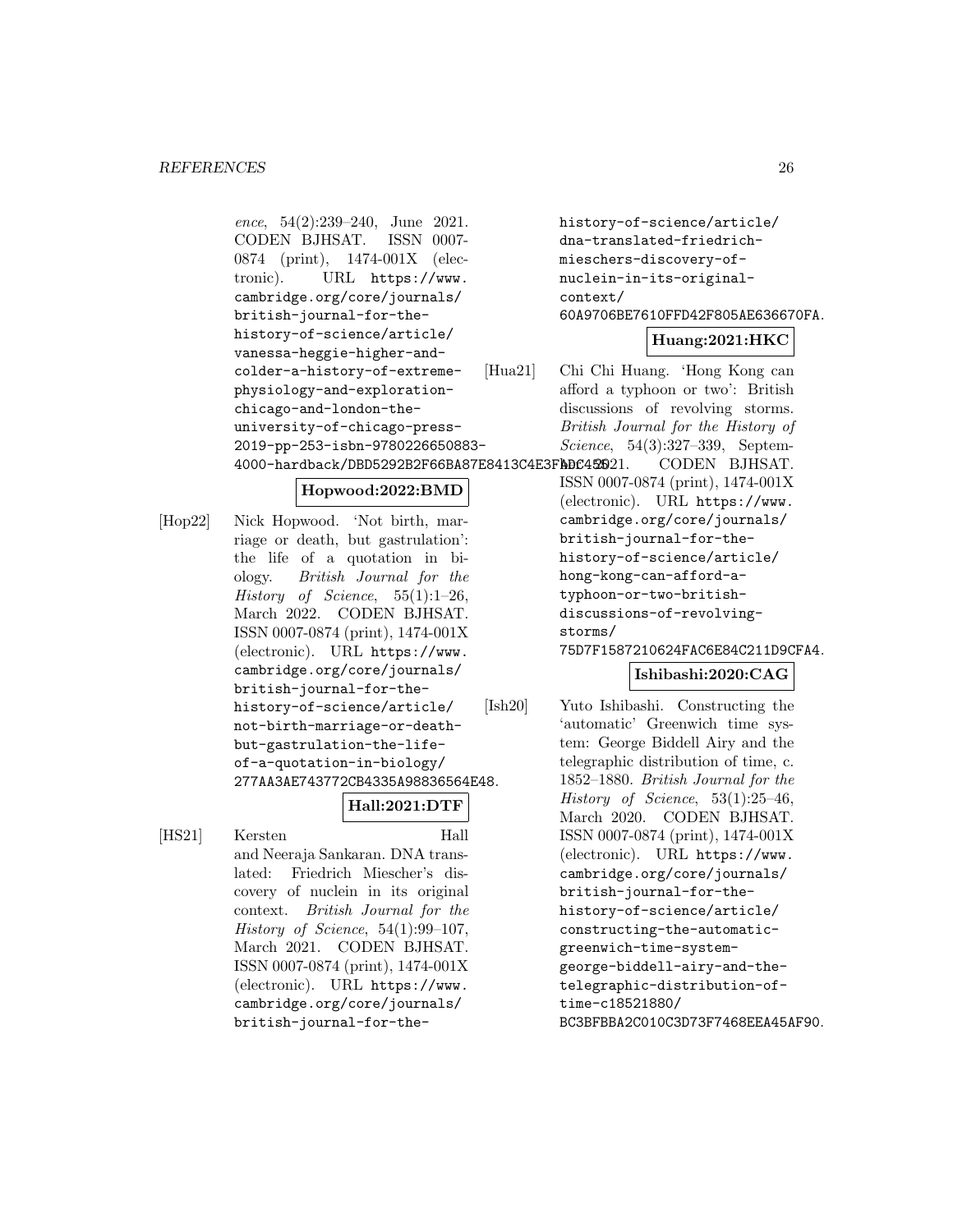### **Jackson:2021:BRB**

[Jac21] Roland Jackson. Book review: Bernard Lightman and Bennet Zon (eds.), Victorian Culture and the Origin of Disciplines, New York: Routledge, 2020. Pp. 336. ISBN 978-0-367-22842-2. £120.00 (hardback). British Journal for the History of Science, 54(2):248–250, June 2021. CODEN BJHSAT. ISSN 0007-0874 (print), 1474-001X (electronic). URL https://www. cambridge.org/core/journals/ british-journal-for-thehistory-of-science/article/ bernard-lightman-and-bennetzon-eds-victorian-cultureand-the-origin-ofdisciplines-new-yorkroutledge-2020-pp-336-isbn-9780367228422-12000 hardback/ 8E25BBDC5E6B0ADFB6D6B3E2147195FE.

**James:2021:BRM**

[Jam21] Frank A. J. L. James. Book review: Michael Wheeler, The Athenæum: More than Just Another London Club New Haven: Yale University Press, 2020. Pp. 440. ISBN 978- 0-300-24677-3. £35.00 (hardback). British Journal for the History of Science, 54(3):390–391, September 2021. CODEN BJHSAT. ISSN 0007-0874 (print), 1474-001X (electronic). URL https://www. cambridge.org/core/journals/ british-journal-for-thehistory-of-science/article/ michael-wheeler-theathenaeum-more-than-justanother-london-club-newhaven-yale-university-press2020-pp-440-isbn-9780300246773-3500-hardback/ B3FF9F34C6B0CC6F91A4E9C197C160C0.

#### **Johnston:2021:MOD**

[Joh21] Scott Alan Johnston. Managing the observatory: discipline, order and disorder at Greenwich, 1835– 1933. British Journal for the History of Science,  $54(2):155-175$ , June 2021. CODEN BJHSAT. ISSN 0007-0874 (print), 1474-001X (electronic). URL https://www. cambridge.org/core/journals/ british-journal-for-thehistory-of-science/article/ managing-the-observatorydiscipline-order-anddisorder-at-greenwich-18351933/ 0AAEEF7AC342DC4D5AC3AAE7D2DFC2E6.

### **Jones:2021:BRI**

[Jon21] Andrew Jones. Book review: Ido Hartogsohn, The American Trip: Set, Setting, and the Psychedelic Experience in the Twentieth Century Cambridge, MA: MIT Press, 2020. Pp. 432. ISBN: 978-0-262- 53914-2. \$35.00 (paperback). British Journal for the History of Science,  $54(1):109-111$ , March 2021. CODEN BJHSAT. ISSN 0007-0874 (print), 1474-001X (electronic). URL https://www. cambridge.org/core/journals/ british-journal-for-thehistory-of-science/article/ ido-hartogsohn-the-americantrip-set-setting-and-thepsychedelic-experience-inthe-twentieth-centurycambridge-ma-mit-press-2020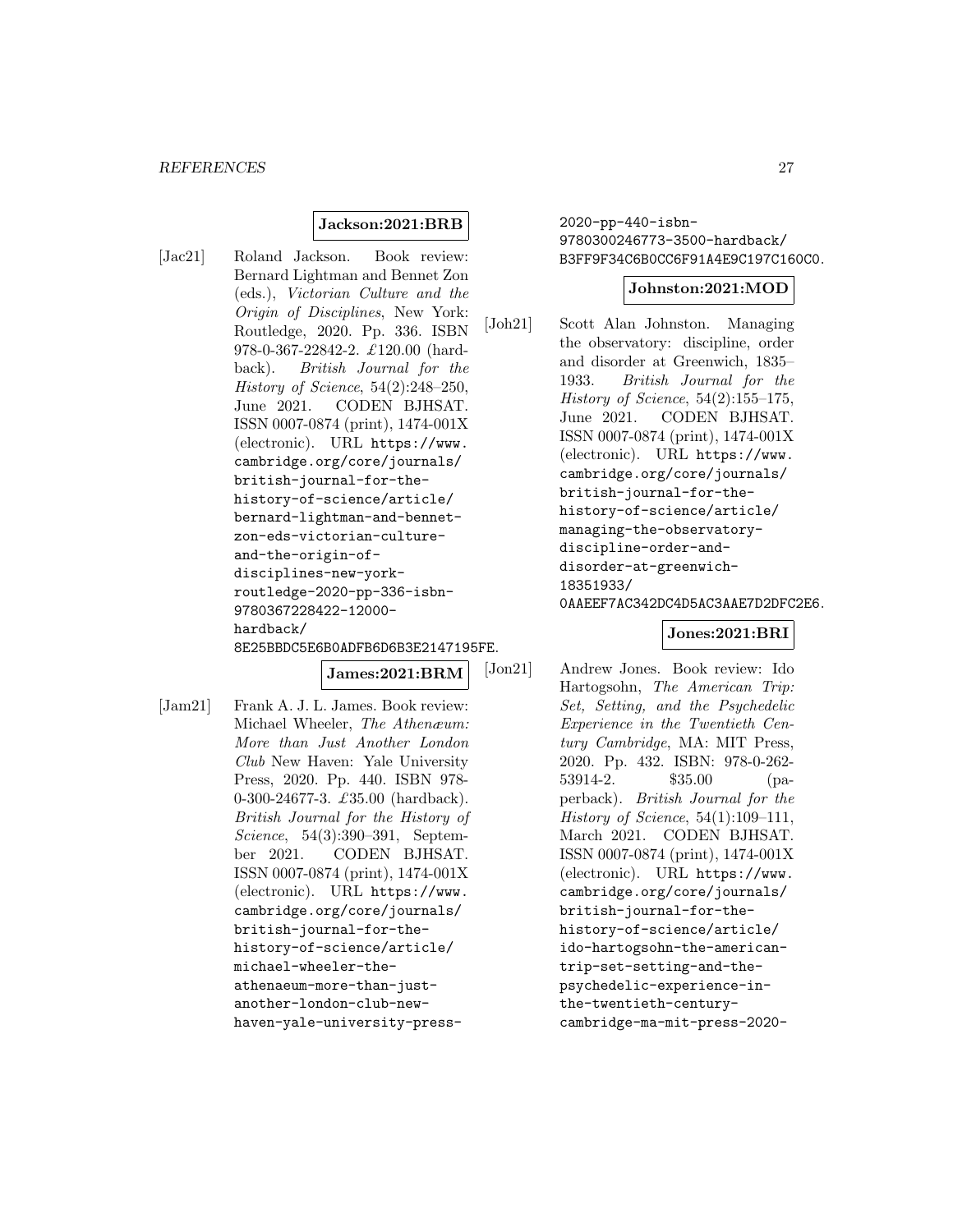pp-432-isbn-9780262539142-

roger-d-launius-reaching-

# 3500-paperback/FEE939414B35F753A8F93AE80**fECAtRB**-moon-a-short-

# **Kana:2020:BRS**

[Kan20] Sandip Kana. Book review: Sabine Clarke, Science at the End of Empire: Experts and the Development of the British Caribbean, 1940–62. Manchester: Manchester University Press, 2018. Pp. 224. ISBN 978-1-5261-3138-6. £80.00 (hardback). British Journal for the History of Science, 53(4):593–594, December 2020. CODEN BJHSAT. ISSN 0007-0874 (print), 1474-001X (electronic). URL https://www. cambridge.org/core/journals/ british-journal-for-thehistory-of-science/article/ sabine-clarke-science-atthe-end-of-empire-expertsand-the-development-of-thebritish-caribbean-194062 manchester-manchesteruniversity-press-2018-pp-224-isbn-9781526131386-8000history-of-the-space-racenew-haven-ct-yaleuniversity-press-2019-pp-256-isbn-9780300230468-3000 hardback/F10517977303F5486CAE4278316021B7.

# **Kern:2020:AEA**

[Ker20] Emily M. Kern. Archaeology enters the 'atomic age': a short history of radiocarbon, 1946– 1960. British Journal for the History of Science, 53(2):207–227, June 2020. CODEN BJHSAT. ISSN 0007-0874 (print), 1474-001X (electronic). URL https://www. cambridge.org/core/journals/ british-journal-for-thehistory-of-science/article/ archaeology-enters-theatomic-age-a-short-historyof-radiocarbon-19461960/ 855D6E2E66D09F7467C6051C77C2D6B0.

# **Kirwan:2020:SRM**

hardback/90D253E51E1B9D3B351B90<sup>3</sup>377740445CB6drian Kirwan. Sociability, ra-

**Katz:2020:BRR**

- [Kat20] Osnat Katz. Book review: Roger D.
	- Launius, Reaching for the Moon: A Short History of the Space Race. New Haven, CT: Yale University Press, 2019. Pp. 256. ISBN 978-0-300-23046-8. \$30.00 (hardback). British Journal for the History of Science, 53(4):603–604, December 2020. CODEN BJHSAT. ISSN 0007-0874 (print), 1474-001X (electronic). URL https://www. cambridge.org/core/journals/ british-journal-for-thehistory-of-science/article/

dium and the maintenance of scientific culture and authority in twentieth-century Ireland: a case study of the Royal Dublin Society. British Journal for the History of Science, 53(1):47–66, March 2020. CODEN BJHSAT. ISSN 0007-0874 (print), 1474-001X (electronic). URL https://www. cambridge.org/core/journals/ british-journal-for-thehistory-of-science/article/ sociability-radium-and-themaintenance-of-scientificculture-and-authority-intwentiethcentury-ireland-acase-study-of-the-royal-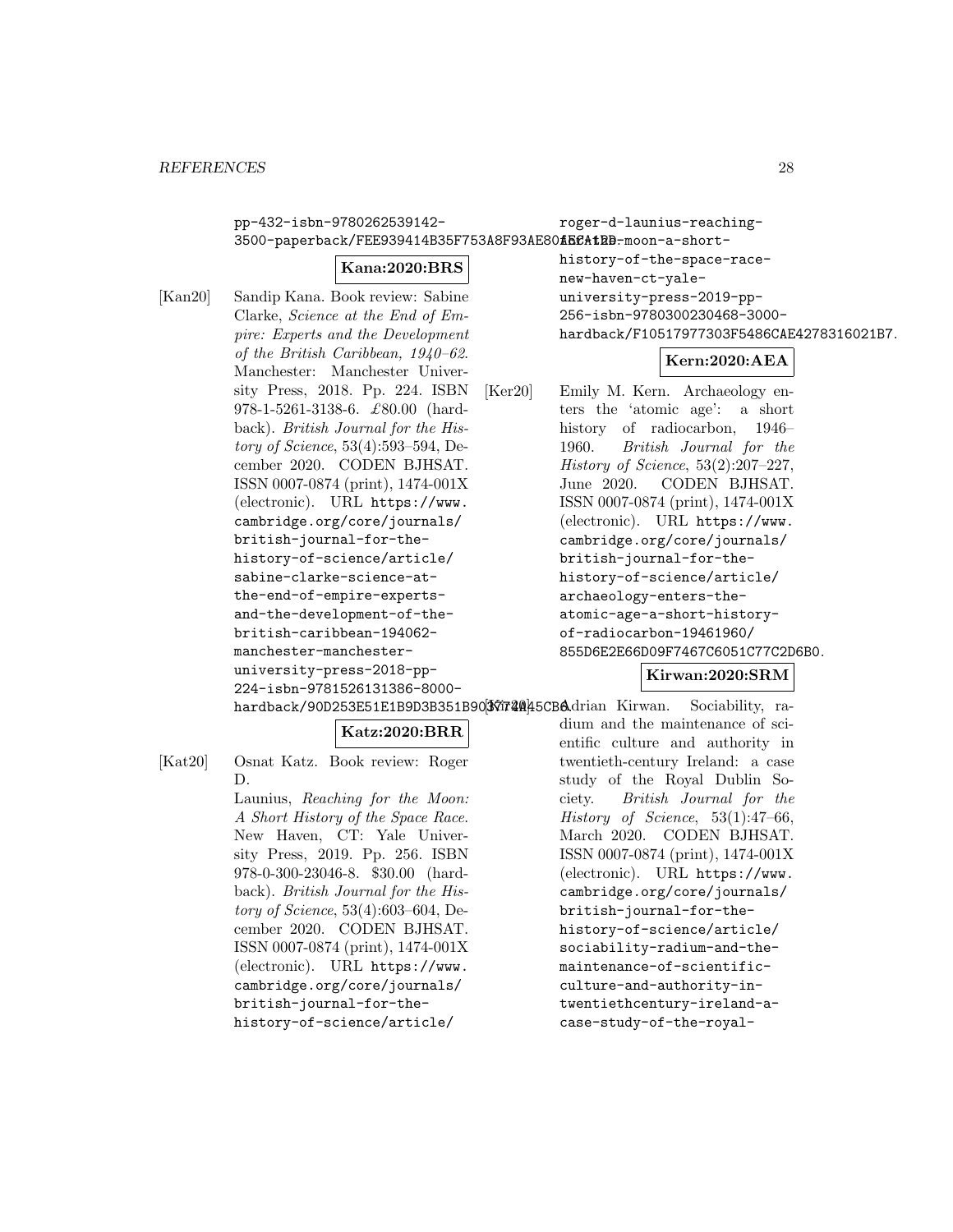# dublin-society/ F72934AB17A85C3BD5E533EDD1D6DF55. **Klerk:2020:NHP**

[Kle20] Saskia Klerk. Natural history in the physician's study: Jan Swammerdam (1637–1680), Steven Blankaart (1650–1705) and the 'paperwork' of observing insects. British Journal for the History of Science, 53(4):497–525, December 2020. CODEN BJHSAT. ISSN 0007-0874 (print), 1474-001X (electronic). URL https://www. cambridge.org/core/journals/ british-journal-for-thehistory-of-science/article/ natural-history-in-thephysicians-study-janswammerdam-16371680-stevenblankaart-16501705-and-thepaperwork-of-observinginsects/ 8D7EA3137DC5F069D32F98F38BA08896.

# **Korolija:2021:BRK**

[Kor21] Maja Korolija. Book review: Keith Ewing, Joan Mahoney and Andrew Moretta, MI5, the Cold War, and the Rule of Law. Oxford: Oxford University Press, 2020. Pp. 528. ISBN: 978-0-19-881862-5. £84.00 (hardback). British Journal for the History of Science, 54(4):534– 536, December 2021. CODEN BJHSAT. ISSN 0007-0874 (print), 1474-001X (electronic). URL https://www.cambridge.org/ core/journals/britishjournal-for-the-history-ofscience/article/keith-ewingjoan-mahoney-and-andrewmoretta-mi5-the-cold-warand-the-rule-of-law-oxfordoxford-university-press-2020-pp-528-isbn-9780198818625-8400-hardback/ 6EFA68E8DABFC6F6722B1C5484DE1993.

### **Kaalund:2021:ALM**

[KW21] Nanna Katrine Lüders Kaalund and John Woitkowitz. 'Ancient lore with modern appliances': networks, expertise, and the making of the Open Polar Sea, 1851–1853. British Journal for the History of Science, 54(3):277–299, September 2021. CODEN BJHSAT. ISSN 0007-0874 (print), 1474-001X (electronic). URL https://www. cambridge.org/core/journals/ british-journal-for-thehistory-of-science/article/ ancient-lore-with-modernappliances-networksexpertise-and-the-making-ofthe-open-polar-sea-18511853/ 9FB26207EDAE5DBD31EE96D5EC829B0B.

# **Langstaff:2022:BRE**

[Lan22] Alex Langstaff. Book review: Elena Aronova, Scientific History: Experiments in History and Politics from the Bolshevik Revolution to the End of the Cold War, Chicago: The University of Chicago Press, 2021. Pp. 256. ISBN 978-0-226-76138-1. \$45.00 (hardback). British Journal for the History of Science,  $55(1):124-126$ , March 2022. CODEN BJHSAT. ISSN 0007-0874 (print), 1474-001X (electronic). URL https://www. cambridge.org/core/journals/ british-journal-for-thehistory-of-science/article/ elena-aronova-scientifichistory-experiments-in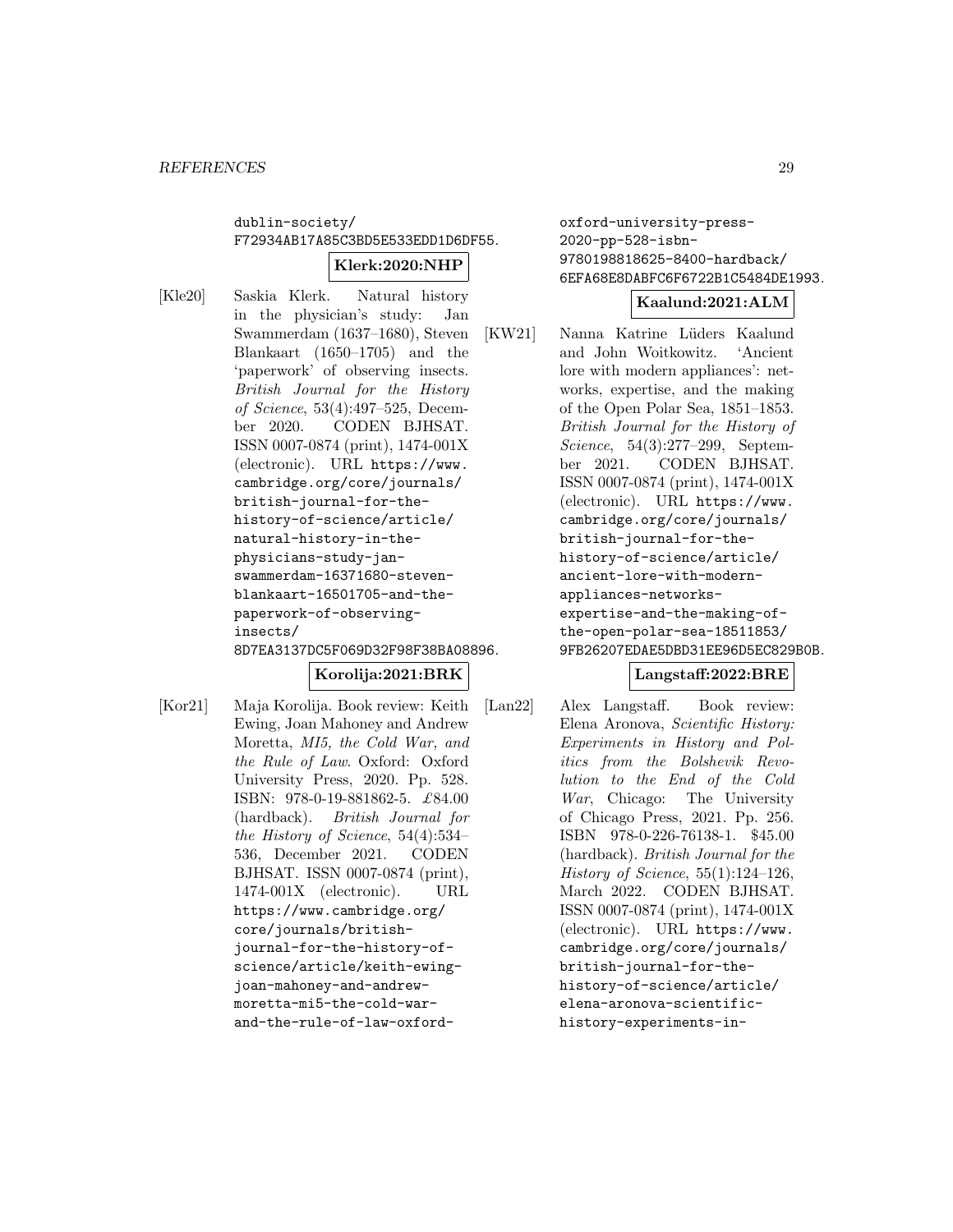history-and-politics-fromthe-bolshevik-revolution-tothe-end-of-the-cold-warchicago-the-university-ofchicago-press-2021-pp-256 isbn-9780226761381-4500-hardback/ B1B940818A69D19F72FCD39BB374A060.

# **Law:2021:BRD**

[Law21a] Harry Law. Book review: Dylan Mulvin, Proxies: The Cultural Work of Standing In London: MIT Press, 2021. Pp. 228. ISBN 978-0-262-04514-8. £40.00 (paperback). British Journal for the History of Science, 54(4):532–534, December 2021. CODEN BJHSAT. ISSN 0007-0874 (print), 1474-001X (electronic). URL https://www. cambridge.org/core/journals/ british-journal-for-thehistory-of-science/article/ dylan-mulvin-proxies-thecultural-work-of-standingin-london-mit-press-2021-pp-228-isbn-9780262045148-4000 paperback/ E01DA7CD7A6D033918C93B89506716C9.

# **Lawrence:2021:RMY**

[Law21b] Christopher Lawrence. Robert M. Young's mind, brain and adaptation revisited. British Journal for the History of Science, 54(1):61– 77, March 2021. CODEN BJHSAT. ISSN 0007-0874 (print), 1474-001X (electronic). URL https://www. cambridge.org/core/journals/ british-journal-for-thehistory-of-science/article/ robert-m-youngs-mind-brainand-adaptation-revisited/ 6896719470FBB886C23398325DA81035.

# **Lidwell-Durnin:2020:CFD**

[LD20] John Lidwell-Durnin. Cultivating famine: data, experimentation and food security, 1795– 1848. British Journal for the History of Science, 53(2):159–181, June 2020. CODEN BJHSAT. ISSN 0007-0874 (print), 1474-001X (electronic). URL https://www. cambridge.org/core/journals/ british-journal-for-thehistory-of-science/article/ cultivating-famine-dataexperimentation-and-foodsecurity-17951848/ A7FD0427A16C56306914F54969948331.

# **Lidwell-Durnin:2021:BRR**

[LD21] John Lidwell-Durnin. Book review: Rebecca Earle, Feeding the People: The Politics of the Potato, Cambridge: Cambridge University Press, 2020. Pp. 308. ISBN 978-1-108-68845-1. £17.99 (hardback). British Journal for the History of Science, 54(2):242–244, June 2021. CODEN BJHSAT. ISSN 0007-0874 (print), 1474-001X (electronic). URL https://www. cambridge.org/core/journals/ british-journal-for-thehistory-of-science/article/ rebecca-earle-feeding-thepeople-the-politics-of-thepotato-cambridge-cambridgeuniversity-press-2020-pp-308-isbn-9781108688451-1799 hardback/ EEB700F5AAA9275294E5217CC92B0BD7.

# **Ledgerwood:2021:BRC**

[Led21] Emmeline Ledgerwood. Book review: C. Bruce Tarter, The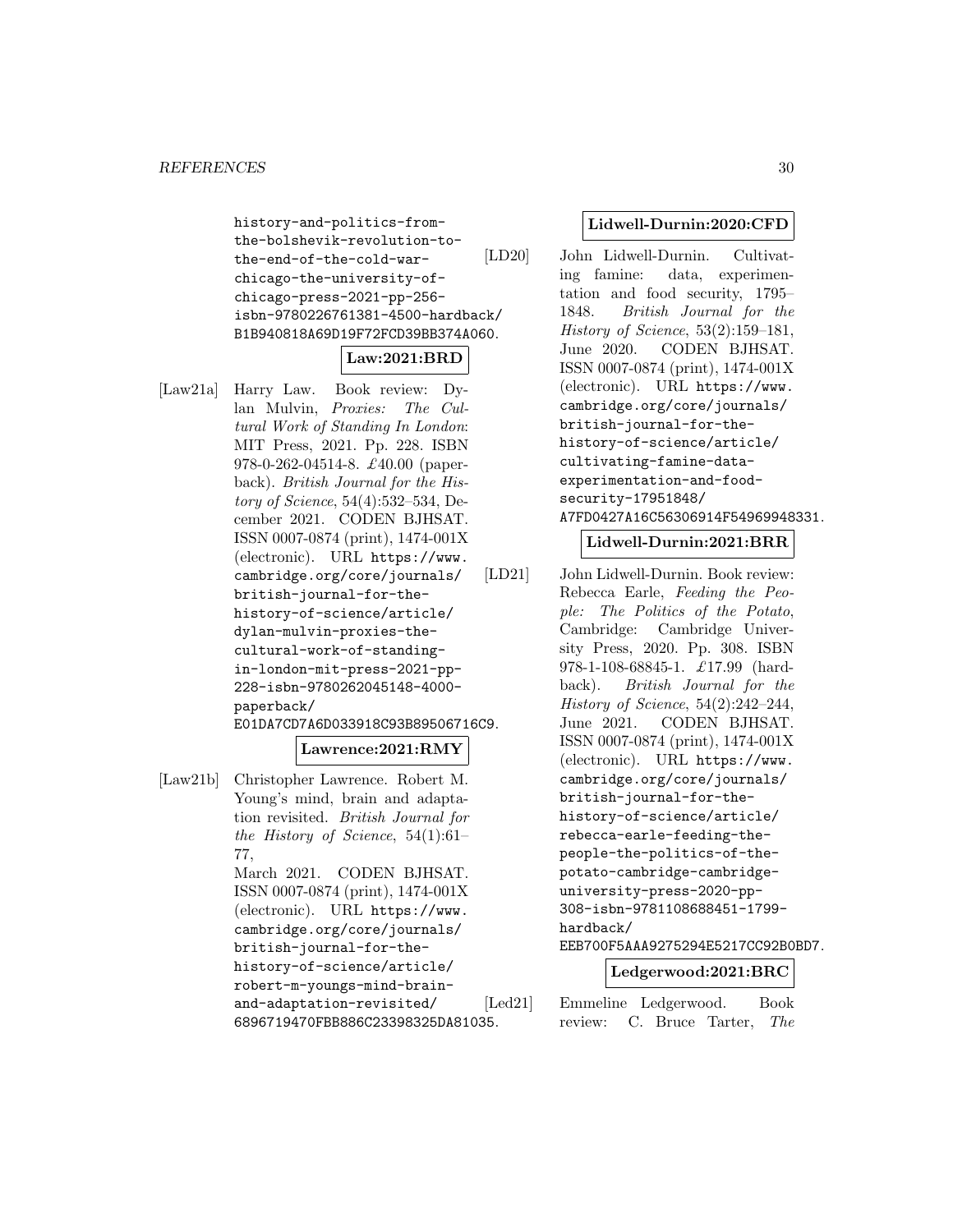#### *REFERENCES* 31

American Lab: An Insider's History of the Lawrence Livermore National Laboratory, Baltimore: Johns Hopkins University Press, 2018. Pp. 453. ISBN 978-1-4214- 2531-3. \$79.95 (hardback). British Journal for the History of Science, 54(2):246–248, June 2021. CODEN BJHSAT. ISSN 0007-0874 (print), 1474-001X (electronic). URL https://www.cambridge.org/ core/journals/britishjournal-for-the-history-ofscience/article/c-brucetarter-the-american-lab-aninsiders-history-of-thelawrence-livermore-nationallaboratory-baltimore-johnshopkins-university-press-2018-pp-453-isbn-

```
Roslin Institute forged a leading
role for itself in international net-
works of pig genomics research.
British Journal for the History
of Science, 54(4):507–530, Decem-
ber 2021. CODEN BJHSAT.
ISSN 0007-0874 (print), 1474-001X
(electronic). URL https://www.
cambridge.org/core/journals/
british-journal-for-the-
history-of-science/article/
adjusting-to-precarity-how-
and-why-the-roslin-
institute-forged-a-leading-
role-for-itself-in-
international-networks-of-
pig-genomics-research/
A4B4243748211FCEAAA55362393906EA.
```
**MacDonald:2020:BRP**

9781421425313-7995-hardback/CAB<mark>&48C2DjE28EE4C2B1982c0E2D2E</mark>CAC.Book re-

# **Long:2020:CBN**

```
[Lon20] Max Long. The ciné-biologists:
         natural history film and the co-
         production of knowledge in inter-
         war Britain. British Journal for the
         History of Science, 53(4):527–551,
         De-
         cember 2020. CODEN BJHSAT.
         ISSN 0007-0874 (print), 1474-001X
         (electronic). URL https://www.
         cambridge.org/core/journals/
         british-journal-for-the-
         history-of-science/article/
         cinebiologists-natural-
         history-film-and-the-
         coproduction-of-knowledge-
         in-interwar-britain/
         ED1CAE4195B4C3030705CD8A1D80B5AC.
                       Lowe:2021:APH
```
[Low21] James W. E. Lowe. Adjusting to precarity: how and why the view: Peter R. Broughton, Northern Star: J. S. Plaskett. Toronto and London: University of Toronto Press, 2018. Pp. xx + 539. ISBN 978-1-4426-3017-8. \$90.00 (hardback). British Journal for the History of Science,  $53(1):125-126$ , March 2020. CODEN BJHSAT. ISSN 0007-0874 (print), 1474-001X (electronic). URL https://www. cambridge.org/core/journals/ british-journal-for-thehistory-of-science/article/ peter-r-broughton-northernstar-js-plaskett-torontoand-london-university-oftoronto-press-2018-pp-xx-539-isbn-9781442630178-9000 hardback/ D3E7D01CDD7A34B05F0267A2B7CB3AE2.

#### **Marschall:2020:BRC**

[Mar20] Wythe Marschall. Book review: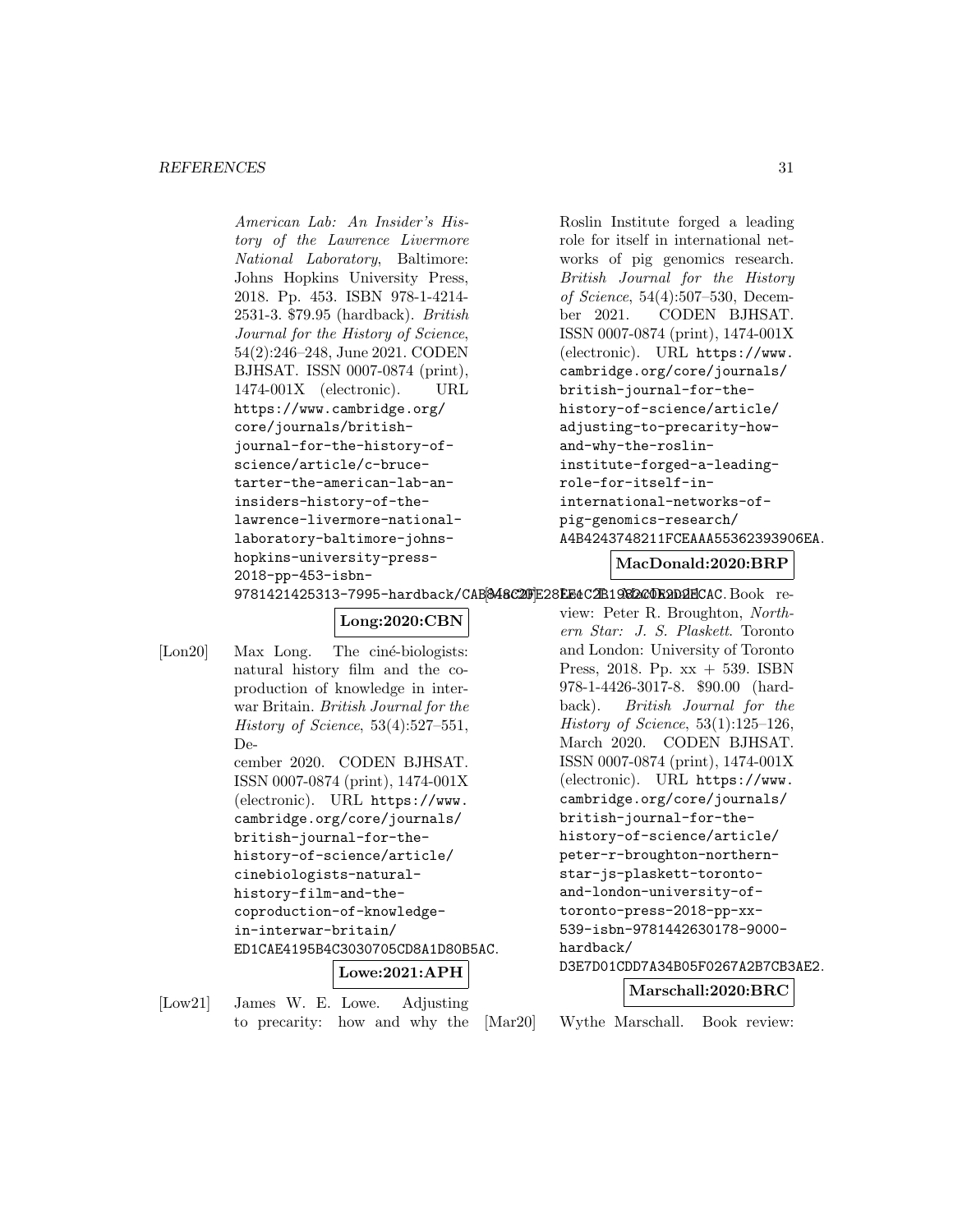#### *REFERENCES* 32

Chris Thorogood and Simon Hiscock, The Botany of Gin. Oxford: Bodleian Library, University of Oxford, 2020. Pp. 102. ISBN 978-1-85124-553-6. £15.00 (hardback). British Journal for the History of Science, 53(4):600–602, December 2020. CODEN BJHSAT. ISSN 0007-0874 (print), 1474-001X (electronic). URL https://www. cambridge.org/core/journals/ british-journal-for-thehistory-of-science/article/ chris-thorogood-and-simonhiscock-the-botany-of-ginoxford-bodleian-libraryuniversity-of-oxford-2020 pp-102-isbn-9781851245536- 1500-hardback/ 190D9E8C30DBC5AE63F61BB5F3D9EDB1.

### **Mattes:2022:MIK**

[Mat22] Johannes Mattes. Mapping the invisible: knowledge, credibility and visions of earth in early modern cave maps. British Journal for the History of Science,  $55(1):53-80$ , March 2022. CODEN BJHSAT. ISSN 0007-0874 (print), 1474-001X (electronic). URL https://www. cambridge.org/core/journals/ british-journal-for-thehistory-of-science/article/ mapping-the-invisibleknowledge-credibility-andvisions-of-earth-in-earlymodern-cave-maps/ 9A626594DED16EB9785EDA54E150EF2 $McM20$ 

#### **McAleer:2022:TCW**

[McA22] John McAleer. 'The troubles of collecting': William Henry Harvey and the practicalities of natural-history collecting in Britain's nineteenth-century world. British Journal for the History of Science,  $55(1):81-100$ , March 2022. CODEN BJHSAT. ISSN 0007-0874 (print), 1474-001X (electronic). URL https://www. cambridge.org/core/journals/ british-journal-for-thehistory-of-science/article/ troubles-of-collectingwilliam-henry-harvey-andthe-practicalities-ofnaturalhistory-collectingin-britainsnineteenthcentury-world/ 80BD873A0B1A3B2B49C595F12322C7E1.

# **McGovern:2021:GGD**

[McG21] Michael F. McGovern. Genes go digital: Mendelian Inheritance in Man and the genealogy of electronic publishing in biomedicine. British Journal for the History of Science, 54(2):213– 231, June 2021. CODEN BJHSAT. ISSN 0007-0874 (print), 1474-001X (electronic). URL https://www. cambridge.org/core/journals/ british-journal-for-thehistory-of-science/article/ genes-go-digital-mendelianinheritance-in-man-and-thegenealogy-of-electronicpublishing-in-biomedicine/ CFB5307BA6645D9FA9A9634B03DB0F4B.

#### **McMullan:2020:BRS**

[McM20] Joshua McMullan. Book review: Sergei Belyakov, Liquidator: The Chernobyl Story. Singapore: World Scientific Publishing, 2019. Pp. 188. ISBN 978-981-322-868-9. £25.00 (paperback). British Journal for the His-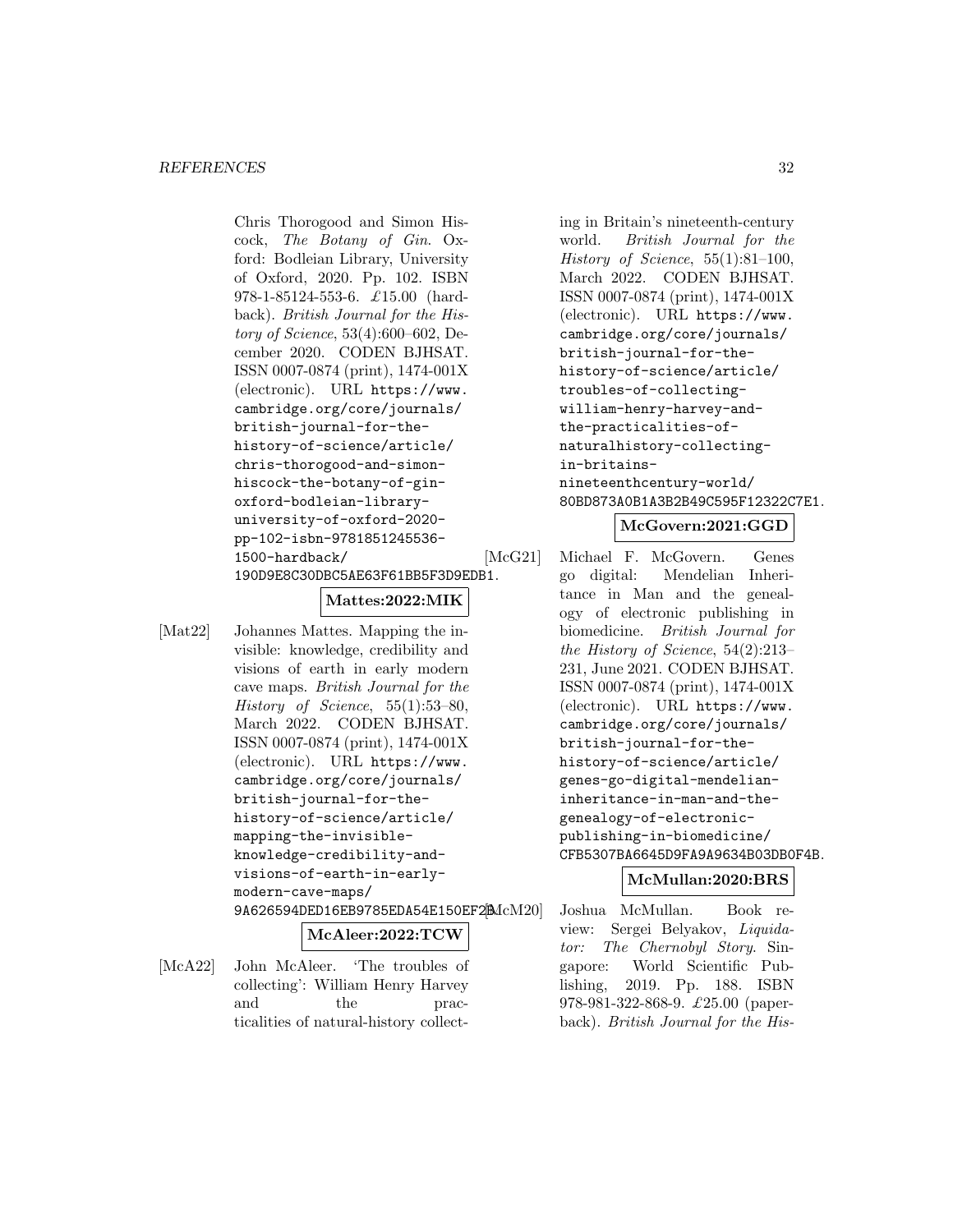tory of Science, 53(4):599–600, December 2020. CODEN BJHSAT. ISSN 0007-0874 (print), 1474-001X (electronic). URL https://www. cambridge.org/core/journals/ british-journal-for-thehistory-of-science/article/ sergei-belyakov-liquidatorthe-chernobyl-storysingapore-world-scientificpublishing-2019-pp-188-isbn-9789813228689-2500 paperback/ 7378AD3866DDADC45DF7C378170BE252.

# **Meyer:2020:BRH**

[Mey20] Tirza Meyer. Book review: Helen M. Rozwadowski, Vast Expanses: A History of the Oceans. London: Reaktion Books, 2018. Pp. 268. ISBN 978-1-78023-997-2. £16.00 (hardback). British Journal for the History of Science, 53(1):123–125, March 2020. CODEN BJHSAT. ISSN 0007-0874 (print), 1474-001X (electronic). URL https://www. cambridge.org/core/journals/ british-journal-for-thehistory-of-science/article/ helen-m-rozwadowski-vastexpanses-a-history-of-theoceans-london-reaktionbooks-2018-pp-268-isbn-9781780239972-1600-hardback/ C09B1BC3A65C3AE2607486BB62CE3C93.

#### **Middleton:2021:BRE**

[Mid21] Lindsay Middleton. Book review: Emma Griffin, Bread Winner: An Intimate History of the Victorian Economy. New Haven, CT: Yale University Press, 2020. Pp. 320. ISBN 978-0-300-23006-2. £20.00 (hardback). British Journal for the History of Science, 54(1):117–118, March 2021. CODEN BJHSAT. ISSN 0007-0874 (print), 1474-001X (electronic). URL https://www. cambridge.org/core/journals/ british-journal-for-thehistory-of-science/article/ emma-griffin-bread-winneran-intimate-history-of-thevictorian-economy-new-havenct-yale-university-press-2020-pp-320-isbn-9780300230062-2000-hardback/ 68EBFE468C62FF294000445E3679235B.

### **Miller:2021:BRA**

[Mil21] Ian Miller. Book review: Andrew B. Liu, Tea War: A History of Capitalism in China and India. New Haven, CT, and London: Yale University Press, 2020. Pp. 360. ISBN 978-0-300-24373-4. £35.00 (hardcover). British Journal for the History of Science, 54(3):391–392, September 2021. CODEN BJHSAT. ISSN 0007- 0874 (print), 1474-001X (electronic). URL https://www. cambridge.org/core/journals/ british-journal-for-thehistory-of-science/article/ andrew-b-liu-tea-war-ahistory-of-capitalism-inchina-and-india-new-havenct-and-london-yaleuniversity-press-2020-pp-360-isbn-9780300243734-3500 hardcover/286A1F6141DC7781B74BD48ED874D5D2.

### **Morris:2021:BRT**

[Mor21a] Andrew M. A. Morris. Book review: Toby Musgrave, The Multifarious Mr Banks: From Botany Bay to Kew, the Natural His-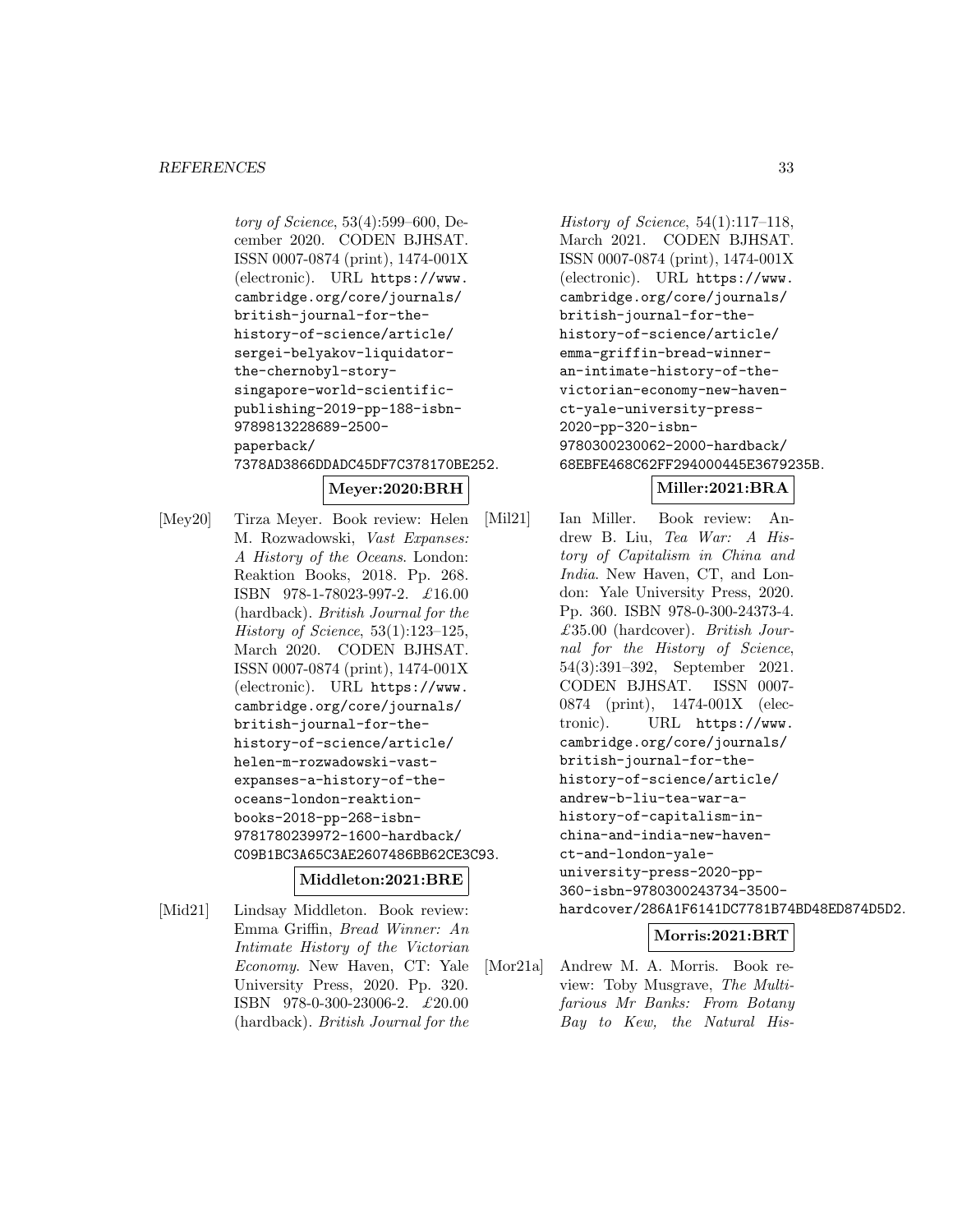#### *REFERENCES* 34

torian Who Shaped the World, New Haven, CT: Yale University Press, 2020. Pp. 386. ISBN 978-0-300-22383-5. \$35.00 (hardcover). British Journal for the History of Science,  $54(2):245-246$ , June 2021. CODEN BJHSAT. ISSN 0007-0874 (print), 1474-001X (electronic). URL https://www. cambridge.org/core/journals/ british-journal-for-thehistory-of-science/article/ toby-musgrave-themultifarious-mr-banks-frombotany-bay-to-kew-thenatural-historian-whoshaped-the-world-new-havenct-yale-university-press-2020-pp-386-isbn-9780300223835-3500-hardcover/ 2CE89541304076C7522A1B94E23DCB7 $MSS1$ 

# **Morus:2021:FWH**

[Mor21b] Iwan Rhys Morus. Out on the fringe: Wales and the history of science. British Journal for the History of Science, 54(1):87–97, March 2021. CODEN BJHSAT. ISSN 0007-0874 (print), 1474-001X (electronic). URL https://www. cambridge.org/core/journals/ british-journal-for-thehistory-of-science/article/ out-on-the-fringe-wales-andthe-history-of-science/ 69B7B8BEB81ACCA9796117210D8EB5C0.

# **Moxham:2021:BRM**

[Mox21] Noah Moxham. Book review: Maria M. Portuondo, The Spanish Disquiet: The Biblical Natural Philosophy of Benito Arias Montano. Chicago and London: The University of Chicago Press,

2019. Pp. xvi + 446. ISBN 978-0-226-59226-8. \$65.00 (hardback). British Journal for the History of Science, 54(1):126–128, March 2021. CODEN BJHSAT. ISSN 0007-0874 (print), 1474-001X (electronic). URL https://www. cambridge.org/core/journals/ british-journal-for-thehistory-of-science/article/ maria-m-portuondo-thespanish-disquiet-thebiblical-natural-philosophyof-benito-arias-montanochicago-and-london-theuniversity-of-chicago-press-2019-pp-xvi-446-isbn-9780226592268-6500-hardback/E80CFCA92FA68434AA519

# **Michel:2021:MAD**

Nicolas Michel and Ivahn Smadja. Mathematics in the archives: deconstructive historiography and the shaping of modern geometry (1837– 1852). British Journal for the History of Science, 54(4):423–441, December 2021. CODEN BJHSAT. ISSN 0007-0874 (print), 1474-001X (electronic). URL https://www. cambridge.org/core/journals/ british-journal-for-thehistory-of-science/article/ mathematics-in-the-archivesdeconstructivehistoriography-and-theshaping-of-modern-geometry-18371852/ 8C08FCC4DEE5B9C2C846D072808C727F. **Palmieri:2021:BRA**

- [Pal21] Kristine Palmieri. Book reviews:
	- Alex Csiszar, The Scientific Journal: Authorship and the Poli-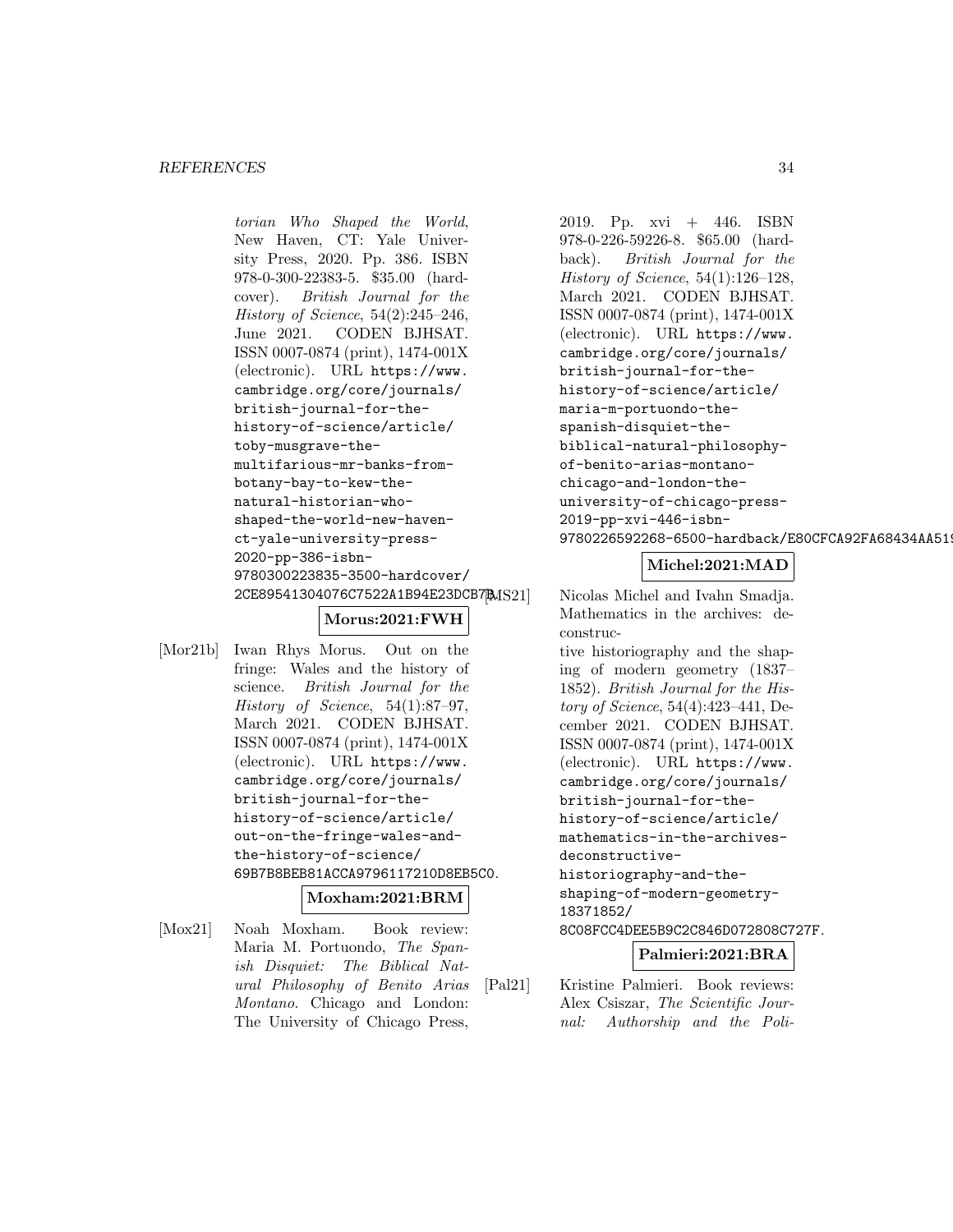#### *REFERENCES* 35

tics of Knowledge in the Nineteenth Century Cambridge, MA: Harvard University Press, 2018. Pp. 368. ISBN 978-0-226-55323- 8. \$45.00 (hardback). ISBN 978- 0-226-75250-1. \$35.00 (paperback). British Journal for the History of Science, 54(2):241–242, June 2021. CODEN BJHSAT. ISSN 0007- 0874 (print), 1474-001X (electronic). URL https://www. cambridge.org/core/journals/ british-journal-for-thehistory-of-science/article/ alex-csiszar-the-scientificjournal-authorship-and-thepolitics-of-knowledge-inthe-nineteenth-centurycambridge-ma-harvarduniversity-press-2018-pp-368-isbn-9780226553238-4500-hardbackisbn-9780226752501-3500-paperback/ EED2D4E3ED6727E73F7114024795DC1 $[{\rm I\!R} {\rm B} {\rm B}^{+} 20]$ 

# **Pfeffer:2021:SAC**

[Pfe21] Michelle Pfeffer. The Society of Astrologers (c. 1647–1684): sermons, feasts and the resuscitation of astrology in seventeenth-century London. British Journal for the History of Science, 54(2):133–153, June 2021. CODEN BJHSAT. ISSN 0007-0874 (print), 1474-001X (electronic). URL https://www. cambridge.org/core/journals/ british-journal-for-thehistory-of-science/article/ society-of-astrologersc16471684-sermons-feastsand-the-resuscitation-ofastrology-inseventeenthcentury-london/ B292AB39DACD6474CBAB1000BAE4E655.

# **Piel:2020:SBS**

[Pie20] Helen Piel. Scientific broadcasting as a social responsibility? John Maynard Smith on radio and television in the 1960s and 1970s. British Journal for the History of Science, 53(1):89–108, March 2020. CODEN BJHSAT. ISSN 0007-0874 (print), 1474-001X (electronic). URL https://www. cambridge.org/core/journals/ british-journal-for-thehistory-of-science/article/ scientific-broadcasting-asa-social-responsibilityjohn-maynard-smith-on-radioand-television-in-the-1960sand-1970s/ 6F06499A7EDA8C0282E56DB79BA95F9A.

#### **Robinson:2020:ICR**

Sam Robinson, Megan Baumhammer, Lea Beiermann, Daniel Belteki, Amy C. Chambers, Kelcey Gibbons, Edward Guimont, Kathryn Heffner, Emma-Louise Hill, Jemma Houghton, Daniella Mccahey, Sarah Qidwai, Charlotte Sleigh, Nicola Sugden, and James Sumner. Innovation in a crisis: rethinking conferences and scholarship

in a pandemic and climate emergency. British Journal for the History of Science, 53(4):575–590, December 2020. CODEN BJHSAT. ISSN 0007-0874 (print), 1474-001X (electronic). URL https://www. cambridge.org/core/journals/ british-journal-for-thehistory-of-science/article/ innovation-in-a-crisisrethinking-conferences-and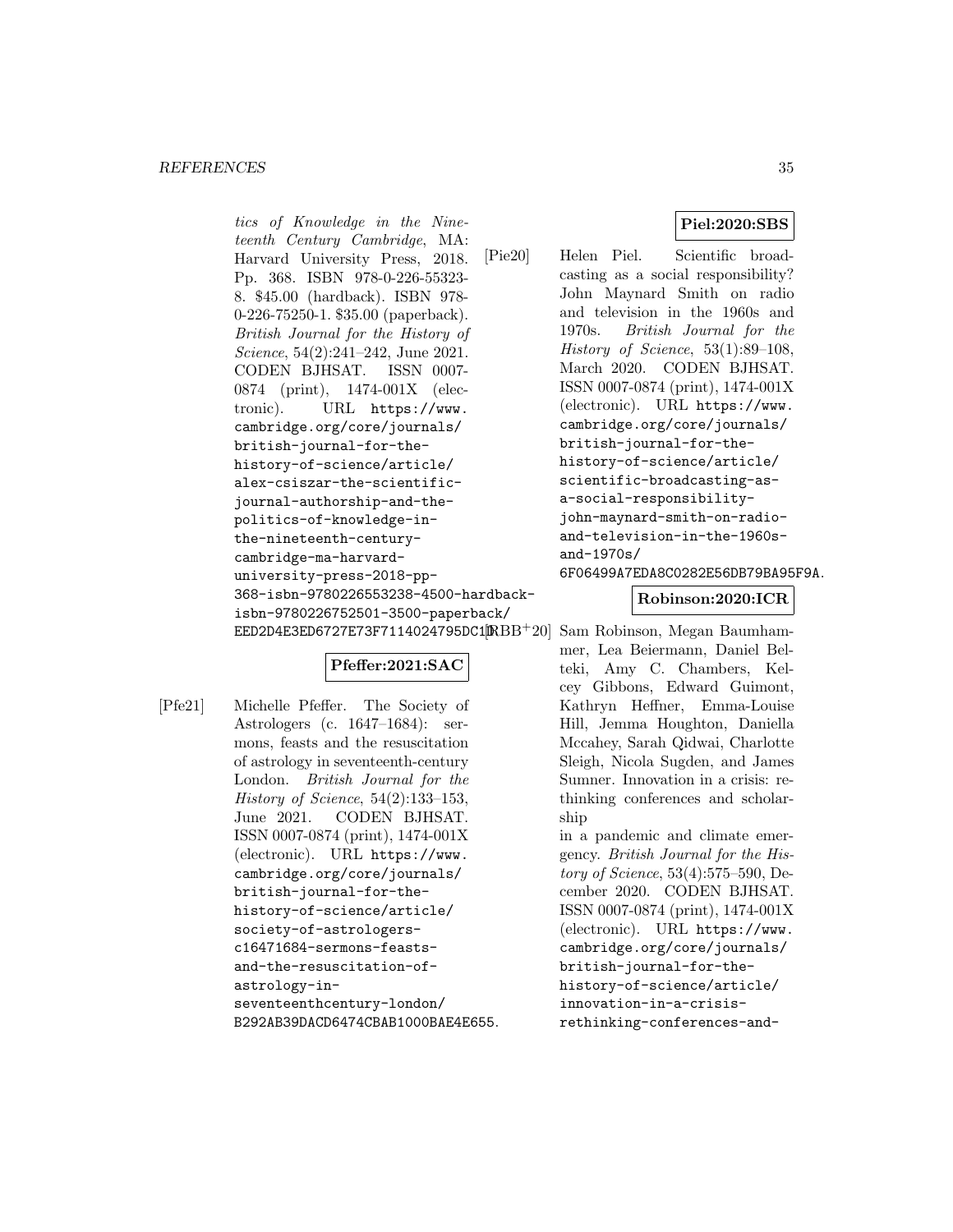scholarship-in-a-pandemicand-climate-emergency/ 601948CB0B684F833AC3E96643E46F2C.

# **Reeves:2021:BRT**

[Ree21] Carole Reeves. Book review: Tom Sharpe, The Fossil Woman: A Life of Mary Anning Wimborne, Minster: The Dovecote Press, 2020. Pp. 240. ISBN 978-0-9955462-9-5.  $£20.00$  (hardback). British Journal for the History of Science, 54 (2):250–251, June 2021. CODEN BJHSAT. ISSN 0007-0874 (print), 1474-001X (electronic). URL https://www.cambridge.org/ core/journals/britishjournal-for-the-history-ofscience/article/tom-sharpethe-fossil-woman-a-life-ofmary-anning-wimborneminster-the-dovecote-press-2020-pp-240-isbn-9780995546295-2000-hardback/ 3095C57F79274F868CC99B7AD6BFC2BF.

# **Rispoli:2020:BRN**

[Ris20] Giulia Rispoli. Book review: Nicholas B. Breyfogle (ed.), Eurasian Environments: Nature and Ecology in Imperial Russian and Soviet History. Pittsburgh: University of Pittsburgh Press, 2018. Pp. 424. ISBN: 978-0-8229-6563-3. \$34.95 (paperback). British Journal for the History of Science, 53(1):134–136, March 2020. CODEN BJHSAT. ISSN 0007-0874 (print), 1474-001X (electronic). URL https://www. cambridge.org/core/journals/ british-journal-for-thehistory-of-science/article/ nicholas-b-breyfogle-edeurasian-environmentsnature-and-ecology-inimperial-russian-and-soviethistory-pittsburghuniversity-of-pittsburghpress-2018-pp-424-isbn-9780822965633- 3495-paperback/3560B54516BF0D92C6EC2C7844BF9390.

# **Rossini:2020:BRR**

[Ros20] Paolo Rossini. Book review: Richard J. Oosterhoff, Making Mathematical Culture: University and Print in the Circle of Lefèvre d'Etaples, Oxford: Oxford University Press, 2018. Pp. 304. ISBN 978-0-19-882352-0. £65.00 (hardback). British Journal for the History of Science, 53(2):282–283, June 2020. CODEN BJHSAT. ISSN 0007-0874 (print), 1474-001X (electronic). URL https://www. cambridge.org/core/journals/ british-journal-for-thehistory-of-science/article/ richard-j-oosterhoff-makingmathematical-cultureuniversity-and-print-in-thecircle-of-lefevre-detaplesoxford-oxford-universitypress-2018-pp-304-isbn-9780198823520-6500-hardback/ 03675126FF50009A9FA3E88FDFEDF381.

# **Sachdev:2021:BRD**

[Sac21] Vorathep Sachdev. Book review: David Herzberg, White Market Drugs: Big Pharma and the Hidden History of Addiction in America, Chicago: The University of Chicago Press, 2020. ISBN 978-0-226-73188-9. \$27.50 (hardback). British Journal for the History of Science, 54(2):252–253, June 2021. CODEN BJHSAT.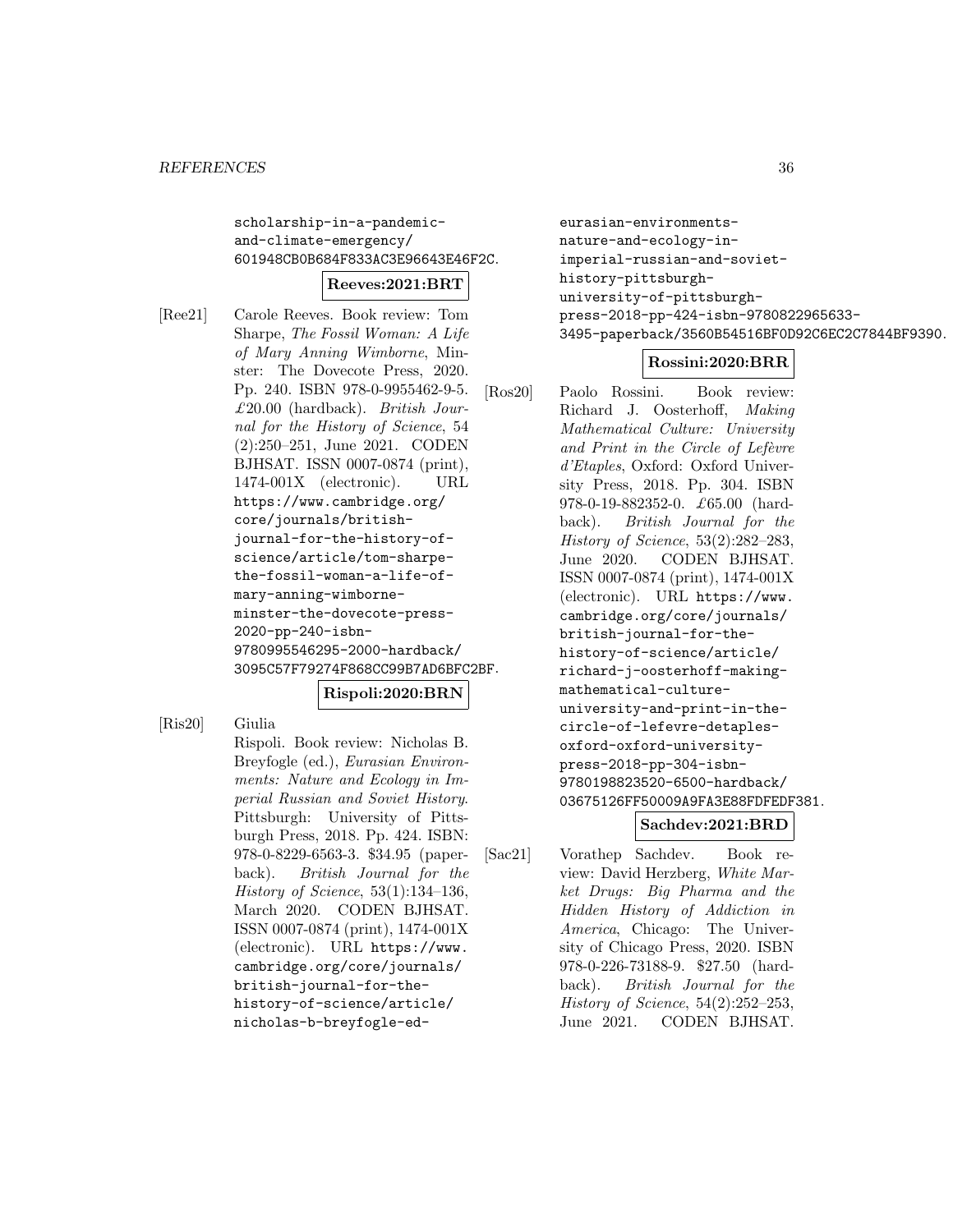ISSN 0007-0874 (print), 1474-001X (electronic). URL https://www. cambridge.org/core/journals/ british-journal-for-thehistory-of-science/article/ david-herzberg-white-marketdrugs-big-pharma-and-thehidden-history-of-addictionin-america-chicago-theuniversity-of-chicago-press-2020-isbn-9780226731889- 2750-hardback/ 172E9835A008956F1E5C2FDE05377EA8.

# **Schmechel:2022:DFD**

[Sch22] Carmen Schmechel. Descartes on fermentation in digestion: iatromechanism, analogy and teleology. British Journal for the History of Science,  $55(1):101-116$ , March 2022. CODEN BJHSAT. ISSN 0007-0874 (print), 1474-001X (electronic). URL https://www. cambridge.org/core/journals/ british-journal-for-thehistory-of-science/article/ descartes-on-fermentationin-digestion-iatromechanismanalogy-and-teleology/ 7E372D66D0B035A876A7FB92C0A0A525.

# **Secord:2021:RHDa**

[Sec21a] James A. Secord. Revolutions in the head: Darwin, Malthus and Robert M. Young. British Journal for the History of Science, 54 (1):41–59, March 2021. CODEN BJHSAT. ISSN 0007-0874 (print), 1474-001X (electronic). URL https://www.cambridge.org/ core/journals/britishjournal-for-the-history-ofscience/article/revolutionsin-the-head-darwin-malthusand-robert-m-young/ 9DBEACA1949208DD36BF77C8653DF21E. See corrigendum [Sec21b].

# **Secord:2021:RHDb**

[Sec21b] James A. Secord. Revolutions in the head: Darwin, Malthus and Robert M. Young — corrigendum. British Journal for the History of Science, 54(2):255, June 2021. CODEN BJHSAT. ISSN 0007-0874 (print), 1474-001X (electronic). URL https://www. cambridge.org/core/journals/ british-journal-for-thehistory-of-science/article/ revolutions-in-the-headdarwin-malthus-and-robert-myoung-corrigendum/ 073D3E929F2BB8B5C21C8F62A8EFCB63. See [Sec21a].

# **Secord:2022:BRD**

[Sec22] James A. Secord. Book review: Diarmid A. Finnegan, The Voice of Science: British Scientists on the Lecture Circuit in Gilded Age America, Pittsburgh: University of Pittsburgh Press, 2021. Pp. xiii + 286. ISBN 978-0-8229-4681-6. \$60.00 (hardback). British Journal for the History of Science, 55(1):117–119, March 2022. CODEN BJHSAT. ISSN 0007-0874 (print), 1474-001X (electronic). URL https://www. cambridge.org/core/journals/ british-journal-for-thehistory-of-science/article/ diarmid-a-finnegan-thevoice-of-science-britishscientists-on-the-lecturecircuit-in-gilded-age-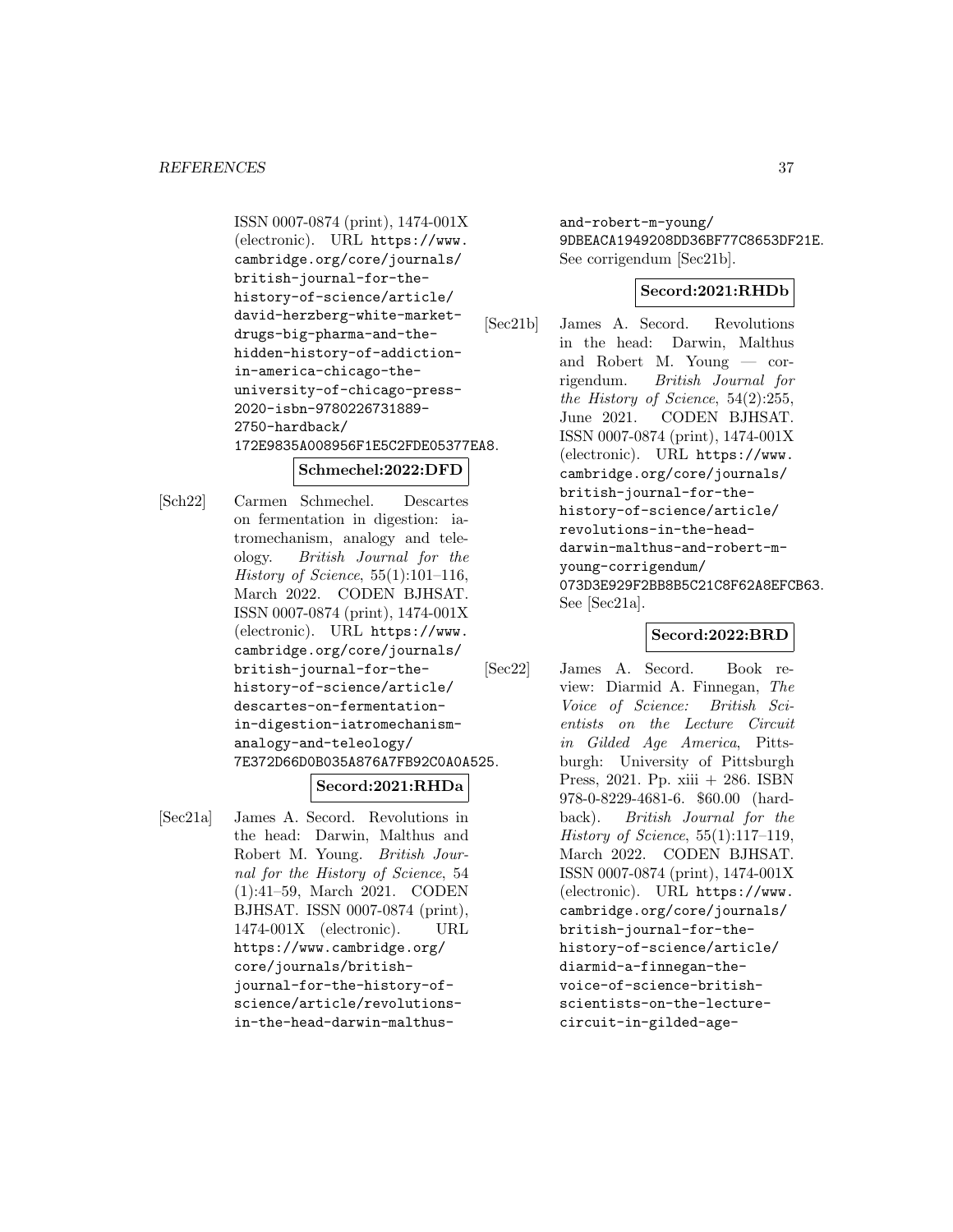america-pittsburghuniversity-of-pittsburghpress-2021-pp-xiii-286-isbn-9780822946816-6000-hardback/8A582F1D72E0**m333Bm@DCB38m8CDAB2\$**orgingbritish-journal-for-thehistory-of-science/article/ joshua-nall-news-from-mars-

# **Sialaros:2021:BRA**

- [Sia21] Michalis Sialaros. Book review: Alexander Jones and Liba Taub (eds.), The Cambridge History of Science, vol. 1, Ancient Science Cambridge: Cambridge University Press, 2018. Pp.  $x\dot{x} + 642$ . ISBN 978-0-511-98014-5. £120.00 (hardback). British Journal for the History of Science,  $54(1):124-125$ , March 2021. CODEN BJHSAT. ISSN 0007-0874 (print), 1474-001X (electronic). URL https://www. cambridge.org/core/journals/ british-journal-for-thehistory-of-science/article/ alexander-jones-and-libataub-eds-the-cambridgehistory-of-science-vol-1 ancient-science-cambridgecambridge-university-press-2018-pp-xix-642-isbn-9780511980145-12000-
- of-a-new-astronomy-18601910 pittsburgh-university-ofpittsburgh-press-2019-pp-287-isbn-9780822945529-5000 hardcover/ F1CAFB3BB21EAF146C16937F14590BB2.

# **Smith:2020:BRK**

hardback/FE05FCF78E3727110F679FC440C82CA<mark>5</mark>p-303-isbn-9781789143423-[Smi20] Roger Smith. Book review: Kerri Andrews, Wanderers: A History of Women Walking. London: Reaktion Books, 2020. Pp. 303. ISBN 978-1-78914-342-3. £14.99 (hardback). British Journal for the History of Science, 53(4):602–603, December 2020. CODEN BJHSAT. ISSN 0007-0874 (print), 1474-001X (electronic). URL https://www. cambridge.org/core/journals/ british-journal-for-thehistory-of-science/article/ kerri-andrews-wanderers-ahistory-of-women-walkinglondon-reaktion-books-2020-

# **Sleigh:2020:BRJ**

[Sle20] Charlotte Sleigh. Book review: Joshua Nall, News from Mars: Mass Media and the Forging of a New Astronomy, 1860–1910. Pittsburgh: University of Pittsburgh Press, 2019. Pp. 287. ISBN 978-0-8229-4552-9. \$50.00 (hardcover). British Journal for the History of Science, 53(2):281–282, June 2020. CODEN BJHSAT. ISSN 0007-0874 (print), 1474-001X (electronic). URL https://www. cambridge.org/core/journals/

1499-hardback/

5485980149031EE578A093D9DA06771B.

# **Smith:2021:MPC**

[Smi21a] Crosbie Smith. Maurice Pierre Crosland (1931–2020): an appreciation. British Journal for the History of Science, 54(1):79–85, March 2021. CODEN BJHSAT. ISSN 0007-0874 (print), 1474-001X (electronic). URL https://www. cambridge.org/core/journals/ british-journal-for-thehistory-of-science/article/ maurice-pierre-crosland-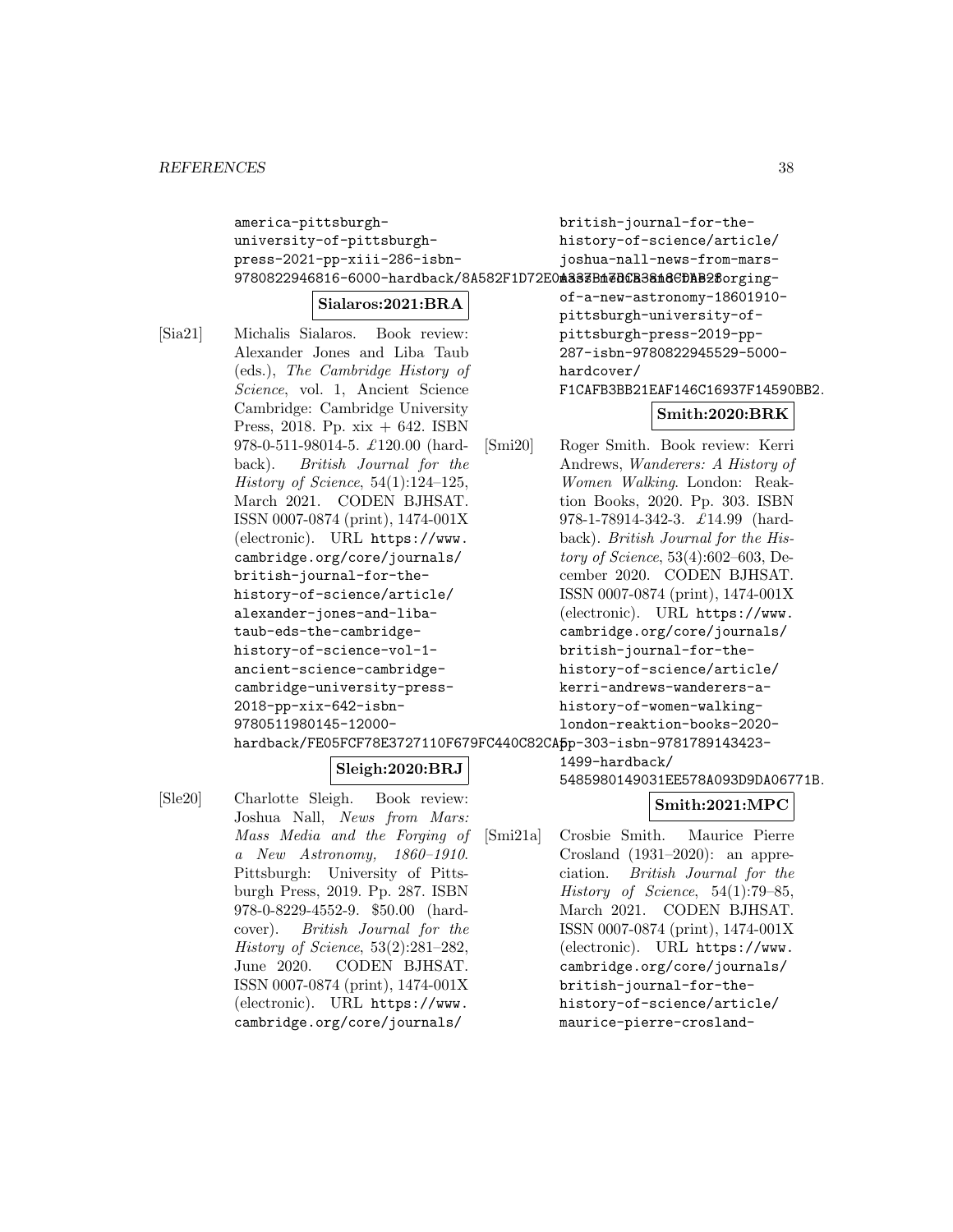# 19312020-an-appreciation/ 58825CA57DD603492B21B855A4410F15.

### **Smith:2021:BRE**

[Smi21b] David F. Smith. Book review: Elizabeth A. Williams, Appetite and Its Discontents: Science, Medicine and the Urge to Eat, 1750–1950. Chicago: The University of Chicago Press, 2020. Pp. 416. ISBN 978-0-226-69304-0. \$35.00 (paperback). British Journal for the History of Science, 54 (1):128–129, March 2021. CODEN BJHSAT. ISSN 0007-0874 (print), 1474-001X (electronic). URL https://www.cambridge.org/ core/journals/britishjournal-for-the-history-ofscience/article/elizabeth-awilliams-appetite-and-itsdiscontents-sciencemedicine-and-the-urge-toeat-17501950-chicago-theuniversity-of-chicago-press-2020-pp-416-isbn-9780226693040-3500-paperback/ 751ED7088372EA7728CF388E24CAAAA2.

# **Spinardi:2020:GAN**

[Spi20] Graham Spinardi. The green airliner that never was: aerodynamic theory, fuel-efficiency and the role of the British state in aviation technology in the mid-twentieth century. British Journal for the History of Science, 53(2):229–254, June 2020. CODEN BJHSAT. ISSN 0007-0874 (print), 1474-001X (electronic). URL https://www. cambridge.org/core/journals/ british-journal-for-thehistory-of-science/article/ green-airliner-that-neverwas-aerodynamic-theoryfuelefficiency-and-the-roleof-the-british-state-inaviation-technology-in-themidtwentieth-century/ 62F9ABAB856994206E46E389CA0FF08A.

### **Storni:2021:DPD**

[Sto21] Marco Storni. Denis Papin's digester and its eighteenth-century European circulation. British Journal for the History of Science, 54(4):443–463, December 2021. CODEN BJHSAT. ISSN 0007-0874 (print), 1474-001X (electronic). URL https://www. cambridge.org/core/journals/ british-journal-for-thehistory-of-science/article/ denis-papins-digester-andits-eighteenthcenturyeuropean-circulation/ 81444C8189DA86253389A007FED65612.

# **Talairach:2021:BRC**

[Tal21] Laurence Talairach. Book reviews: Charles Smith, James T. Costa and David Collard (eds.), An Alfred Russel Wallace Companion, Chicago and London: The University of Chicago Press, 2019. Pp. 416. ISBN 978-0-226-62210- 1. \$60.00 (hardback). Michael A. Flannery, Nature's Prophet: Alfred Russel Wallace and His Evolution from Natural Selection to Natural Theology, Tuscaloosa: University of Alabama Press, 2018. Pp. 280. ISBN 978-0-8173-1985-4. \$44.95 (hardback). British Journal for the History of Science, 54(2):233– 236, June 2021. CODEN BJHSAT. ISSN 0007-0874 (print), 1474-001X (electronic). URL https://www.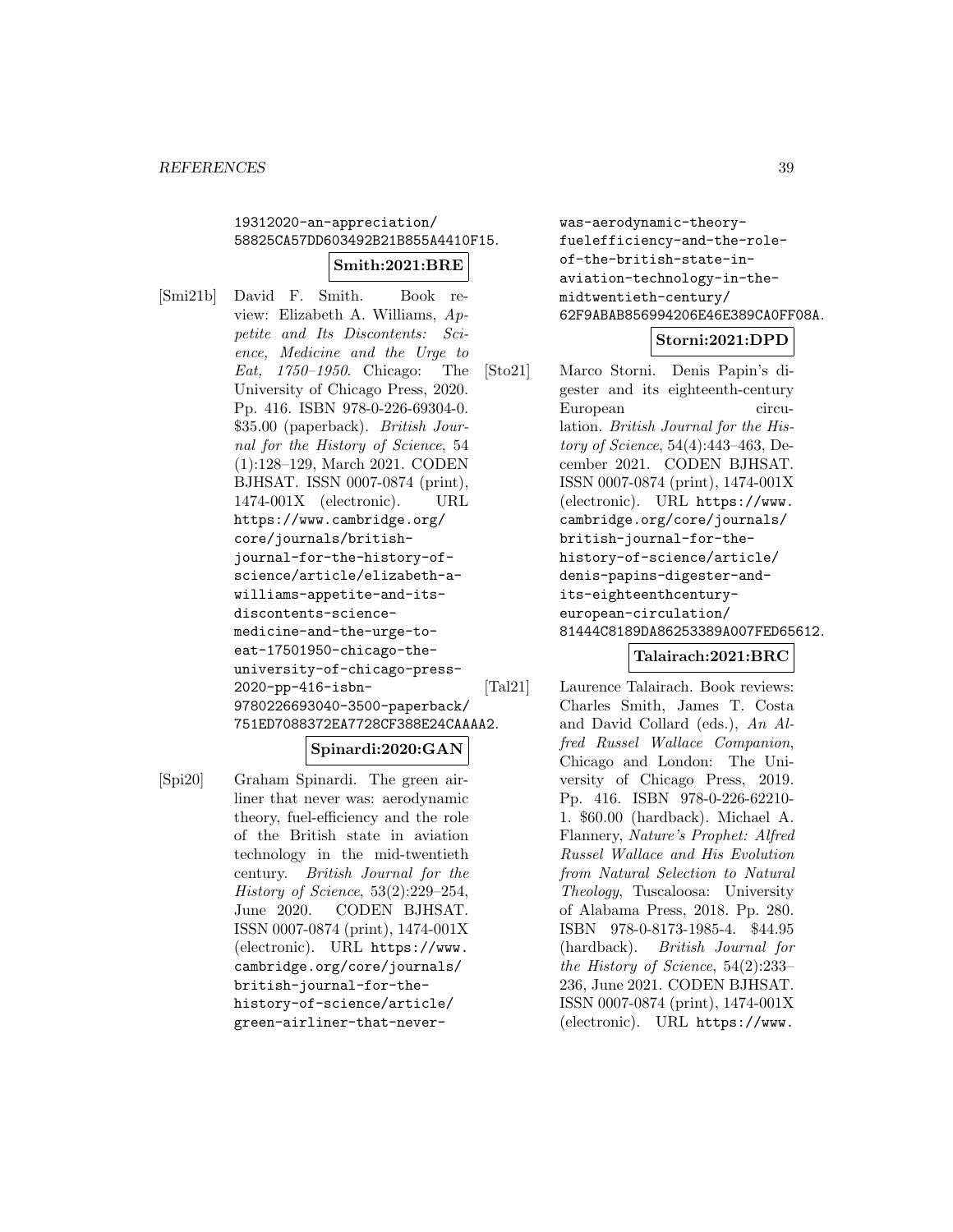```
cambridge.org/core/journals/
british-journal-for-the-
history-of-science/article/
charles-smith-james-t-costa-
and-david-collard-eds-an-
alfred-russel-wallace-
companion-chicago-and-
london-the-university-of-
chicago-press-2019-pp-416-
isbn-9780226622101-6000-
hardback-michael-a-flannery-natures-
prophet-alfred-russel-wallace-
and-his-evolution-from-natural-
selection-to-natural-theology-
tuscaloosa-university-of-alabama-
press-2018-pp-280-isbn-9780817319854-
4495-hardback/50DEC7EDA05762B4CAB0638B30<mark>fiaCCAfi</mark>-beech-going-
```
### **Tarrant:2022:BRM**

[Tar22] Neil Tarrant. Book review: Mark A. Waddell, Magic, Science and Religion in Early Modern Europe, Cambridge: Cambridge University Press, 2021. Pp. 220. ISBN 978-1-108-34823-2. £69.99/£19.99 (hardback/paperback). British Journal for the History of Science, 55(1):123–124, March 2022. CO-DEN BJHSAT. ISSN 0007-0874 (print), 1474-001X (electronic). URL https://www.cambridge. org/core/journals/britishjournal-for-the-history-ofscience/article/mark-awaddell-magic-science-andreligion-in-early-moderneurope-cambridge-cambridgeuniversity-press-2021-pp-220-isbn-9781108348232- 69991999-hardbackpaperback/ D67F2CAB7EC534A85DC4CCBBA60755AE. **Timberlake:2020:BRM**

[Tim20] Todd K. Timberlake. Book re-

view: Martin Beech, Going Underground: The Science and History of Falling through the Earth. New Jersey, London, Singapore, Beijing, Shanghai, Hong Kong, Taipei, Chennai and Tokyo: World Scientific, 2019. Pp. xi + 276. ISBN 978- 981-327-903-2. £35.00/\$38.00 (paperback). British Journal for the History of Science, 53(2):287–288, June 2020. CODEN BJHSAT. ISSN 0007-0874 (print), 1474-001X (electronic). URL https://www. cambridge.org/core/journals/ british-journal-for-thehistory-of-science/article/

underground-the-science-andhistory-of-falling-throughthe-earth-new-jersey-londonsingapore-beijing-shanghaihong-kong-taipei-chennaiand-tokyo-world-scientific-2019-pp-xi-276-isbn-9789813279032- 35003800-paperback/FFB6C23B4A6BBD7D65A62AD52C606F

# **Turney:2021:BRP**

[Tur21] Jon Turney. Book reviews: Patrick Manning, A History of Humanity: The Evolution of the Human System. Cambridge: Cambridge University Press, 2020. Pp. xiii + 363. ISBN: 978-1-108-47819- 9, £59.99 (hardback). ISBN: 978-1- 108-74709-7. £18.99 (paperback). - Amanda Rees and Charlotte Sleigh, Human London: Reaktion Books, 2020. Pp. 216. ISBN 978-1- 78914-214-3. £12.95 (paperback). British Journal for the History of Science, 54(3):387–389, September 2021. CODEN BJHSAT. ISSN 0007-0874 (print), 1474-001X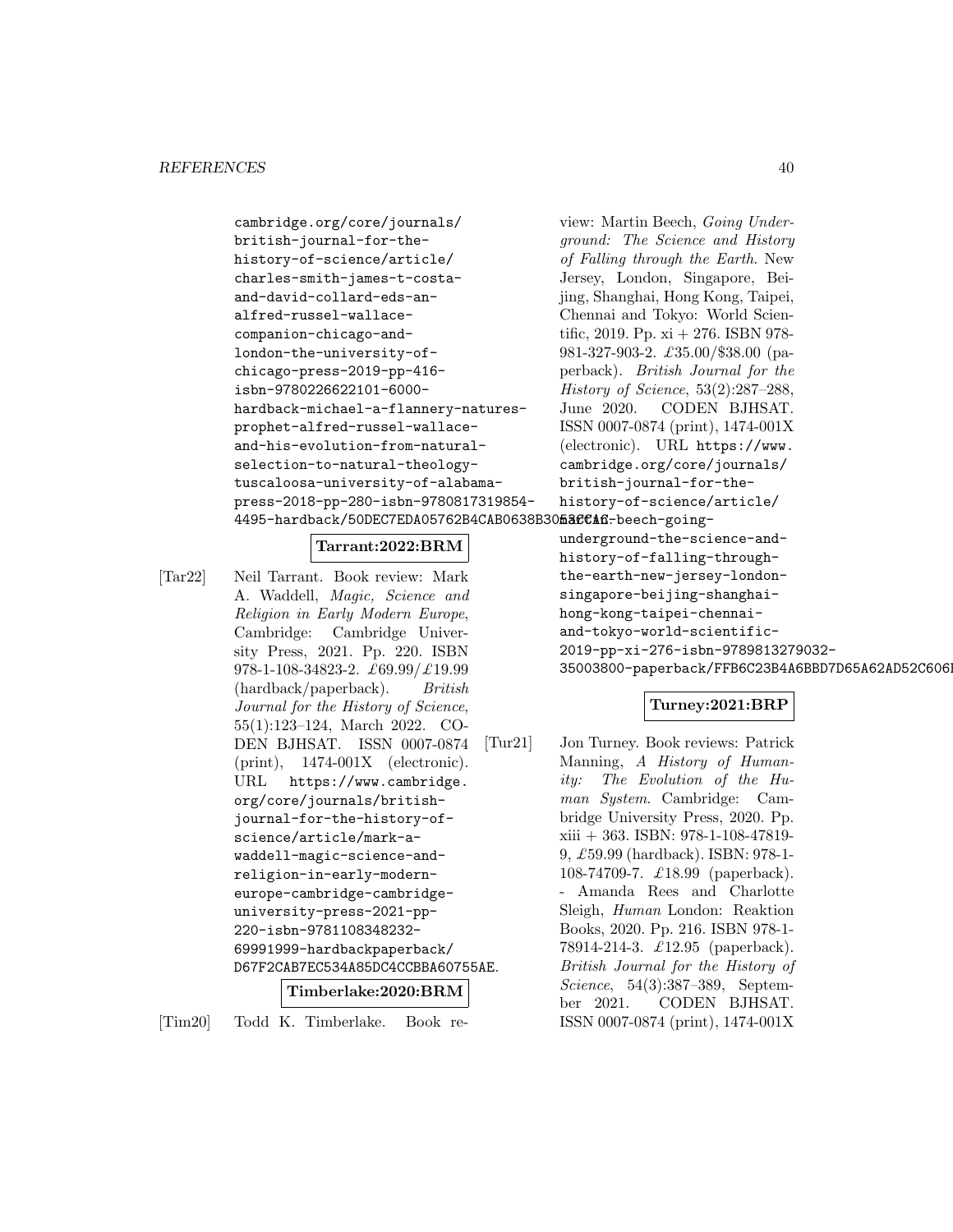| electricity in 1790: shock, con-                                          |
|---------------------------------------------------------------------------|
| sensus, and the birth of a po-                                            |
| litical metaphor. British Jour-                                           |
| nal for the History of Science,                                           |
| $54(3):257-275$ , September 2021.                                         |
| CODEN BJHSAT. ISSN 0007-                                                  |
| 0874 (print), 1474-001X (elec-                                            |
| tronic). URL https://www.                                                 |
| cambridge.org/core/journals/                                              |
| british-journal-for-the-                                                  |
| history-of-science/article/                                               |
| revolutionary-electricity-                                                |
| in-1790-shock-consensus-and-                                              |
| the-birth-of-a-political-                                                 |
| metaphor/                                                                 |
| paperback/DF2F4E40EFFBB4B64BDC00C63062264D8ABB62212B1BB32AA805DD543D8EC0. |
|                                                                           |

# **Weber:2020:BRJ**

[Web20] Thomas P. Weber. Book review: JoAnne Yates and Craig N. Murphy, Engineering Rules: Global Standard Setting since 1880. Baltimore: Johns Hopkins University Press, 2019. Pp. 440. ISBN 978-1-4214-2889-5. \$64.95 (hardcover). British Journal for the History of Science, 53(2):283–285, June 2020. CODEN BJHSAT. ISSN 0007-0874 (print), 1474-001X (electronic). URL https://www. cambridge.org/core/journals/ british-journal-for-thehistory-of-science/article/ joanne-yates-and-craig-nmurphy-engineering-rulesglobal-standard-settingsince-1880-baltimore-johnshopkins-university-press-2019-pp-440-isbn-9781421428895-6495 hardcover/8071585BF0754D4D41D014FE278E0C3@ientific-rebel-london-**Wesner:2021:RES**

[Wes21] Samantha Wesner. Revolutionary

### **Wills:2020:BRB**

[Wil20] Hannah Wills. Book review: Benjamin Wardhaugh, Gunpowder and Geometry: The Life of Charles Hutton, Pit Boy, Mathematician, and Scientific Rebel. London: William Collins, 2019. pp. 312. ISBN 978-0-00-829995-8.  $£20.00$ /\$39.99 (hardback). British Journal for the History of Science, 53(1):129–131, March 2020. CODEN BJHSAT. ISSN 0007- 0874 (print), 1474-001X (electronic). URL https://www. cambridge.org/core/journals/ british-journal-for-thehistory-of-science/article/ benjamin-wardhaughgunpowder-and-geometry-thelife-of-charles-hutton-pitboy-mathematician-and-

> william-collins-2019-pp-312 isbn-9780008299958-20003999-hardback/ DE0F963903D0DE148EBE4495D6B11E3E.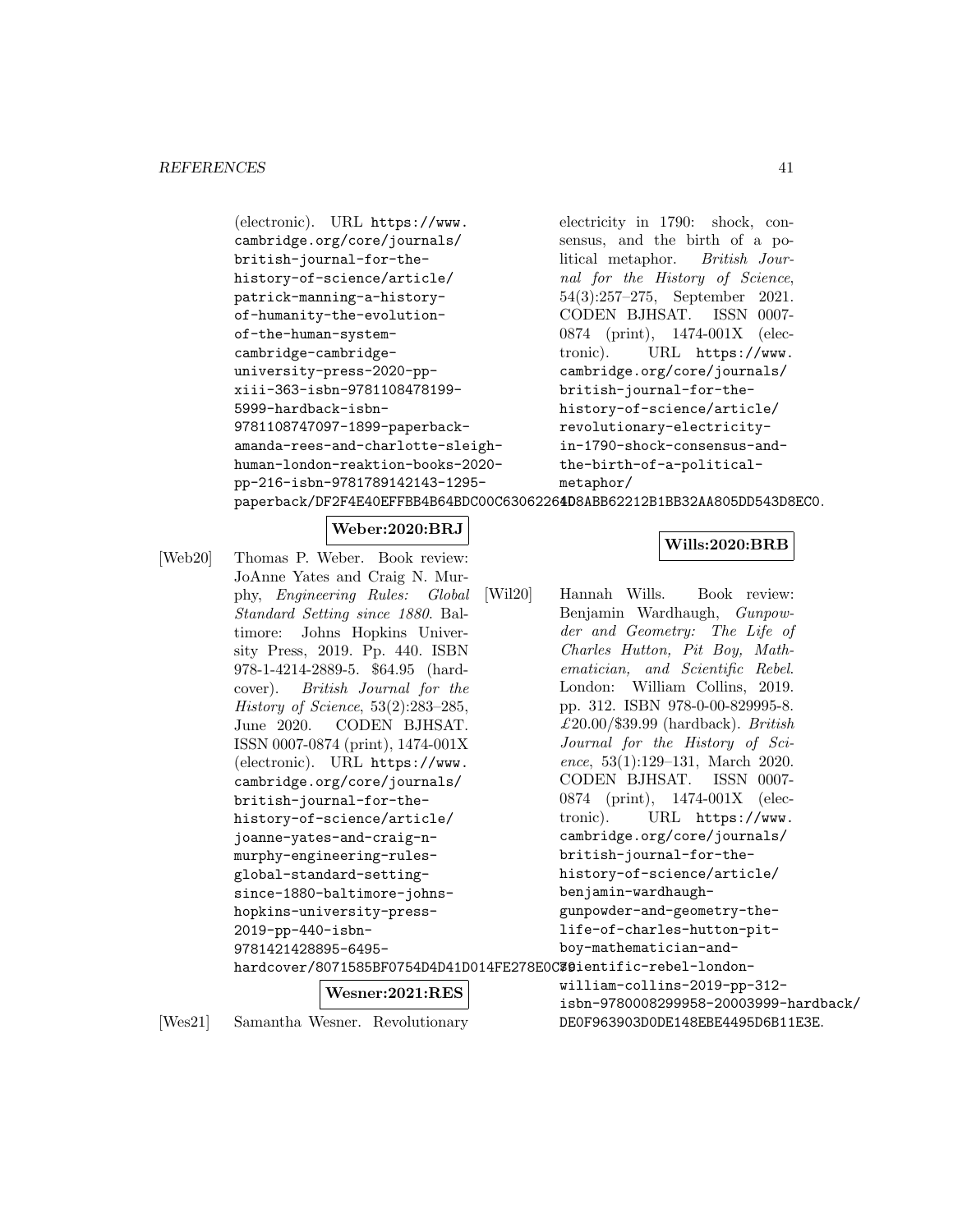# **Williamson:2021:FAA**

[Wil21a] Fiona Williamson. Framing Asian atmospheres: imperial weather science and the problem of the local c. 1880-1950. British Journal for the History of Science, 54(3):301–304, September 2021. CODEN BJHSAT. ISSN 0007- 0874 (print), 1474-001X (electronic). URL https://www. cambridge.org/core/journals/ british-journal-for-thehistory-of-science/article/ framing-asian-atmospheresimperial-weather-scienceand-the-problem-of-thelocal-c-18801950/ 7BED570465846FF2ABB5FE578F414578.

### **Williamson:2021:JDT**

[Wil21b] Fiona Williamson. Just doing their job: the hidden meteorologists of colonial Hong Kong c. 1883–1914. British Journal for the History of Science, 54(3):341–359, September 2021. CODEN BJHSAT. ISSN 0007-0874 (print), 1474-001X (electronic). URL https://www. cambridge.org/core/journals/ british-journal-for-thehistory-of-science/article/ just-doing-their-job-thehidden-meteorologists-ofcolonial-hong-kongc18831914/ B3FEAB52A790A800459FC8957A737B08.

# **Worboys:2022:IEB**

[Wor22] Michael Worboys. Imperial entomology: Boris P. Uvarov and locusts, c. 1920–c. 1950. British Journal for the History of Science, 55(1):27–51, March 2022. CODEN

BJHSAT. ISSN 0007-0874 (print), 1474-001X (electronic). URL https://www.cambridge.org/ core/journals/britishjournal-for-the-history-ofscience/article/imperialentomology-boris-p-uvarovand-locusts-c1920c1950/ 0B29C73859E2E6490020ED0B26956827.

# **Wynter:2021:AFL**

[Wyn21] Rebecca Wynter. Ambition, 'failure' and the laboratory: Birmingham as a centre of twentiethcentury British scientific psychiatry. British Journal for the History of Science,  $54(1):19-40$ , March 2021. CODEN BJHSAT. ISSN 0007-0874 (print), 1474-001X (electronic). URL https://www. cambridge.org/core/journals/ british-journal-for-thehistory-of-science/article/ ambition-failure-and-thelaboratory-birmingham-as-acentre-of-twentiethcenturybritish-scientificpsychiatry/ 4263E8AE6733A2CAEAB6B72D73A2713B.

# **Yeon-Jung:2021:UGI**

[YJ21] Ji Yeon-Jung. Unfriendly guardians: India's first nuclear leadership change in 1966. British Journal for the History of Science, 54(1):1–17, March 2021. CODEN BJHSAT. ISSN 0007- 0874 (print), 1474-001X (electronic). URL https://www. cambridge.org/core/journals/ british-journal-for-thehistory-of-science/article/ unfriendly-guardians-indiasfirst-nuclear-leadership-